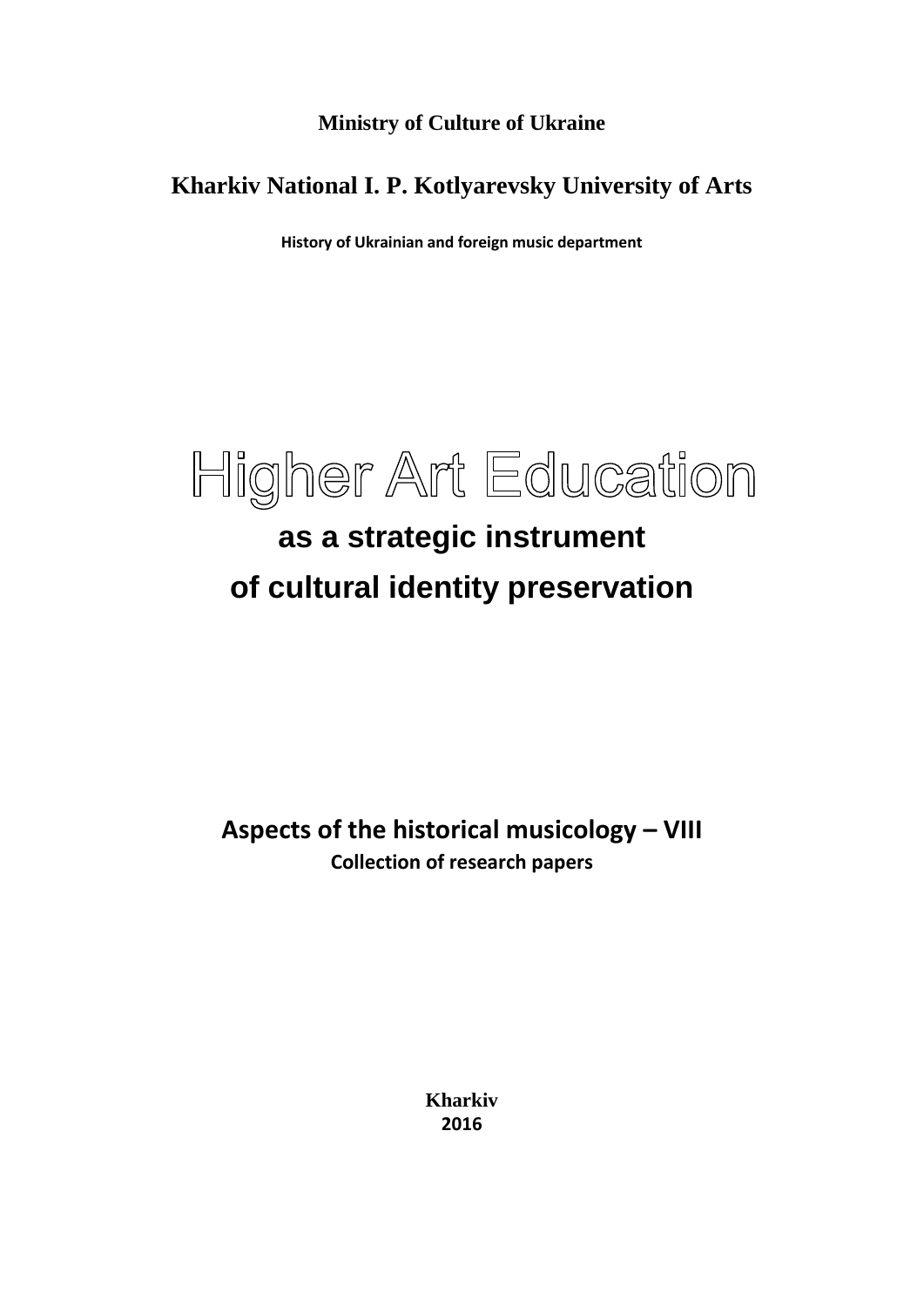### TABLE OF CONTENTS

### **Section 1. Dynamics of cultural search**

 *Kolos Tatyana.* PROSPECTS OF CULTURAL AND ARTISTIC EDUCATION IN THE CONTEXT OF THE EDUCATION LEGISLATION REFORMING

 *Bevz Marina.* MODERN ISSUES OF ENTERING HIGHER EDUCATIONAL IN ARTS. FROM THE EXPERIENCE OF THE RESPONSIBLE OF THE ADMISSION **COMMITTEE** 

 *Beregova Оlena.* ACADEMIC MUSICAL ART AND CONTEMPORARY INFORMATIVE AND COMMUNICATION TECHNOLOGIES: PROBLEMS OF **INTERACTION** 

 *Proskurina Mariya.* ACADEMIC MUSIC IN THE SYSTEM OF CULTURAL INDUSTRIES OF UKRAINE

 *Redya Valentyna.* THE PROBLEM OF HUMANIZATION OF EDUCATION or INTEGRATION OF EDUCATION AGAINST "OBRAZOVANSHСHYNA"

 *Partola Yana.* PERSPECTIVES OF THEATRE STUDIES IN THE CONDITIONS OF REFORMS AND EUROPEAN INTEGRATION

 *Yashinov Оlexiy.* DIRECT STATE FINANCING OF CULTURAL ACTIVITY: INTERNATIONAL EXPERIENCE AND ITS SIGNIFICANCE FOR UKRAINE

 *Malikov Vasyl.* THE UK CULTURAL POLICY AND ITS VALUE FOR UKRAINE

*Sushanova Victoriya.* THE EXPERIENCE OF EUROPEAN MUSIC EDUCATION IN THE MIDDLE EAST

 *Kozaк Alexandra.* PIANO AS AN INSTRUMENT OF WESTERNIZATION MUSIC EDUCATION IN JAPAN

> **Section 2. Art as a carrier of cultural identity: ways of improvement**

 *Golikov Aleksander.* ART AS A FORM OF SOCIAL CONSCIOUSNESS: IDENTITY, KNOWLEDGE, SOCIAL COHESION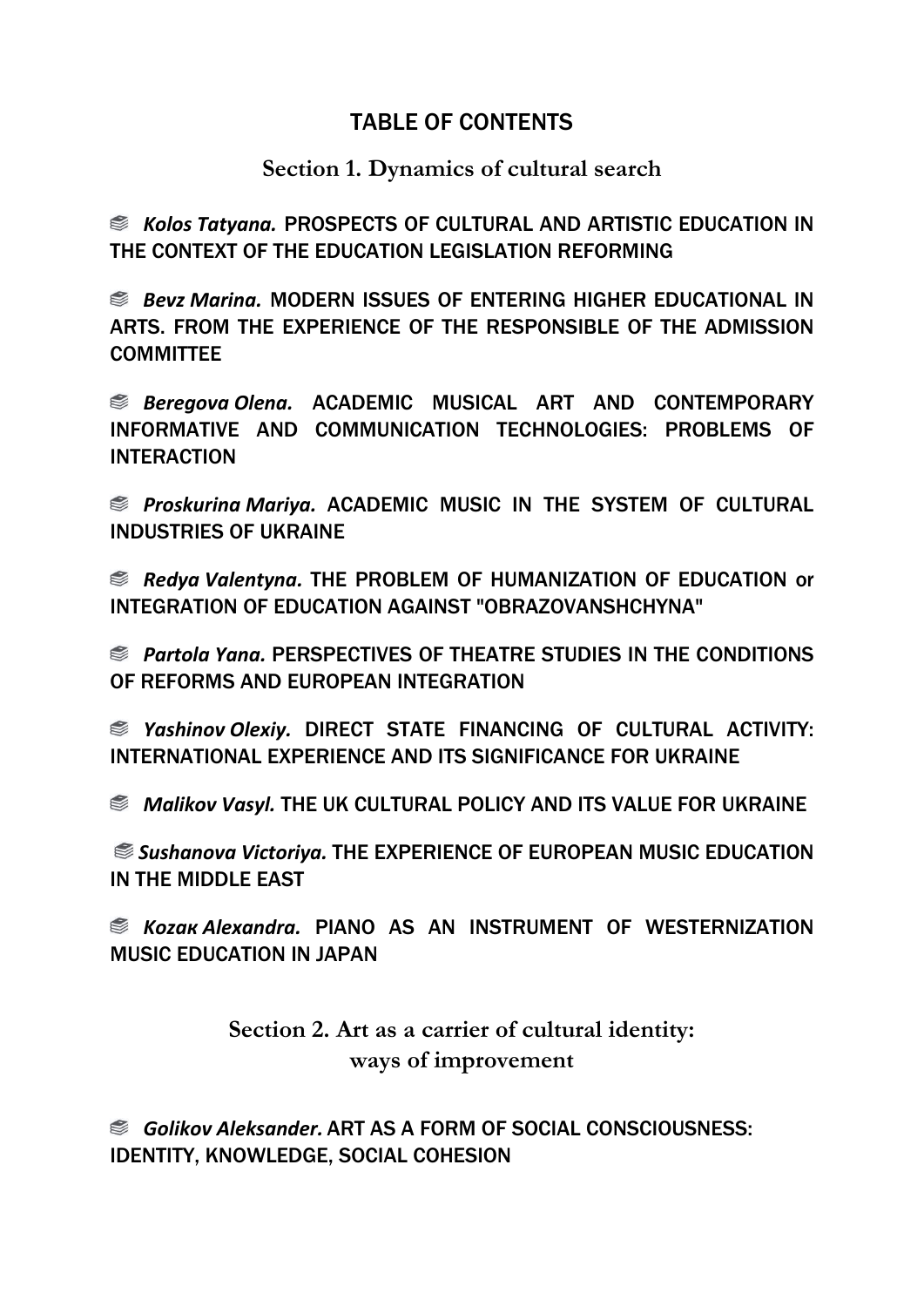*Kalashnikova Alina.* THE CONTEMPORARY CONSUMER OF ART PRODUCTION

 *Poluboyarina Irina.* COMPETENCE APPROACH TO ARTS EDUCATION

 *Chepalov Aleksander.* PROBLEMS OF QUALITY OF AN ACADEMIC RESEARCH AND AUTHENTICITY OF ITS PROFESSIONAL SPECIALIZATION

 *Anfilova Svetlana.* MASTERING OF MUSICAL AND CRITICAL GENRES ON TV IN ARTS CRITIC'S TRAINING

 *Voropaev Evgeniy.* DETERMINANTS OF ARTISTIC CREATION: PSYCHOLOGICAL AND PEDAGOGICAL APPROACH

 *Chernenko Vladimir.* ONTOLOGICAL ASPECTS OF AESTHETIC EXPERIENCE (or FOUR LINES BY R. M. RILKE)

**Section 3. Referring to a history**

 *Mislavskiy Vladimir.* FORMATION OF FILM EDUCATION IN UKRAINE (1916–1929)

 *Holyaka Gеnnadiy.* ART AND EDUCATION PROJECTS OF ANCIENT HLUKHIV

 *Loshkov Yuriy.* FORMATION OF THE FOLK-INSTRUMENTAL EDUCATION AT THE KHARKIV INSTITUTE OF MUSIC AND DRAMA

 *Sinchenko Bohdan.* KHARKIV SCHOOL OF COMPOSITION IN THE BEGINNING OF THE XXI CENTURY: WAYS OF DEVELOPMENT AND CONSERVATION OF CREATIVE HERITAGE

 *Vorontsov Sergiy.* THE TWO CENTURY LONG ROADS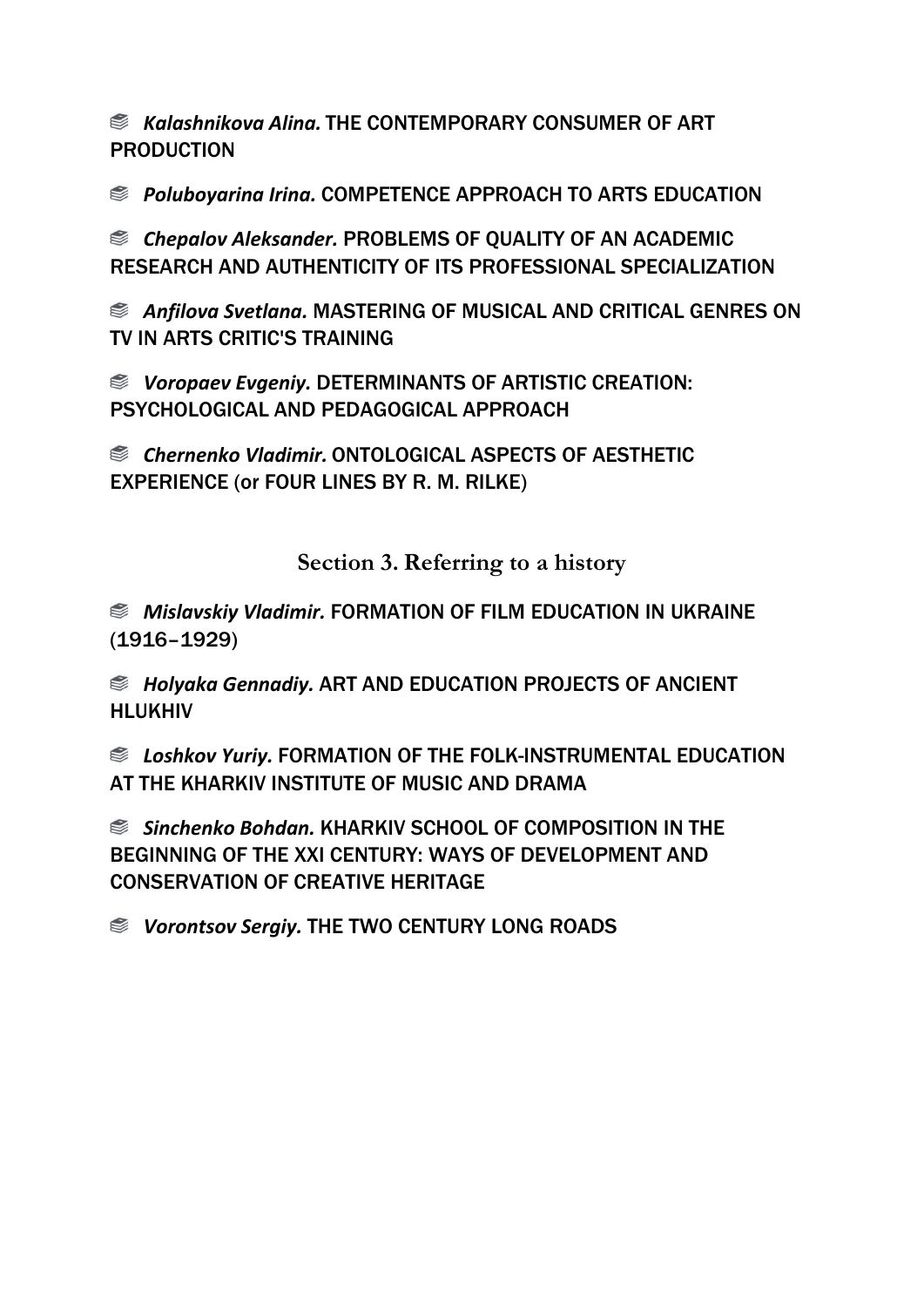

### **Section 1. Dynamics of cultural search**

#### ■ *Kolos Tatyana*

#### ■ PROSPECTS OF CULTURAL AND ARTISTIC EDUCATION IN THE CONTEXT OF THE EDUCATION LEGISLATION REFORMING

The *aim of this article* is highlighting of a number of problems in the field of cultural and artistic education (its staff, forms of training at different levels of the educational system, etc.) that need to be resolved in the nearest future. The draft law "On education" is analyzed, which, as one will expect must to launch a large-scale implementation of educational reforms and will legislate new standards of specialized art education.

Reforming of education that is now in its active phase, directly affects to the future of art education in Ukraine. However, today the specificity of art education is uncertain at the legislative level, being "woven" into the general education system.

Preserving the practice of art education that existed, when Ukraine got its independence, the system used it semi-legal, without legislative regulation that ultimately could lead to the termination of some forms of educational training: post-graduate studies in art academies and universities; ballet training in dance schools at the elementary secondary school; cycle of art disciplines of in secondary specialized art boarding schools.

The staffing of higher art education is unresolved issue. The current system allows only one way to prepare teachers for higher artistic education – getting of scientific degrees and academic titles. Today the current legislation denies the right to receive, for example, the academic title of associate professor for distinguished artists or honored artists of Ukraine. Thus, higher arts education institutions stand facing the threat of being left without young teachers who would continue the tradition of artists from education practitioners.

In present time, a graduate of the musical, art, circus academy, which selects the way of performer, actually cannot combine this activity with the writing of the thesis, as these kinds of activity cannot be united without losing of quality of result. So the question on the implementation of a specific form of training such as protection of author's art project is actual for the training of teaching staff of specialized art high schools.

In the middle level of three-tier system of art training, which in 1996 was included in the structure of higher education, there are many problems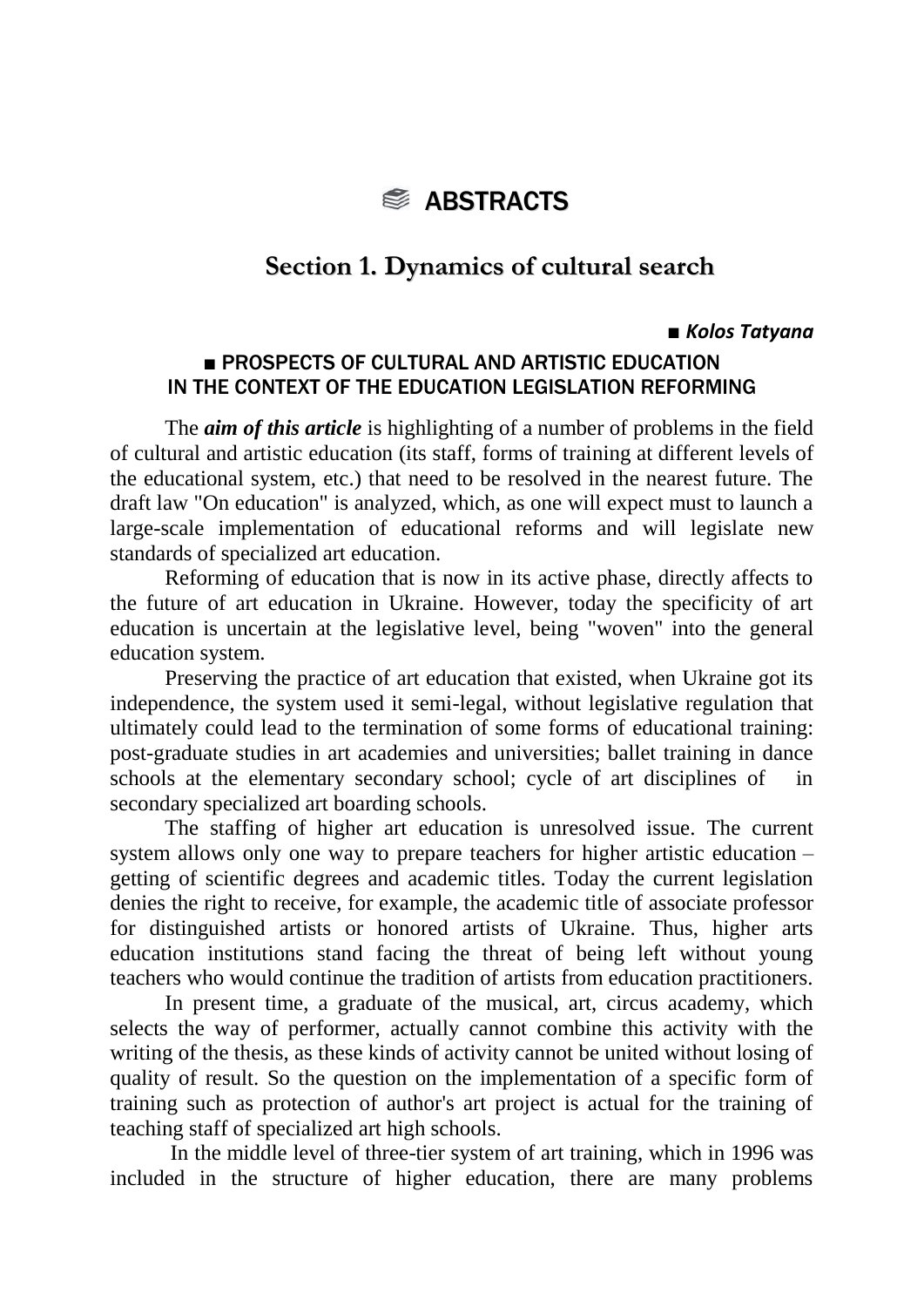associated with execution of functions by art schools and colleges financed at the expense of regional budgets. Vast majority of graduates continue education in state universities and not provides personnel for these municipal institutions and agencies. Particularly acute the issue of teachers in primary art education – children's art schools – and reforming the legislative support of their activities.

Along with the need of structural changes in the middle of a system of cultural and artistic education, the regulatory support in professional activities in the field of culture and art also needs in reforming. Normative documents that regulate this area, only nominally related to cultural and artistic education and does not contain a list of the real competences of artists, quite conventionally determines the requirements for the level of education needed to work in creative professions.

Thus, the two systems – the cultural and artistic sphere of professional education and the cultural and artistic activities that should to work together, now separated in their interests. Moreover, it is – not a complete list of problems that needs to be addressed in the near future.

Today we have a new draft law "On education", which, as one will expect, must to launch a large-scale implementation of educational reforms and will legislate new standards of specialized art education.

The Part 2 of the Article 20 of the Draft Law defines art education as a specialized type of education that involves formation of the special abilities of applicant, aesthetic experience and values in the process of his active creative activity, acquirement by the complex of professional competencies, including for the performance practice.

This article establishes components (levels) of art education – primary, profile, professional and higher, which have clearly defined interconnectedness and interdependence: one cannot become a professional artist without going through all or part of previous levels of art education. Thus, these legal provisions implement essence of the artist training and keep the tradition of continuity and succession. The article also implies the ability to create the crosscutting educational programs, which cover different levels of art education. Special conditions of development of specialized art education standards, the educational programs, attestation and certification of teachers are determined.

Other articles of the bill legitimize the post-graduate assistant practice as a special form of art education and its integral component. Post-graduate assistant practice, on the one hand, will be the form for the performing training of highly qualified personnel, on the other – the necessary sublevel for the getting of the degree of Doctor of Arts.

The revolutionary innovation of the bill is the introduction of the training system for Doctors of Art and the relevant scientific degree that will be an analogue of the degree of "Doctor of Philosophy", which is awarded to scientists of foreign countries.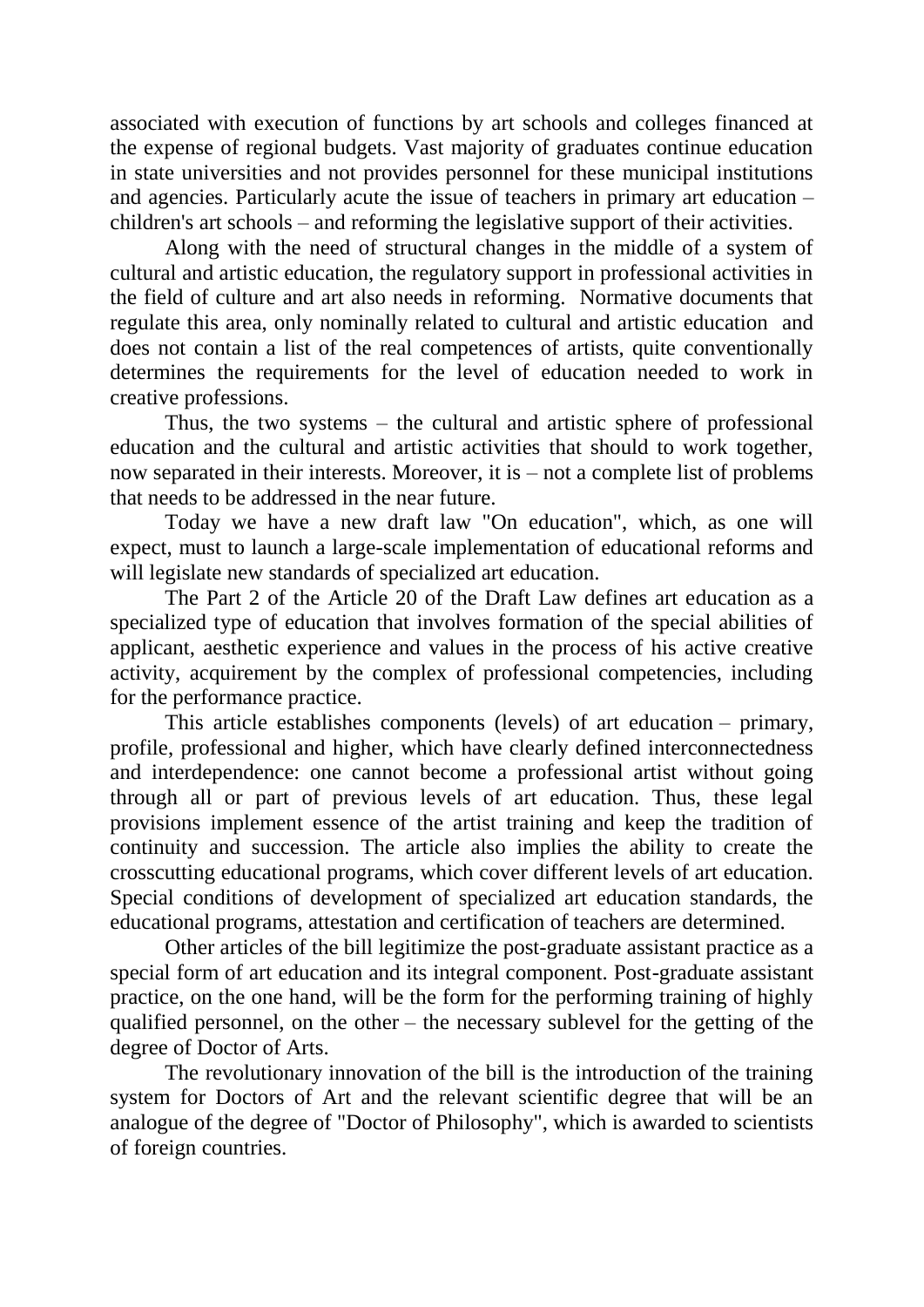These achievements of the Ministry of Culture in the work on the draft law "On education" is the most essential, but not exhaustive for the reform of cultural and artistic education. This project opens up new opportunities and prospects for qualitative changes in this area.

All these facts give a reason for some optimism on the future of cultural and artistic education in Ukraine. The main thing is do not miss this unique opportunity for changes, because that, what we will achieve today, will determine the face of cultural and artistic education and degree of professional competence of personnel in cultural and art sphere in the coming decades.

■ **Key words:** reforming of the cultural and artistic education, higher art education, regulatory support of professional work in the field of culture and art, the draft law "On education".

#### ……………………………………………………………………………………………………………………………………………

#### **■** *Bevz Marina*

#### MODERN ISSUES OF ENTERING HIGHER EDUCATIONAL IN ARTS. FROM THE EXPERIENCE OF THE RESPONSIBLE OF THE ADMISSION COMMITTEE

*The task of this article* is to review the problematic issues of the entrance campaign organization, which should be addressed in the nearest future. The most painful problems of the admission to higher education institutions are defined.

Professional "ability" of an entrant appears on the creative contests, the programs of which are approved by the Ministry of Culture of Ukraine and are published on the site of the University for three months before receiving the documents. Acquainted with them, the entrant may determine whether he is able to execute them and to take part in the competition for the right to be a student of art university. Namely around the creative competitions – their quantity and "weight" in the overall competitive valuation, the features of admission by specialties (by musical instruments), the application procedure and automatic formation in Unified Electronic Educational Database of the rating list of applicants – for several years some collisions took place that with great efforts were solved by the admissions committees.

Three years ago, the entire educational community art had to conduct a reasoned debate with the Ministry of Education and Science of Ukraine about what the weight of score of a creative competition, which should consist of at least three components, cannot be smaller than "general educational"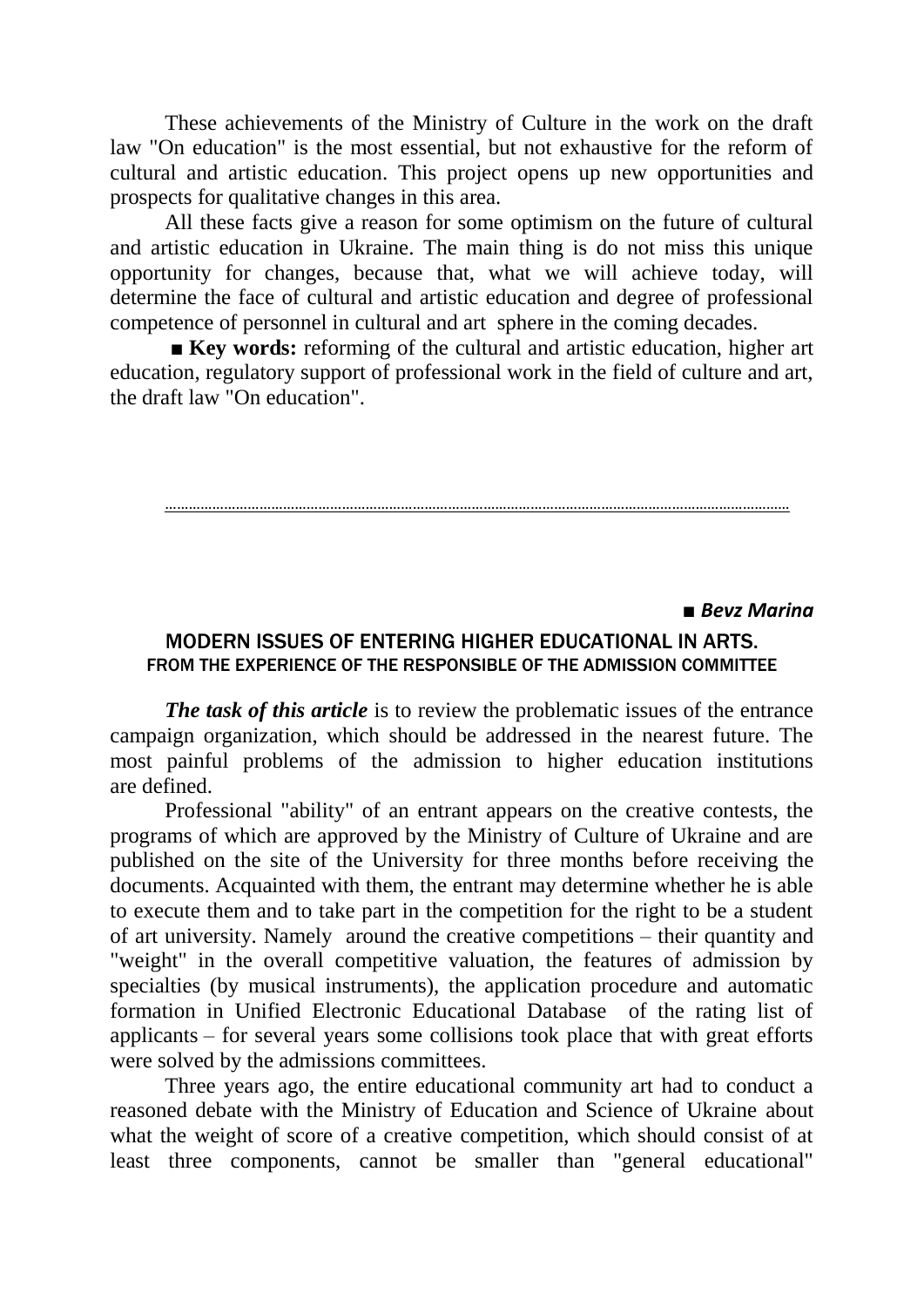component. Namely a versatile testing of professional level of an entrant - solo performance of a program on a musical instrument that contains polyphonic, virtuoso and so-called "big form" pieces; verification of his intellectual (colloquium) and theoretical (harmony and solfege) training – helps to make a quality selection of the most talented and capable to learn in art university youth.

Through the lengthy discussions, eventually the problem was solved positively, but we have others, most painful of which at this time is a reflection of an introductory move in Unified Electronic Educational Database.

Ministry of Education and Science of Ukraine recommended to higher education institutions to introduce the post of mobile operator of Electronic Database, but without making the appropriate changes to the "Profession Classificator", in according to which the staff list should be formed, to implement this recommendation was not possible. Lack of this post with a clearly defined range of duties and salary level, on the one hand, and the need to reflect the full scope of the educational activity of universities in Unified Electronic Educational Database, on the other hand, requires an immediate solution at the state level. Experience shows that from the qualifications and "computer knowledge" of the mobile operator the success of introductory campaign depends in large degree.

The innovation of 2016 year – submission of applications for entry to higher education institutions only in electronic form – in practice, due to technical problems of functioning of Unified Electronic Educational Database, has created an extremely complex situation in the Admissions Committees of art universities since it has jeopardized the timely carrying out of admission campaign and execution of the state order, because the deadline for applications, unlike other categories of educational institutions, for us was limited by the period from 11 to 20 July. To the Admissions Committee the graduates addressed personally, who do not send e-mail application, at the same reason, and could to lose the right to participate in creative competitions. In addition, the applicants lost the opportunity to get consultations, acoustic rehearsals, the opportunity to get to the library and settle to the hostel. Thanks to operative intervention of the Ministry of Culture of Ukraine, the issue was resolved by the way of consent, as an exception, give to Admission Committees of art universities the opportunity to accept the applications in paper form with the following introduction of their in Unified Electronic Educational Database.

Extremely complicated situation in all institutions, without exception, which conducted the reception not only by specialties but also by specializations (musical instruments), took place on the level of automatic formation in Unified Electronic Educational Database of the rating list of entrants of degree "Bachelor" of daily training form. Automatic creation of the competitive score of entrants solely on the rules of arithmetic in fact destroyed the work of Admissions Committees, because program developers have not considered such "trifle" as specialization (there is only option "Art of Music"). Meanwhile, the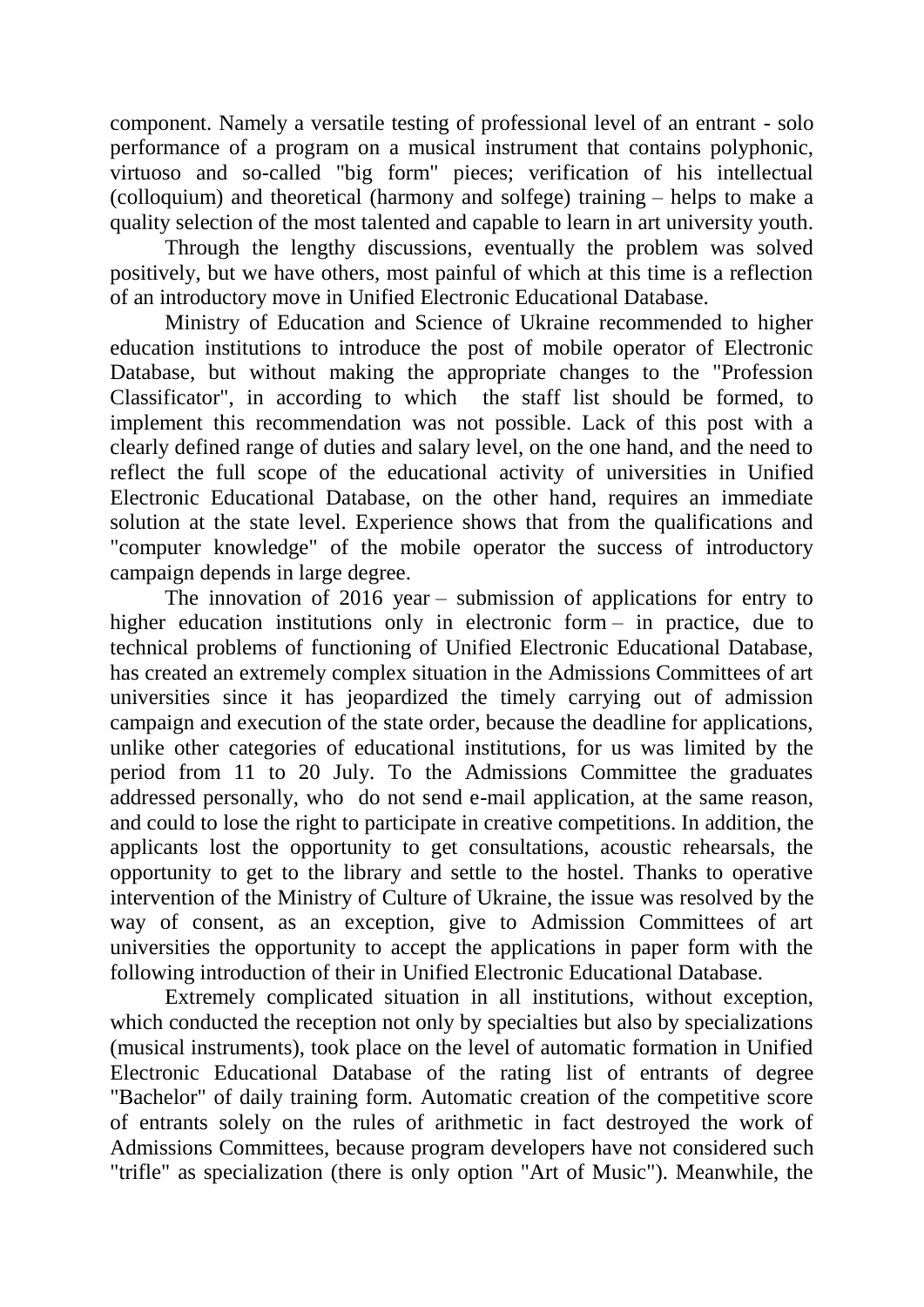symphony orchestra cannot exist without bass, oboe, French horn, trumpet, and theater companies – without a certain number of men and women. Due to shortcomings of this option in Unified Electronic Educational Database, under the threat of failure was promulgated distribution of seats by the state order according the tests conducted for all specializations (instruments).

**Conclusions.** How to prevent a future recurrence of the difficulties in the organization of the introductory campaign? In our view, successful leadership of the educational processes in the country is impossible without understanding of the features of training in narrowly specialized higher education institutions, particular, of art direction. On the territory of the state the art universities execute do not only the educational function, they conduct large-scale concerts, propaganda work, which makes them the important centers of a cultural life of a society. To support them, trust them, listen to them – is to take care of the spiritual health of the nation, the future of Ukraine.

■ **Key words:** entrance campaign, higher education institutions of arts, art contest (competition), Unified Electronic Educational Database.

……………………………………………………………………………………………………………………………………………

### ■ *Beregova Оlena* ACADEMIC MUSICAL ART AND CONTEMPORARY INFORMATIVE AND COMMUNICATION TECHNOLOGIES: PROBLEMS OF INTERACTION

*The aim of this paper* is to analyze the contemporary condition of informative and communication technologies from the aspect of their influence on academic musical art. Specifics of concert performance and sound recording are considered, differences of musical communication's sections are outlined.

The fact of entering of information and communication technologies into the field of academic music is obvious. For over 100 years, transmission of art treasures in the area of musical art takes place in two "formats":

• traditional concert performance (musical communication takes place directly in the concert hall);

• virtual sound and visual space through:

– electronic mass media or mass media (radio, TV broadcasting, both direct, from the events, and in recording);

– electronic audio and video carriers (CD, DVD, etc.);

– Internet (personal and corporate websites, social networking).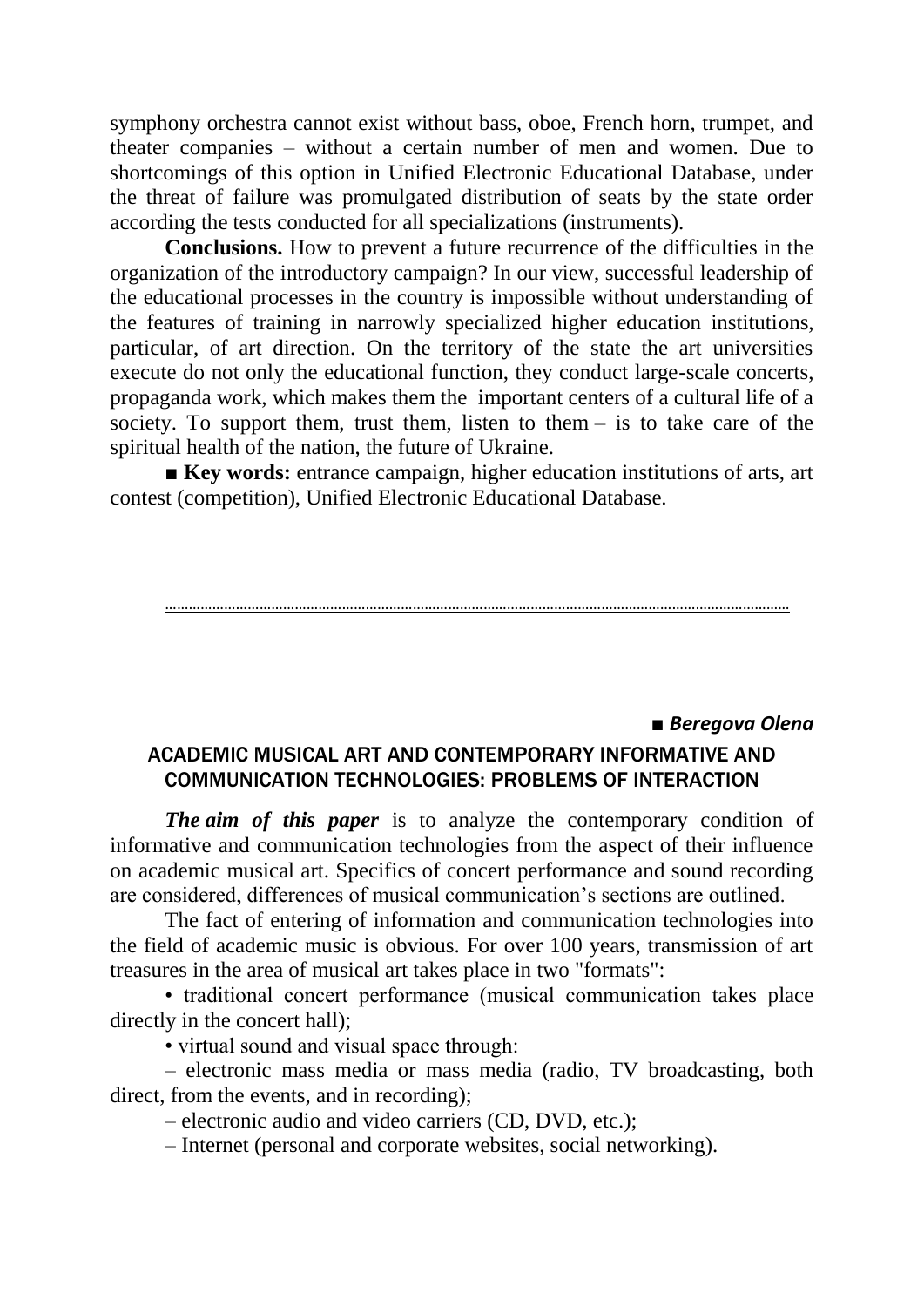The evolution of sound recording technologies during this period led to the transformation of the role of musical communication participants, has made adjustments in the structure of art-communicative act, gave the awareness that between an author and his audience is not just a piece of music as an instrument of communication. Co-author of the work is its performer, and additional links between the artist and the audience is a publisher, a producer, an editor, a critic etc., as well as from the late of the  $XX$  – early of the XXI century – a significant variety of broadcast channels for music.

When sound recording the listener has to deal only with the sound material of a work, a composer and a performer become by parts of the technical chain of transmission of musical information. Communication becomes more one-sided, feedback is virtually absent. Modern sound recording equipment allows to "clean out" sound from falseness, to "tighten up" tempos etc., leading a musical performance to an ideal.

Yet none of the most sophisticated computerized or sound systems is not able to replace real sound of natural timbres of musical instruments and human voices. As a result, the listener loses the sense of "authenticity" of musical product, uses standardized and unified "creation" or distorted through imperfect equipment.

However, actually is recording harming to the academic music art only?

Two basic forms of existence of a musical work – а concert performance and a sound recording – differ substantially among themselves. Sound recording even with the most modern technologies loses its positions by the main indexes, which are the essence of musical art – the sound quality and the transfer of performer' energy. Sound recording really is no substitute for live performance of a work, but the benefit from it is quite considerable. First, a sound recording gives the impression from a work or an artist and an opportunity to compare a performance of one work by different artists. Second, audio and video recordings give an opportunity of self-improvements for performers. Thirdly, thanks to recording we have unique information about the style and manner of performing of many outstanding masters of music of the past (mostly the twentieth century). Finally, a sound recording opens many opportunities of access to audience that is especially urgent in the case of those listeners, who live far from big cultural centers and are unable to attend concert halls.

Recently, we observe the phenomenon of cooperation of two above forms of existence of a musical composition: recording is increasingly carried out not in dead silence of sound recording studios but at concert halls, during live direct performance of a work, often during premieres. Exactly these records are often the basis for CD and DVD of composers and performers. Attempts of composers to experiment with sound, seeking new means of musical expression, led to emergence in the twentieth century of another form of cooperation of concert performance and recording – the so-called "electronic music", where fragments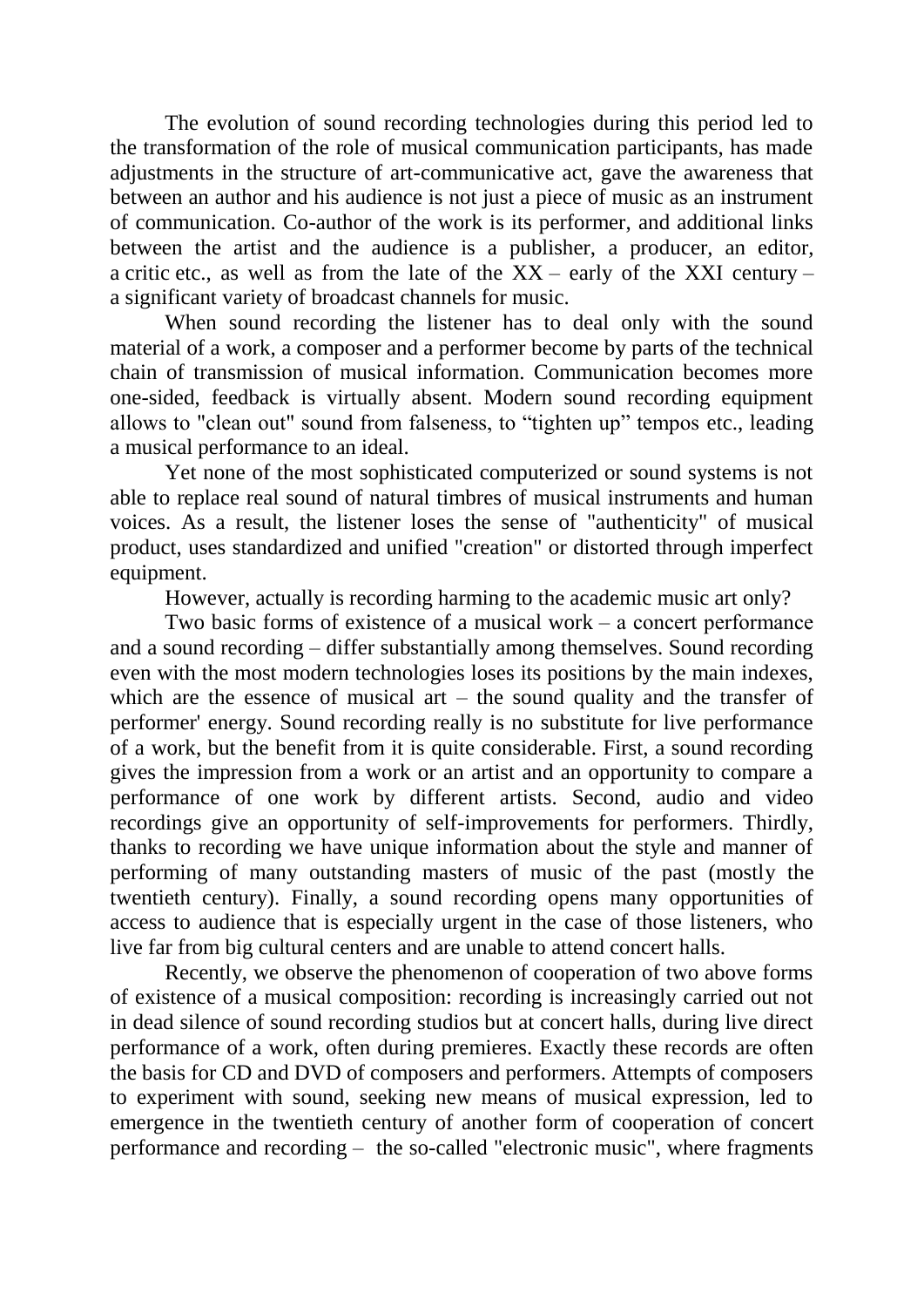of digital recording (or installation) are combined in real time with live sound of musical instruments and voices.

**Thus**, academic musical art, the basic condition of existence of which is to perform in a concert hall, in days of modern information and communications technologies goes beyond the traditional concert performance and adapts to the virtual sound and visual space created by electronic means of mass communication and the Internet.

Second, the academic musical art, which fundamentally has not mass character, under the influence of media and electronic channels of distribution, must to adapt to functions and requirements of mass culture. Figures of a composer and a performer fade into a background; attention focuses on externalities, gravitation to staginess and emphasis on unusual and sometimes shocking qualities of a composition. With this forced position change of the traditional roles in the act of musical communication and new quality of the academic music are connected: stylistic postmodern game mixing the aesthetics of "high" and "low" hybrid forms, strengthening of the role of the visual factor.

At the same time, we can state that in free sale (including the Internet) are extremely little of music publications, CD and DVD recordings of classical and contemporary academic Ukrainian music.

Since similar musical, audio and video products are not intended for commercial purpose, it is expedient to introduce a special program of state support of national musical publishing and audio production as a guarantee of preservation of centuries-old heritage of the Ukrainian music culture and its further development.

■ **Key words:** informative and communication technologies, academic musical art, concert performance, recording, musical communication.

……………………………………………………………………………………………………………………………………………

#### *■ Proskurina Mariya*

#### ACADEMIC MUSIC IN THE SYSTEM OF CULTURAL INDUSTRIES OF UKRAINE

At the beginning of the third millennium cultural industries are becoming an integral part of economic systems of developed countries and are requiring the relevant scientific researches. These include a traditional manufacturing, high technologies and services. **The aim of this publication** is to highlight the ways of development of the classical music segment as one of important sectors of the cultural industry, considering some mechanisms of promotion and commercialization an academic musical product.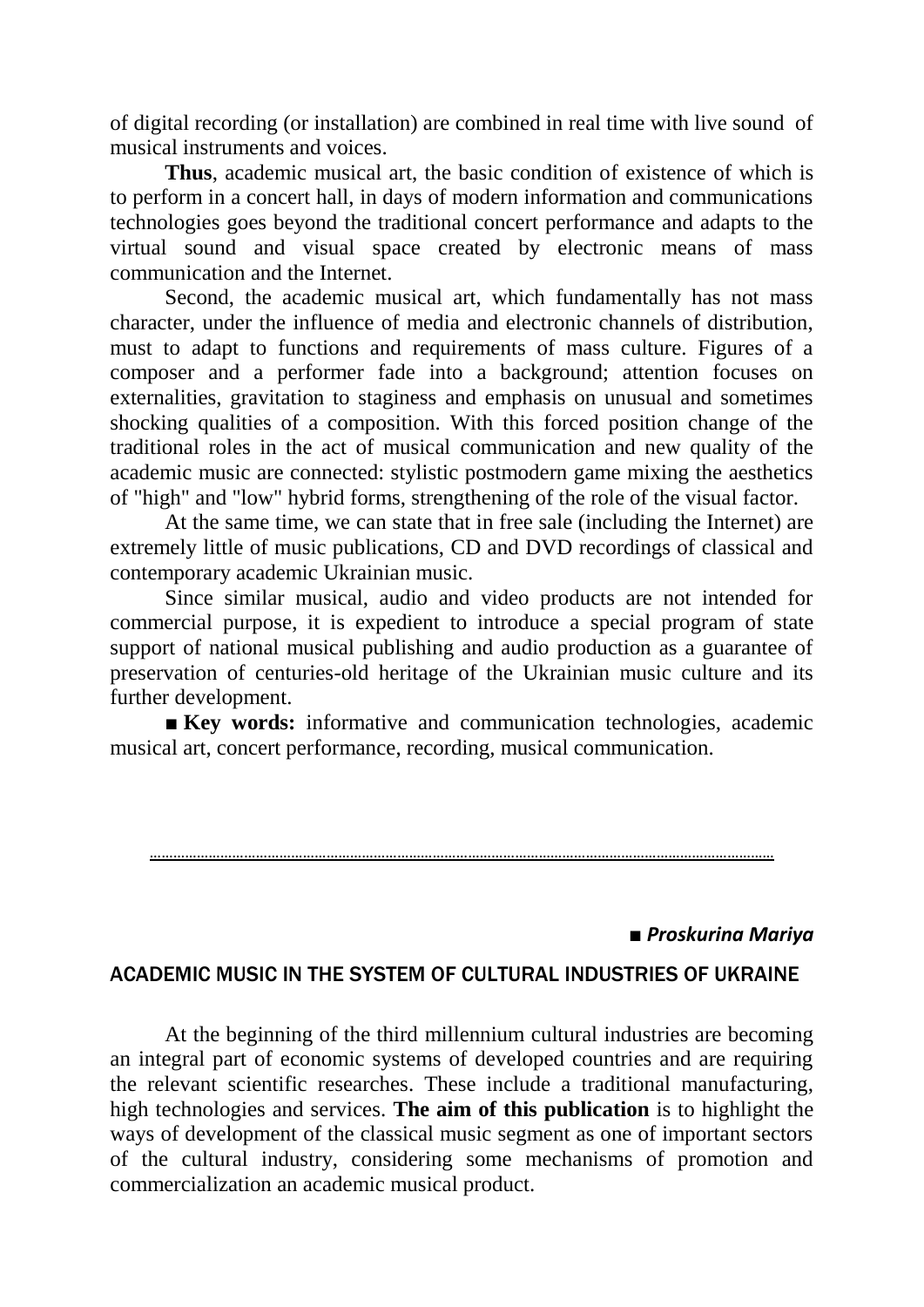The cultural industries include the film industry, the musical and sound recording industry, video and computer games, advertising, marketing and broadcasting (radio, television, satellite, cable and digital forms). These human activities are based on the use of creative human potential and are able to generate a profit through trade by goods and services, and through the use of intellectual property rights.

The main problem of today's cultural sector in Ukraine is ingrained perception of it solely as an area of subsidies, which, in turn, negates the motivation of entrepreneurial activity in the sphere of culture. Today, however, it is expedient to pay attention to the classical music sector as no less promising and profitable, than others.

It should be emphasized that classical music is an unique market segment – a precious niche product that bases, primarily, on a talent and skill, which determine its value. In addition, classical music has all prerequisites for development with involvement of latest technologies.

In leading countries of the world classical music as a part of the music industry has adopted innovative initiatives that enabled it to develop its own business models. The example of building of business models in the United Kingdom can be considered as quite successful. In 1989, the British media group EMI Group – one of the biggest record companies in the world - has released the records of "Four Seasons" by Antonio Vivaldi with the violinist Nigel Kennedy. In 1989, the British media group EMI Group – one of the biggest record companies in the world – has released the records of "Four Seasons" by Antonio Vivaldi with the violinist Nigel Kennedy. The advertising campaign was unique for classical music. Instead of the traditional marketing approach were used pop mechanisms: release of one track before the album output, a number of interviews with musician on television and radio, outdoor advertising and advertising on television. More than 2 million copies were sold, that was the best result in the sector of classical music at the time. Also, works of classical music used in advertising and cinema. The potential of this market is a significant.

When analyzing the examples one should pay attention to a two-tier system, which consists of a classical musical product that is the basis and a strategic musical product. The last was developed by companies to attract customers not necessarily interested namely in interpretation of the music. In this case, in the spotlight appears either a performer himself or him repertoire, which would be easy to listen, without in-depth research and analysis.

In other words, music becomes a product adapted for mass consumption. This dual approach is observed in the current business practices in the market of classical music. Pop marketing for classical music is a tool that allows to embrace non-traditional markets. The development of Internet technologies encourages the classic sector to adapt to new environment. Growth of online trading in the music market in general significantly increased the possibilities of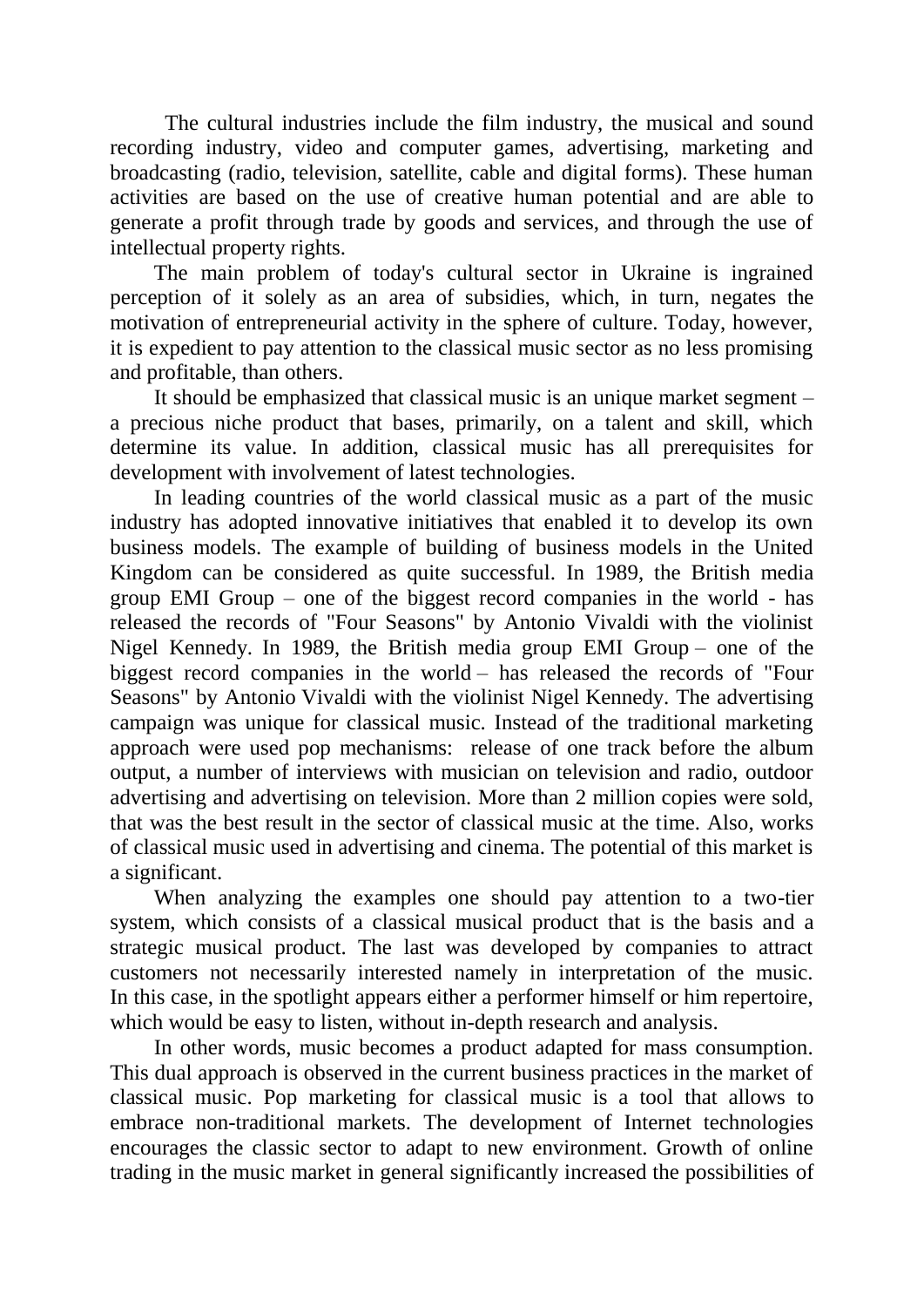people to listen to classical music and to decide for themselves about further its study.

Another important aspect of the development of digital technologies in their combination with a culture is an increase of independence of musicians. With direct access to the market, musicians get a chance to use Internet as a tool for selling of records, distribution of concert tickets and other goods. Social networks have become the powerful tools to forming of information and communication space for artists.

Modern technologies allow reproducing and massively replicating of the cultural goods. This fact significantly changed dynamics of cultural consumption. Individual consumption of cultural goods has been complemented by public and massive. Massive replication allows compensating the investments in materials, skills and time through sales volumes and effect of scale (cheaper copies – higher potential profits).

Thus, cultural industries have a huge potential and opportunities for the dissemination of cultural goods, ensuring the realization of the basic functions of culture and art in a society. However, they also bear in themselves and significant threat. Excessive marketization of cultural environment leads to a distortion of values and decrease of an aesthetic content of cultural products. In this case, the role of state cultural policy as a way of regulation and balancing of private enterprise and protect of public interest for ensure of sustainable development of the latter.

■ **Key words:** cultural industry, classical music, music industry, musical business.

……………………………………………………………………………………………………………………………………………

*■ Redya Valentyna*

#### THE PROBLEM OF HUMANIZATION OF EDUCATION or INTEGRATION OF EDUCATION AGAINST "OBRAZOVANSHCHYNА"

**The article's goal** is to touch upon the problem of general deterioration of art-esthetic culture level among modern student youth, and to offer one of the possible aspects to overcome it.

Past twentieth century filled the concept "education" by rather controversial meaning that was connected with rationalization of educational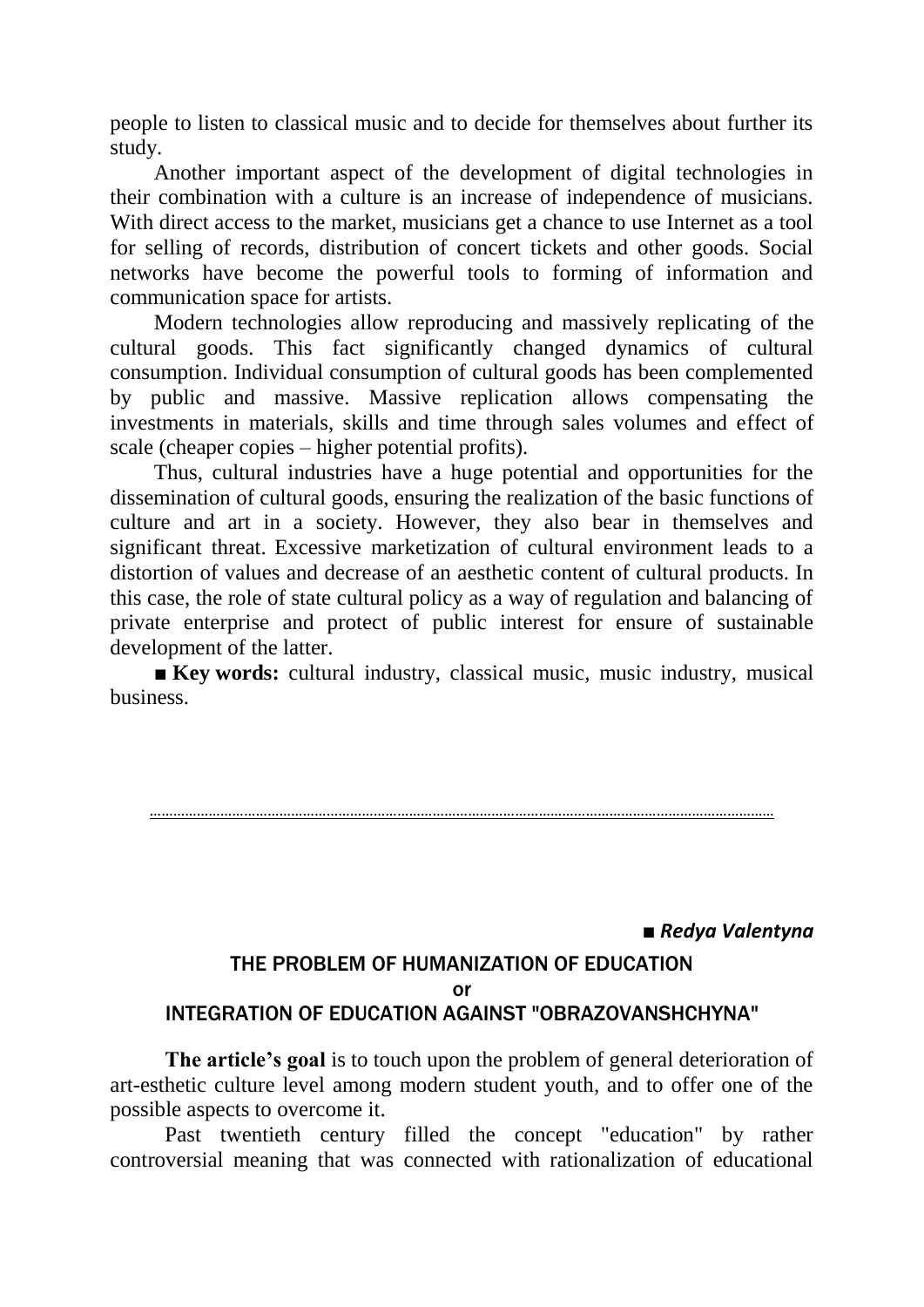components, their alienation from the artistic and emotional component of culture, at first, an art. Already at the school stage a pedagogical process, as specialists noted, is characterized by a focus on rational and logical ways of knowing – analysis, simplicity, objectivism are dominated. Methods of knowledge, based on imaginative thinking and synthesis, in many respects not used that leads to the break between the two ingredients of culture – intellectualrational and emotional-humanitarian. However, a complete perception of the world by young man, adequate awareness of self in this world is possible only with the active cooperation, combination of scientific (rational, logical "thinking in notions") and "imaginative thinking" that comes from emotional perception of the outside world. At the current stage, when in fact a society in all respects (economic, spiritual, political, socio-cultural, ethical) found itself in a state of disintegration, the *search of integrative foundations for building a holistic system of education is one of the urgent needs*.

Today the problem of humanization of education became particularly acute. Forestalling advances in computer technologies, creating of engrossing the planetary information network, steady movement to the new technocratic "victories" can radically affect onto educational sphere, finally to shift the focus towards its dehumanization.

One of the most powerful contrasts to this is humanitarian education, art education both in school and in higher education institutions – especially in those, where hypertrophied imagination about the benefits of rational knowledge is dominated (even unwittingly) and elementary impoverishment of soul due to oversaturation of information is occurred.

Undoubtedly, culture and art should occupy a worthy place among the humanities, which are mandatory in any university. Today the opportunity to attract of young people to the world of art gives the subject "World art culture" ("History of world art culture").

We went through the experience of teaching the alternative "mandatory" cultural discipline – author's course "Man and Culture" in higher educational establishment of "technical" direction. The moving force of our communicating with students of engineering specializations was their amazing desire to become by truly educated people. So, a significant place during classes was given to familiarity with the types and genres of art, the main stages of development of world artistic culture, outstanding artists – representatives of different ages, national cultures, kinds of art... Because of the specificity of the student contingent at seminars the tilt towards enumeration of facts (who, what, where, when?..) soon became to be felt. The change of emphasis in the teaching of the subject, a *departure from the informativeness* (usual filling of the students' heads by conglomeration of concepts and datas) to focus on *entering* to the world of culture, art, onto *opening of the possibility of further advancement* in this direction (the main thing – to have a primary reference points: where to find, something to see or listen) quickly corrected the situation. Poetry and music that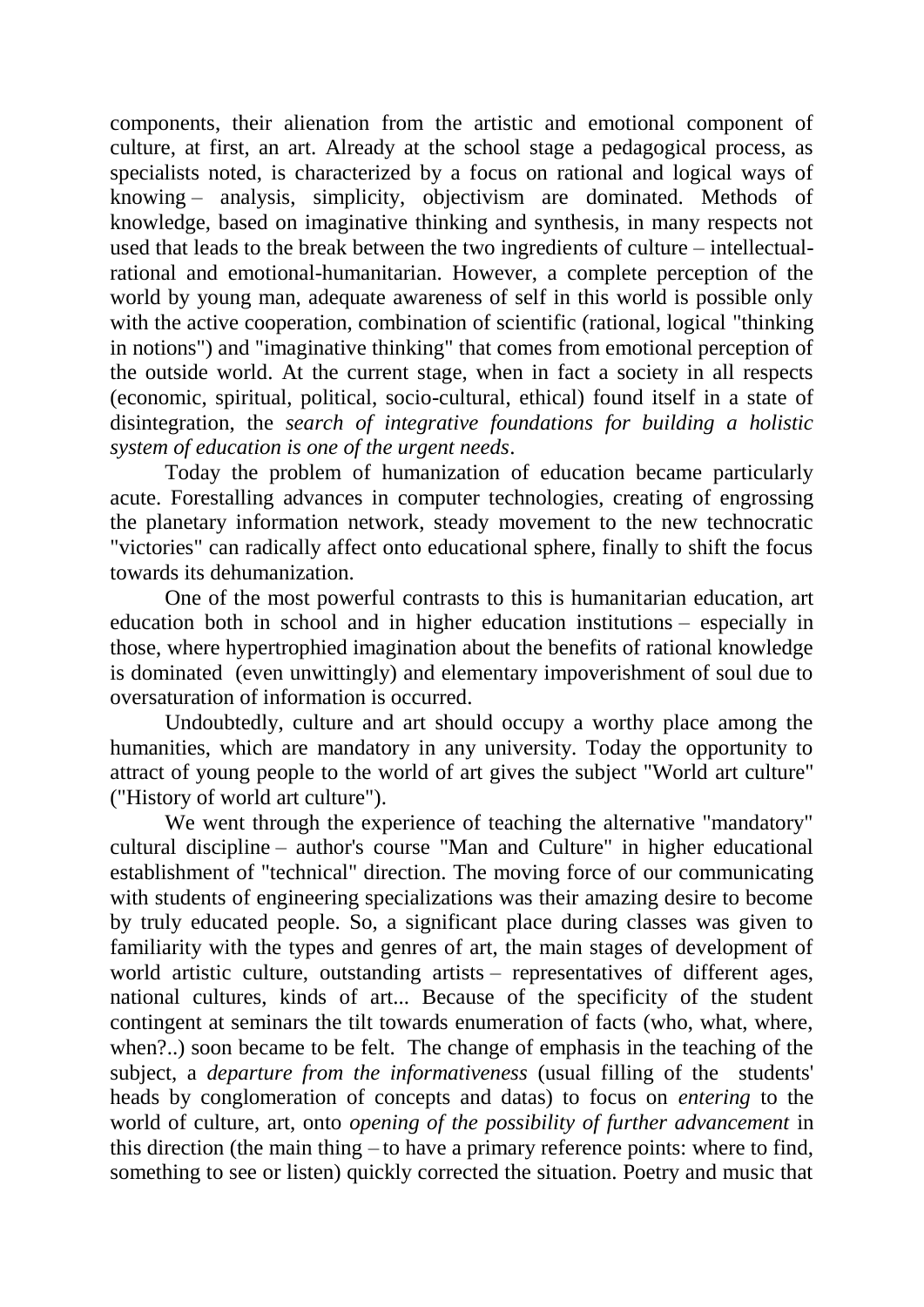sounded in the classroom, reproductions of paintings by great artists, familiarity with the works of famous sculptors and architects initially caused skepsis among a certain part of students, but gradually broke a "resistance" even of the most radical.

Experience shows that the change in position concerning of world artistic heritage of many young people happens largely due to their familiarity with musical masterpieces – it is music capable, as no other art, to reach of the depths of a human soul, to sound the strings of subtle feelings... Namely music (especially classical heritage), in our deep conviction, actively contributes to personal growth, harmonization and individualization of personality, formation of outlook and culture of artistic perception and manifestation of creative abilities.

**Thus, in our opinion**, the important role among the disciplines of the humanitarian cycle, which the students of non-humanitarian universities learn, must to take the humanitarian-artistic disciplines. Of course, training on the history of world artistic culture and other "artistic" disciplines have meaning, when they are held in a special audience -, with an appropriate design, modern equipment, necessary for training literature, audio and video recordings. The content of these courses unlikely to be useful regulate of the strict framework of the curriculum – they not only and not so much are "teaching" in the conventional sense (i.e., the process of informing), but provide joining to the world of cultural achievements of mankind. At one time Alexander Solzhenitsyn has enriched the Russian language by a new word and our thinking – a new concept "obrazovanschyna." It's about people, who have got formal education, but in moral, ethical and humanistic aspects they remained no brought up. Unfortunately, this phenomenon become by the sign and of our time. Therefore, the question "to be or not to be" to the cycle of humanitarian disciplines in non-humanitarian universities at present is perceived as rhetorical.

■ **Key words:** culture, art culture, the world of artistic images, humanitarization of education, creative thinking, art education.

……………………………………………………………………………………………………………………………………………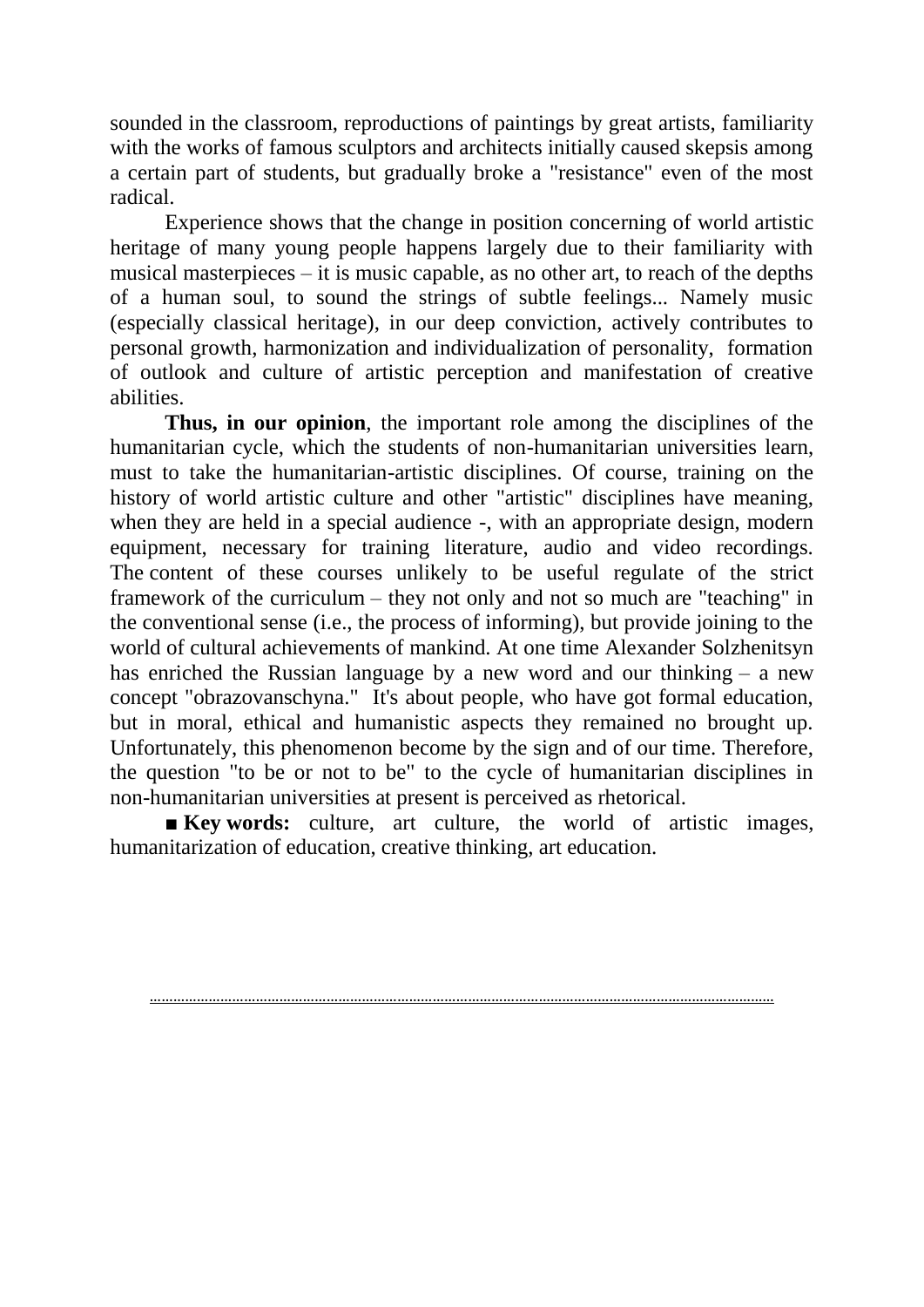### PERSPECTIVES OF THEATRE STUDIES IN THE CONDITIONS OF REFORMS AND EUROPEAN INTEGRATION

**The aim of this article** is to consider the problems and prospects of theatre education in the context of higher education reforms and harmonization with the traditions of the national and European systems of training of specialists in the field of science about the theater.

Of today there are two basic models of theatrology education: theatre studies («Sciences du spectacle» – Fran., «Theaterwissenschaft» – Ger.) in classical universities or theatrology faculties, departments in theater schools (in universities, academies, institutes). The first model that mostly prevalent in Western Europe countries, where theatrology education focuses mainly on theoretical issues, is often separated from the live theatrical process. Another model, which involves close relationship with theatrical practice, learning along with actors, stage directors, is typical for Central and Eastern Europe, including Ukraine. Today in Ukraine there are theater studies departments at three universities: Kyiv National University of Theater, Film and Television named after I. Karpenko-Kariy, Kharkiv National University of Arts named after I. Kotlyarevsky and Lviv National University named after I. Franko. Besides of graduating departments, we have several institutions of research character: Performing Arts department at the National Academy of Arts of Ukraine, department of theater studies at the Institute of Contemporary Art, the National Centre for Performing Arts named after Les' Kurbas, Theatrology Section of the Scientific Society of Taras Shevchenko in Lviv Museum of Theatre, Music and Cinema of Ukraine and a number of professional publications – "Ukrainian House", "Proscenium", "Movie Theater" and the row of its scientific collections.

It would seem that the picture of theater studies development and its prospects are more than favorable. But in fact, in Ukraine, despite on the example of others European countries, it must to defend its right to exist, to convince in the necessity of special education, and most importantly, in a nomass character of such education. Because today in Ukraine the ideas are increasingly voiced if not about liquidation theater studies and the profession of a theatrologist, then about the merger with others humanitarian sectors through allegedly unpopularity and lack of prospects. A small number of students of theatrology faculties serves as an argument in defense of these ideas. But also in the European educational institutions indicators are no more. Theatrology education, like the artistic education in general, involves individual approach to learning. However, namely "artificiality" of training jeopardizes existence of special theatrology education as such; generating the proposals to join the theater studies with others specializations, in particular, with journalism. But іs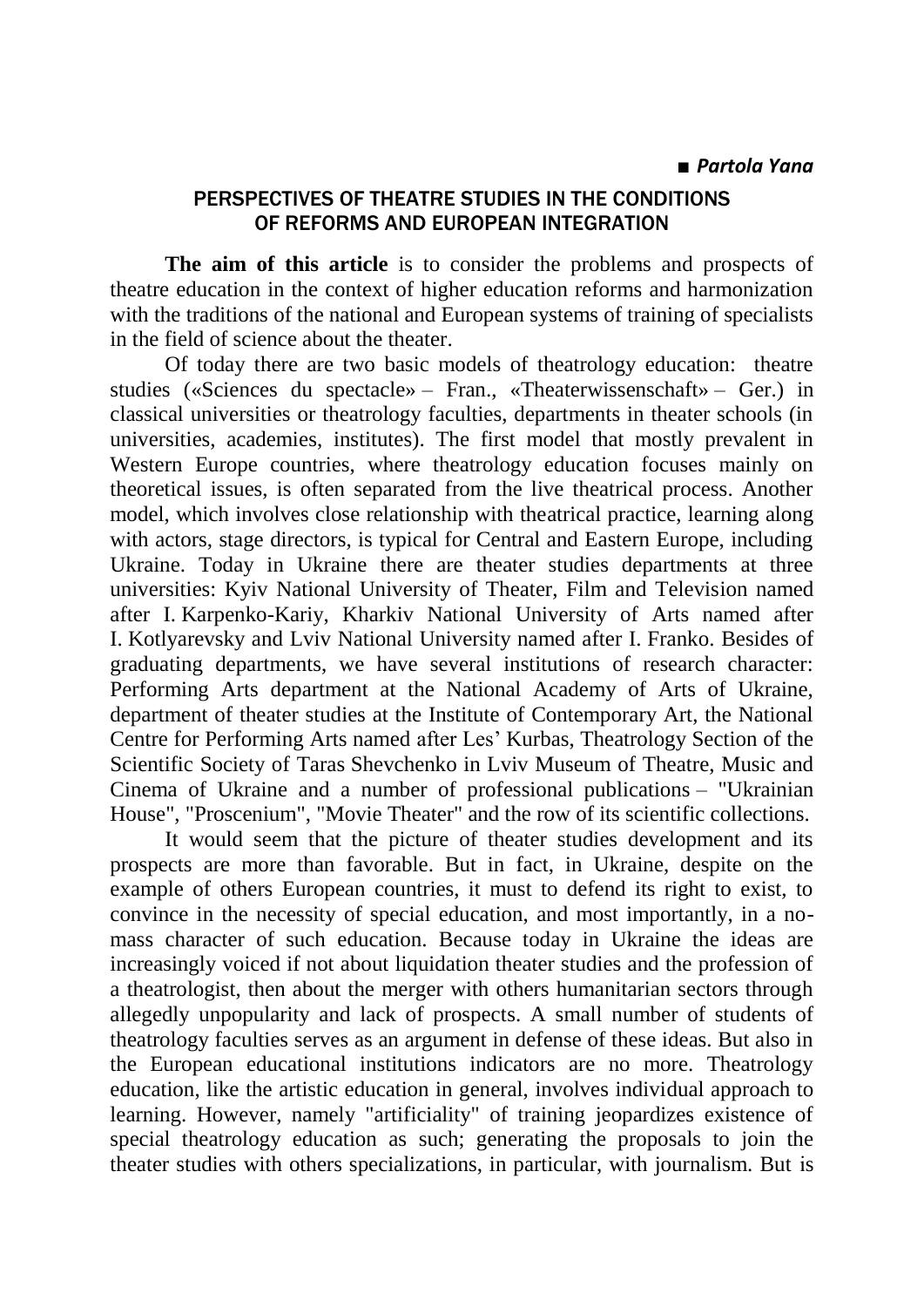the level of newspaper journalism allow to talk about the professional analysis of scenic events? Obviously not. And once again we have to deny that neither theatrical critics, nor, especially, theater studies is not journalism, it is not limited to the sphere of shows reviews. Replacement of specialization "theater studies" onto journalism only will multiply ignorance and dilettantism that and without that thrive in our society.

The attempts of absorption of theater studies by cultural studies, the substitution of theater science onto culture science seem no less aggressive. For example, despite the presence of several postgraduate institutions preparing of scientists in direction "Scenic Arts" (earlier – "Theater Arts"), in Ukraine there is no of specialized scientific council from defense of dissertations on this branch of knowledge. Only opportunity to defend a dissertation is "to surrender" self to the bosom of cultural studies and get the scientific degree in specialty 26.00.01 – Theory and history of culture. Theater studies and any of its components are absent also and in the "Classification of professions" existing from 2010.

Meanwhile, today the rapid development of theater poses new, previously unknown, the scope of professional activities – theater curator, art consultant, performer, head of theatrical archives, theater teacher (in the sense as this profession currently exists in Polish theatrical environment). Our time poses before the theater studies new requirements and challenges. The period of passive, contemplative and descriptive theater studies long has passed. It is necessary to defend self-own right to exist. We should pay attention to fact that modern trends in the sphere of European theatrical arts is not closing, but opening of new institutions both educational and for scientific researches.

Modern processes in the European theater, and accordingly, in the science of theater requires the professionals who freely oriented in para-theatre areas and are at the forefront of artistic search. However, the changes "inside" the profession is not enough without awareness of its status in the culture and society at the state level. Therefore, the reform should take place simultaneously with the approval of the new legal standards of higher education,with the modification of the classifier professions, taking into account the characteristics of art education in the Law of Ukraine "On Education" and the regulations.

■ **Key words:** drama education, theater critics, the science of theater, theater science, theatrology, profession.

……………………………………………………………………………………………………………………………………………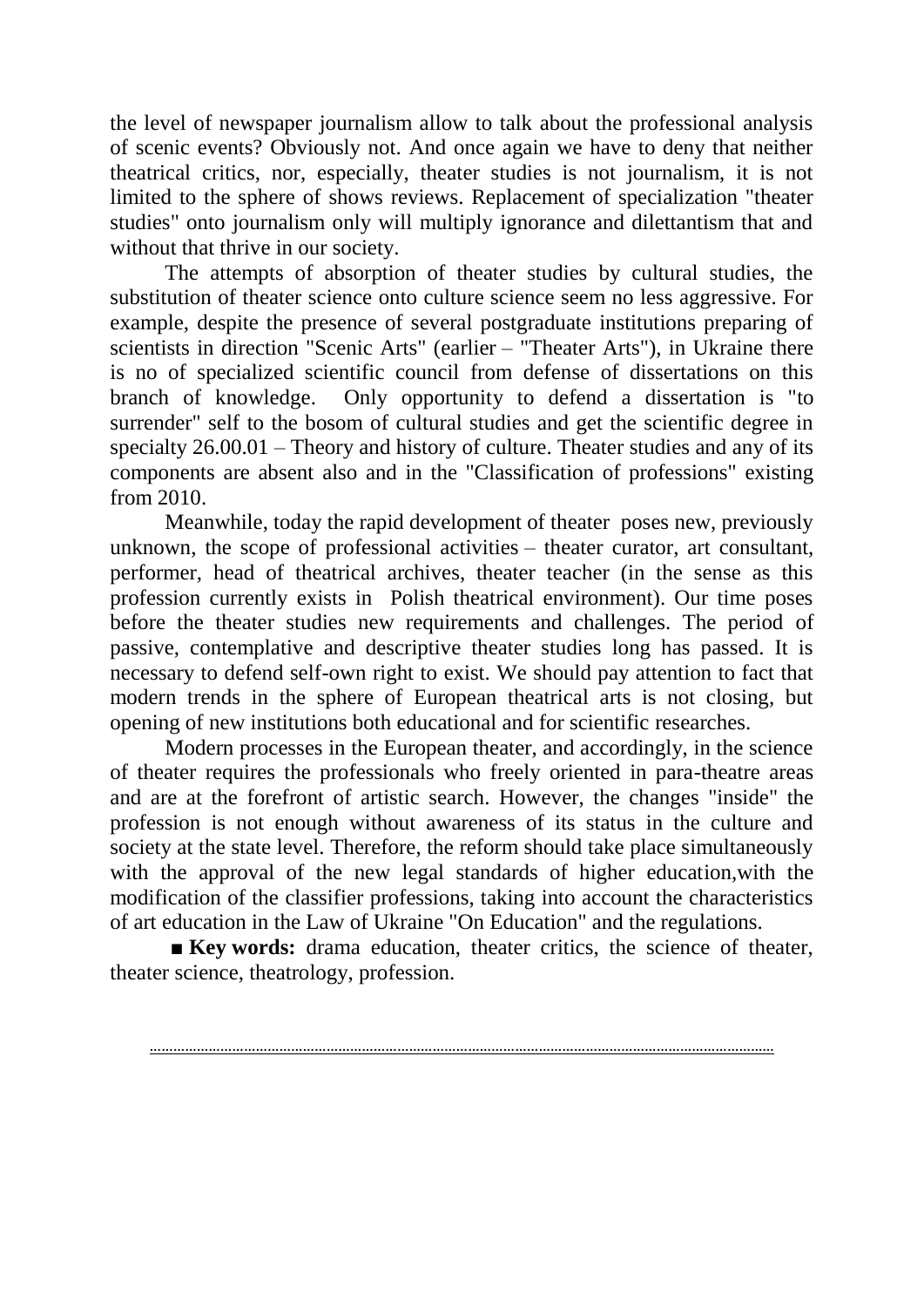### DIRECT STATE FINANCING OF CULTURAL ACTIVITY: INTERNATIONAL EXPERIENCE AND ITS SIGNIFICANCE FOR UKRAINE

The particularities, main types, forms and sources of direct state financing of cultural sphere are regarded in the paper. Author comprehensively analyses rich foreign experience of the budget support of cultural activity. Basic characteristics of statutory financing, discretionary subsidies, marked taxes and others modern economic instrument are exposed and investigated. The relevant recommendations, directed to the financing of cultural sphere of Ukraine, are presented.

Present research is urgent, because expansion of possibilities, sources and stimulating mechanisms of state financial support of cultural sphere is necessary. Therefore *the aim* of this paper is systematic analysis of different variants and forms of direct state financing of cultural activity. Programs and a lot of works in the field of budget subsidiary in USA, Canada, EU countries are the *objects* of such analysis.

Direct state financing of activity in cultural sphere fulfills by means of:

- apportionment of budget allocations and preferential credits for support of activity's definite kinds and realization of cultural projects;
- forming of unbudget state funds with fasten incomes sources and use of accumulator means for cultural activity's financing.

In different countries of the world such forms of cultural activity's direct financing are exploit:

Statutory financing – financing of non-commercial cultural institutions in two main forms:

- by estimate of incomes and expenses (estimate financing);
- according to norms calculating on resulted indices of the organization' work (normative-purposed financing).

Discretionary subsides. These subsides grant to donor's discretion for cultural institutes or initiative groups to realization of concrete cultural projects or reimbursement definite sorts of expenditures.

Discretionary subsides are:

- a) bloc for defrayment of definite kinds expenses (for example, in Finland);
- b) quoted-donor gives the part of means jn condition that receiver will supplement their on account of other sources (USA, Great Britain, Ireland);
- c) repayment subsides for realization of social significant but risky projects/ Subsidy returns in case of profit's receipt (Netherlands).

Marked taxes – fix interests of assignments from definite kinds of activity in itself cultural sphere or in conjugate spheres (France, Estonia).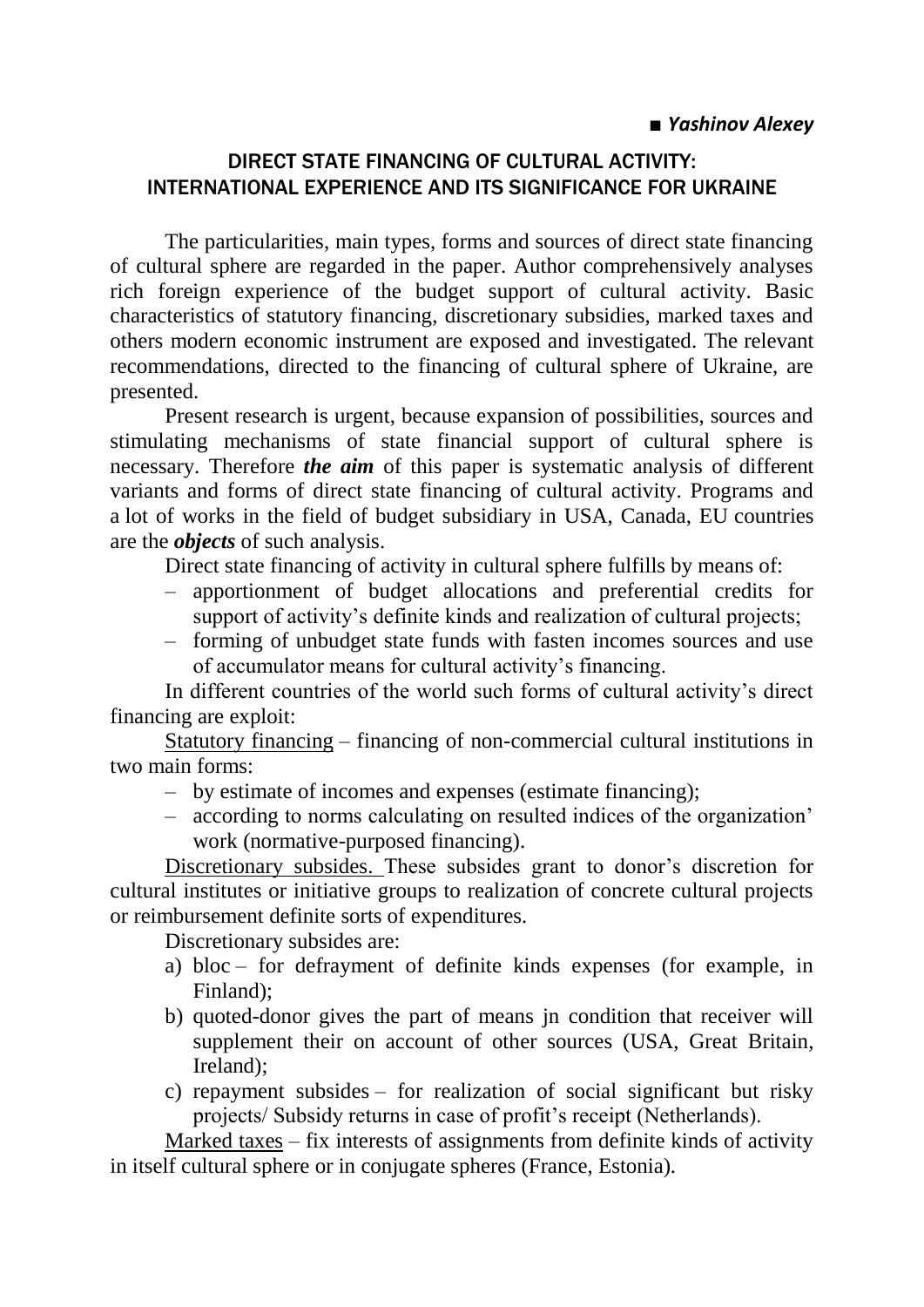Activity of quasi-state organizations (National Arts Fund in USA, Art Council in Great Britain), which distribute state subsides and enlist private donations. In spite of this, quasi-state organizations are not government bodies.

**Results** of the research allow to offer a number concrete recommendations for more quick adaptation Ukraine's cultural sphere to the economic realities of XXI century.

- 1. Considerable increase of the allocations' part in form of discretionary subsides with competitive procedure of budget means distribution.
- 2. Development of quoted financing from the means of various levels budget and unbudget sources/
- 3. Expansion of the forms of cultural organizations with participation government bodies and local self-government institutions as founders.
- 4. Creation of conditions for participation in realization of national and regional cultural projects for unstate non-commercial organizations.

**■ Key words:** cultural sphere, direct financing, estimate, subsidies, taxes, allocations.

………………………………………………………………………………………………

### ■ *Malikov Vasyl* THE UK CULTURAL POLICY AND ITS VALUE FOR UKRAINE

The numerous round tables, conferences, scientific publications, growing media attention to the rapid artistic life of the country in the recent years make it possible to assert the importance of an appeal to the issues of cultural policy on a national scale. At the same time dynamic changes in art, the ongoing reconsideration process of the role of culture in contemporary society are inherent to Ukraine as well as the other European countries. Regarding the European integration aspirations of our country the study of the British cultural policy experience and achievements seems useful and important research step, made by a number of Ukrainian scholars in history, cultural studies and jurisprudence.

Cultural policy has an extremely broad perspective and various definitions and understanding in different European countries. In practical terms, it is a set of governmental strategies and actions aimed at the arts, humanities and cultural heritage. At the same time all the actions of government and its representatives affecting the cultural life of citizens, directly or indirectly, intentionally or not, taken together, constitute the cultural policy of the state. It includes a large and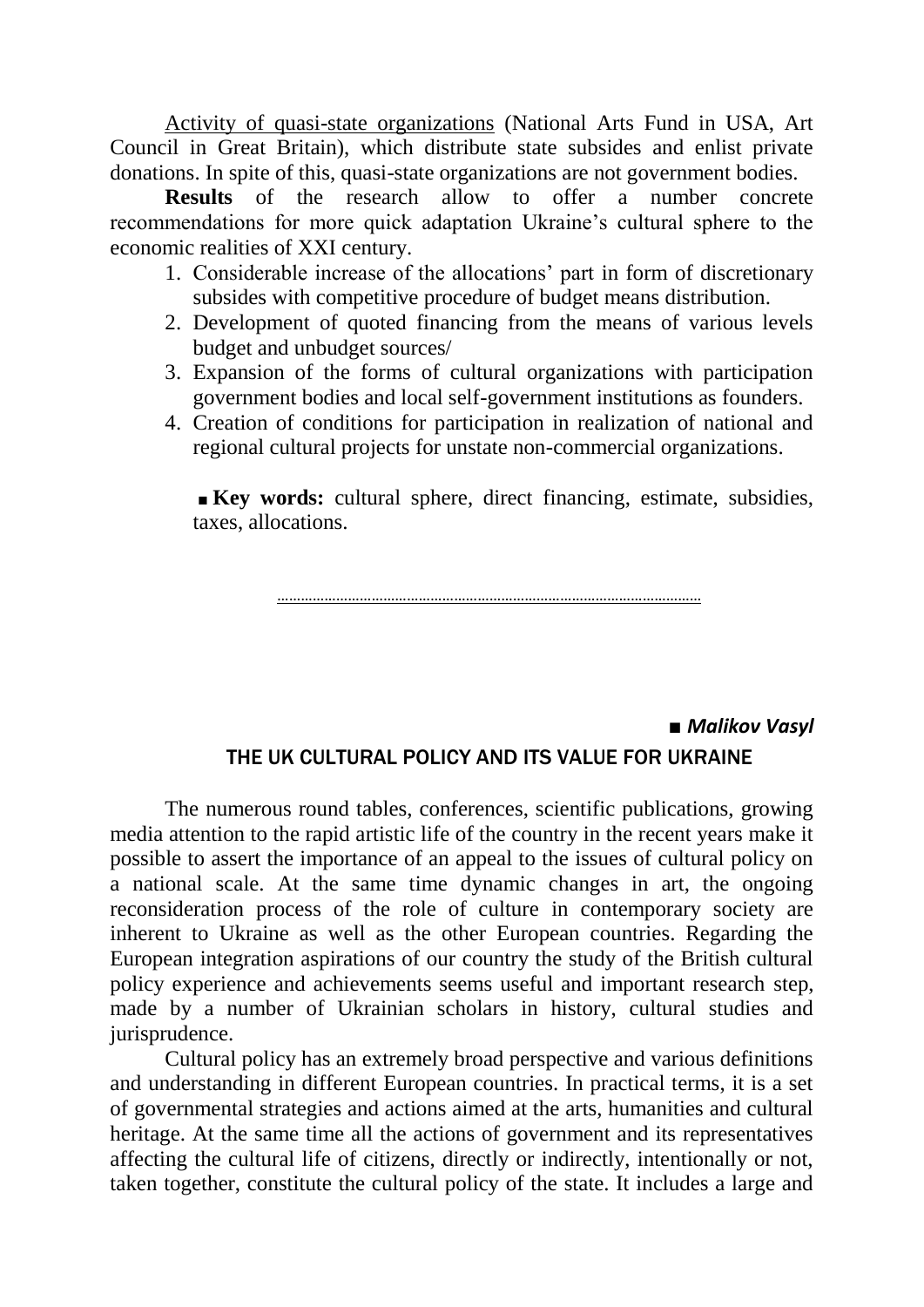diverse group of individuals and organizations involved in the processes of creation, production, presentation, dissemination and preservation of diverse cultural values, including the arts and heritage. Therefore, in this study the author refers only to the certain aspects of this complex field. The paper aims to identify some key ideas, the implementation of which in the cultural policy allows the UK to be one of the world leaders in the development of culture and art for decades.

The article offers an analysis of the UK cultural policy regarding its useful experience of the world leader in culture for Ukraine. The research focuses upon ideological and conceptual basis of British cultural policy, specifically its leading ideas, based on sources such as government reports, projects, white papers at national and local levels.

First and foremost cultural policy is based on the awareness of the intrinsic value of culture in its ability to inspire, to enrich the lives of people and to change their worldviews. The social value of culture is defined by its impact on education, health and social cohesion. In the Culture White Paper, the government programs and reports culture is understood as a powerful tool of revitalization for the society and the economy at both national and local levels, and the related creative industry is considered to be one of the best investments the British can make.

The author gives his particular attention to the fact that the UK government openly articulates the vision of its role in supporting the cultural and artistic development. This role is to create opportunities for the flourishing of great culture and creativity, in which the unique and local are appreciated and supported, and to provide access to culture for all. Acknowledging the importance of freedom of expression in the arts, British government distances itself from decision concerning what cultural institutions and projects receive public funding. Such decisions are entrusted to artists and experts in this field.

Culture and the arts are of great importance in the foreign policy of the United Kingdom. The British acknowledge that culture celebrates the values of sustainable and strong democracy, diversity, and faith in individual freedom and freedom of expression that are respected in the international arena increasing the influence of the UK as a world leader.

The British experience in cultural policy and the key ideas and values on which it is founded can jeopardize widespread simplistic dualistic approach to defining governmental cultural strategy as liberal / market or conservative / paternalistic in Ukrainian everyday, journalistic and occasionally scientific discourses. After all the British cultural policy provides a complex interaction between multiple actors who form the cultural sector and affect it, including the government, private investors and donors, experts, cultural institutions, artists, numerous communities and individuals.

The economic dimension of cultural policy is also important because of the development of the creative industries, the rise of employment and potential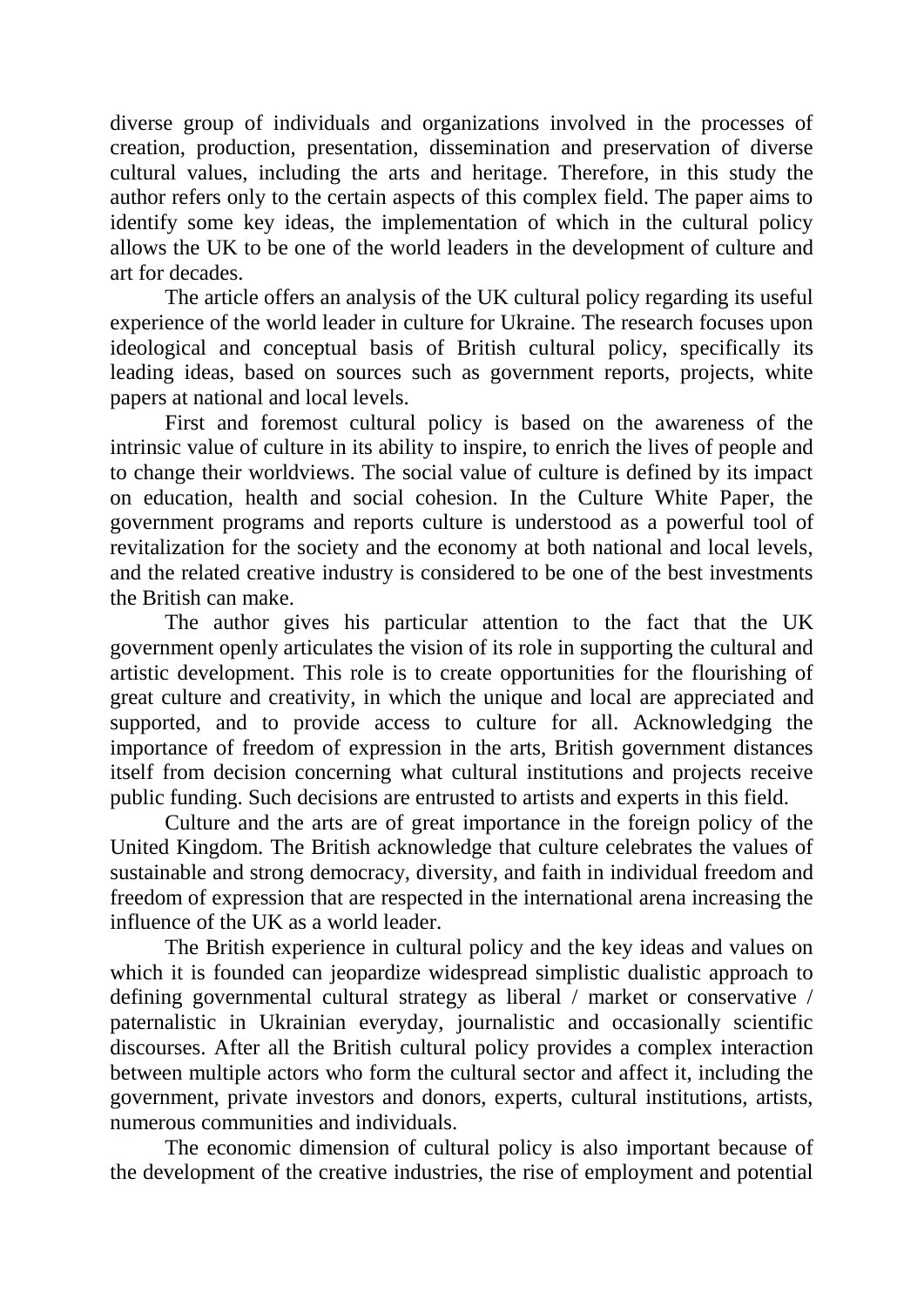for revitalization of local communities and areas. However, an excessive expectation of immediate economic impact of cultural policy and «monetization» of culture is rather doubtful conceptual approach, because cultural effect is manifested above all in the growth of creativity and social capital of individuals and communities.

The formation of public opinion about the importance of the cultural sector, based on the ideas outlined above, is an urgent task, along with the formation of appropriate public policy. Consistent support of culture in the financial and tax, legislative and executive, national and local levels should be primarily based on the awareness of the intrinsic value of culture. The practical steps and implementation of cultural policy in Ukraine should be provided on the basis of such ideological approach.

The author concludes that the cultural policy in Ukraine will be successful with a clear understanding of the benefits that culture may have for the society itself and promoting national interests on international level, for the wellbeing of communities, regional growth and revival, for the development of urban life. The intrinsic value of culture and its importance for improving education, health and social interaction between people, their creativity, civic and economic activity should be the guiding ideas and principles of cultural policy.

**■ Key words:** cultural policy, the United Kingdom, cultural sector, arts, cultural heritage.

#### …………………………………………………………………………………………………………………………………………

#### *■ Sushanova Victoriya*

#### THE EXPERIENCE OF EUROPEAN MUSIC EDUCATION IN THE MIDDLE EAST

*The aim of this article* is to consider the current structure, the main patterns and trends of music education of the last decade in the Middle East.

The programs of Trinity Schools and ABRSM, which are implemented and supervised by the UK's leading music institutions, are considered in details. A wide range of specialties and levels of education, established ways of cooperation between schools, colleges and universities in different countries, the unified scale of evaluation stipulate successful operation of these systems in the world, but they are not in demand in the post-Soviet space, including due to the lack of available information that determines *originality and relevance of the proposed topic*. The author of this article taught at the College of Music of the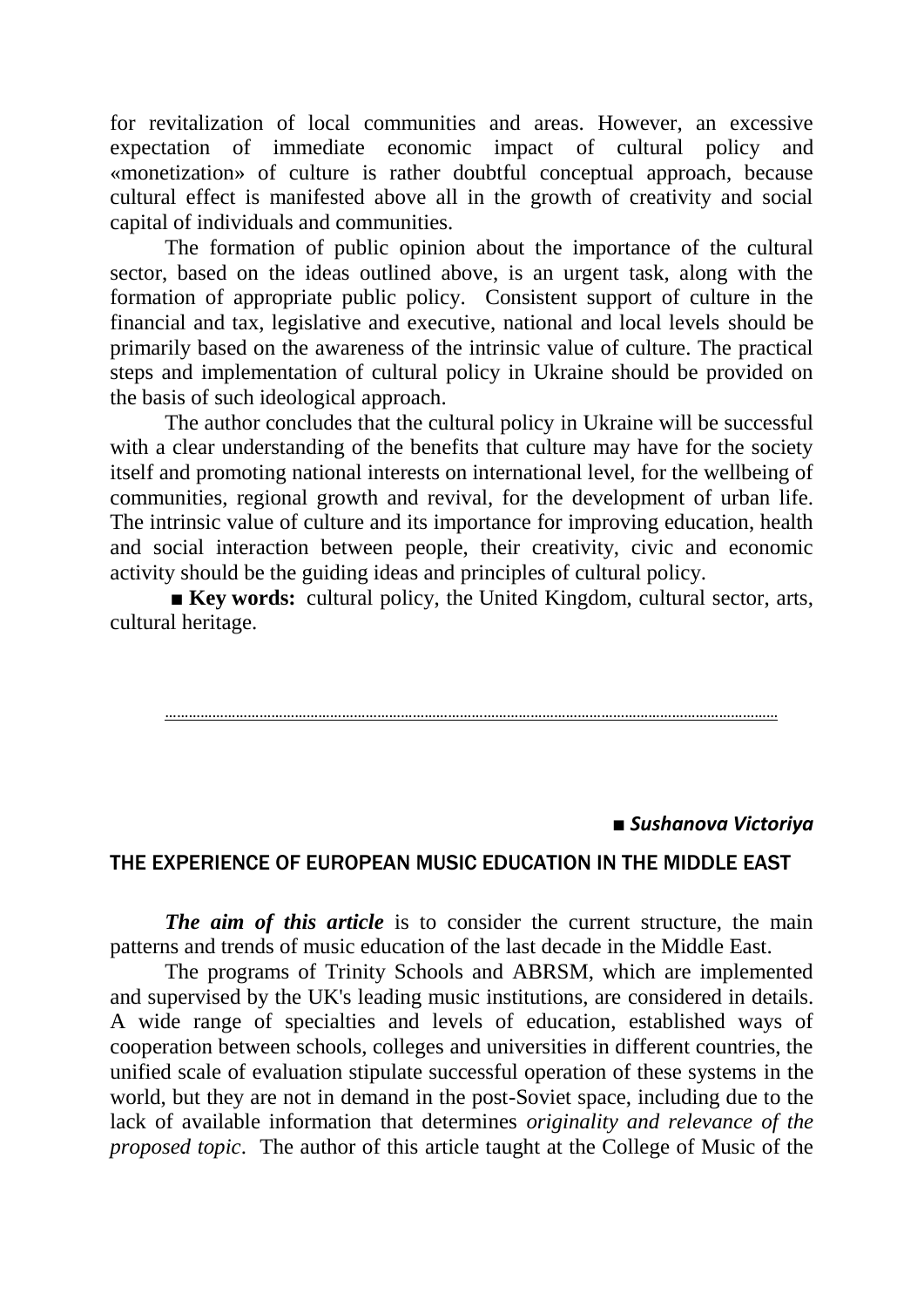Kingdom of Bahrain and on the personal experience acquainted with all the necessary techniques used today, applying them in practice.

Music education in the Gulf countries represented mainly by private institutions. As a rule, in all educational institutions the foreign teachers work, and the scope of music is no exception. State music education is given in general schools where studying of musical literacy, singing and playing the musical instrument (block-flute, guitar, synthesizer or national instruments) are mandatory. At the end of each semester a concert is held, involving of all schoolchildren. А performance solo or in ensemble is required. To gifted children the state provides budget education in the special music centers, where teachers are mostly from Egypt. In private schools teaching staff is international, it are invited teachers from Philippines, Iraq, England, America and other countries and many representatives of Ukraine and Russia.

Due to the fact, that in the Gulf countries from 30 to 50% of population are foreigners, who work in different structures and often migrate, the need for a universal system of music education appeared that can be stopped and can be continued at any moment, regardless of geographical location. In this connection the focus on three systems: «ABRSM», «Trinity» and «The Royal Conservatory of Music Canada» was formed. Named the organizations provide certificates and diplomas that are recognized worldwide. Their programs works are not only in the Gulf but also in China, India, Japan, America and Europe. The systems «ABRSM» and «Trinity» take leading positions in this period. Both organizations are in London. Trinity College Office works since 1877. ABRSM program is also known for a long time (for about 120 years), it is under the supervision of the London Royal Academy of Music, the Royal College of Music in London, the Royal Conservatoire of Scotland and the Royal Northern College in Manchester. The Representative Offices are on every continent in more than 80 countries of the world. A characteristic feature of named systems is absence of a training program, a set of mandatory disciplines and a number of hours allotted for classes for a semester or an academic year. There are the set of requirements for candidates for the exams, the evaluation criteria and the repertoire list that are discussed in details. All information and terms are reflected on the official websites and in printed products. The requirements are updated periodically. The changes mainly concern of the repertory lists. Also, master classes, workshops and other educational programs for teachers working in these systems are organized. The comments of examiner with grades by sections are send after the exam within a period of weeks to months; certificates to students who passed the exam, are send a few months. One needs to dial passage scores for certification of exams. Depending on the scores, students get a certain number of "credits" that are considered when they enter to music and art schools in different countries of the world (if these countries cooperate with these systems).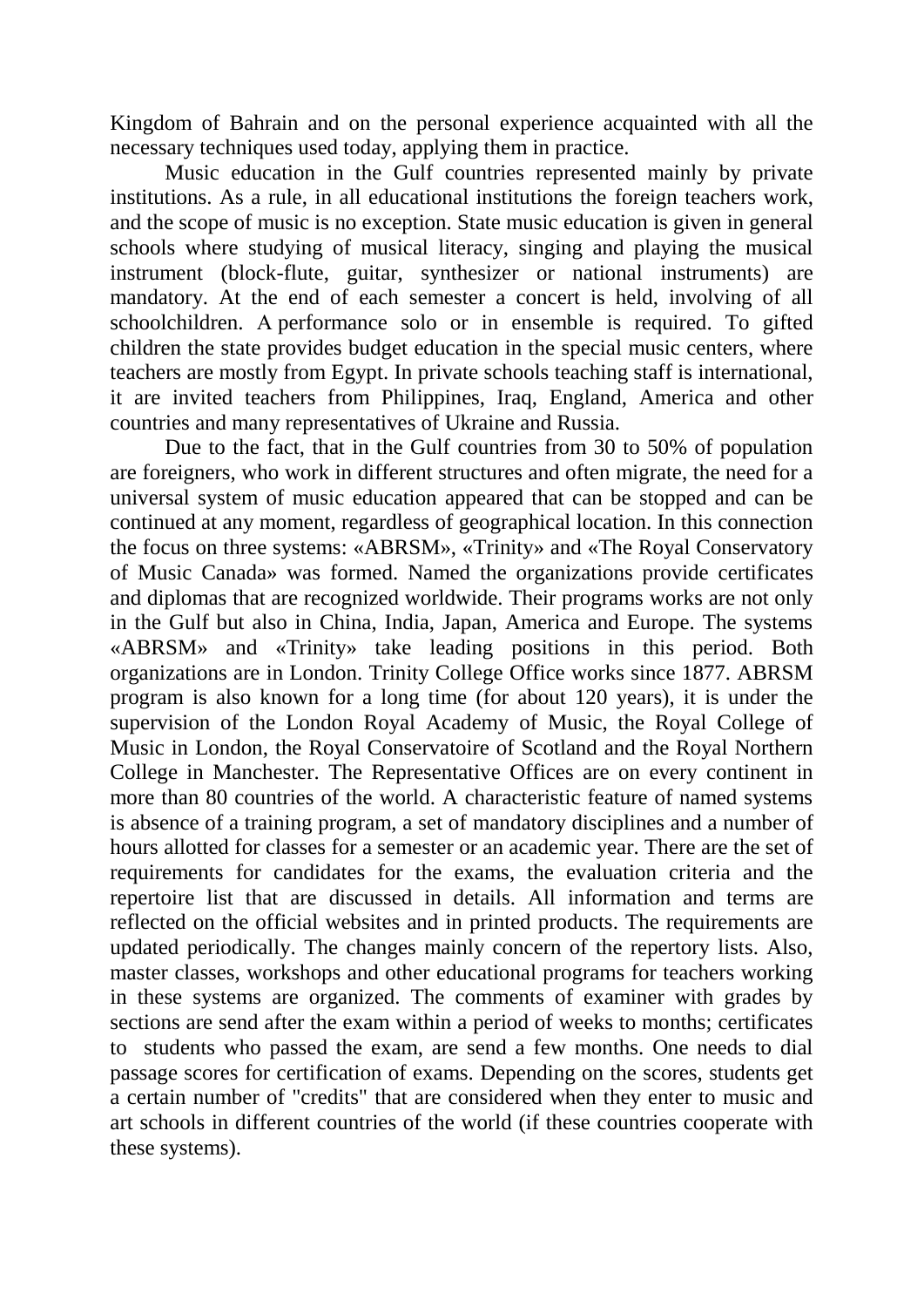In addition, the schools, working by the method by Japanese teacher, violinist Sin'yiti Suzuki, open in the Middle East. The opportunity to study in such schools for those who want, exists In large cities of Russia. Such schools today absent in Ukraine, but S. Suyuki' method are used widely in early childhood development groups and in group musical sessions. Despite on its popularity, this method is often criticized for the fact that he does not prepare of professionals. But it was not its goal, since S. Suzuki stated repeatedly that it is more a philosophy and practice than a performing school.

Opening of schools from the world-famous Japanese firm of musical instruments "Yamaha" is another direction of musical education. The music classes are created аt the shops "Yamaha". To be eligible to teach at this school, it is necessary to be trained in Japan. On the lessons exclusive course materials are used, which represents by firm without spreading because this project of company is purely commercial.

**Conclusion.** Despite the rich cultural traditions, music education in the Middle East countries is in its infancy, relying on a commercial basis and feeling the strong influence of European music schools, to a lesser extent, the USA. In the absence of the general system of musical education, the existing training programs perform more popularization and attestation functions.

**■ Key words:** music education, education model, globalization of music education, musical training programs.

…………………………………………………………………………………………………………………………………………

■ *Kozaк Alexandra*

### PIANO AS AN INSTRUMENT OF WESTERNIZATION

#### MUSIC EDUCATION IN JAPAN

In this article the modern situation in music education of Japan associated with globalization is reviewed. The central music educational problem in Japan is emphasized – coexistence of two kinds of musical training – traditional and academic-professional, which are based on two kinds of playing music: traditional (oral) and academic (writing), in latter piano playing takes a main place. The specifics of piano creativity and its role in professional academic music education in Japan, that has not been the subject of study of Ukrainian researchers, calls considerable interest in respect of mutual enrichment of cultural traditions and a deep understanding of national identity as part cultural paradigm. Thus, *the aim of our research* – the definition of the role of the piano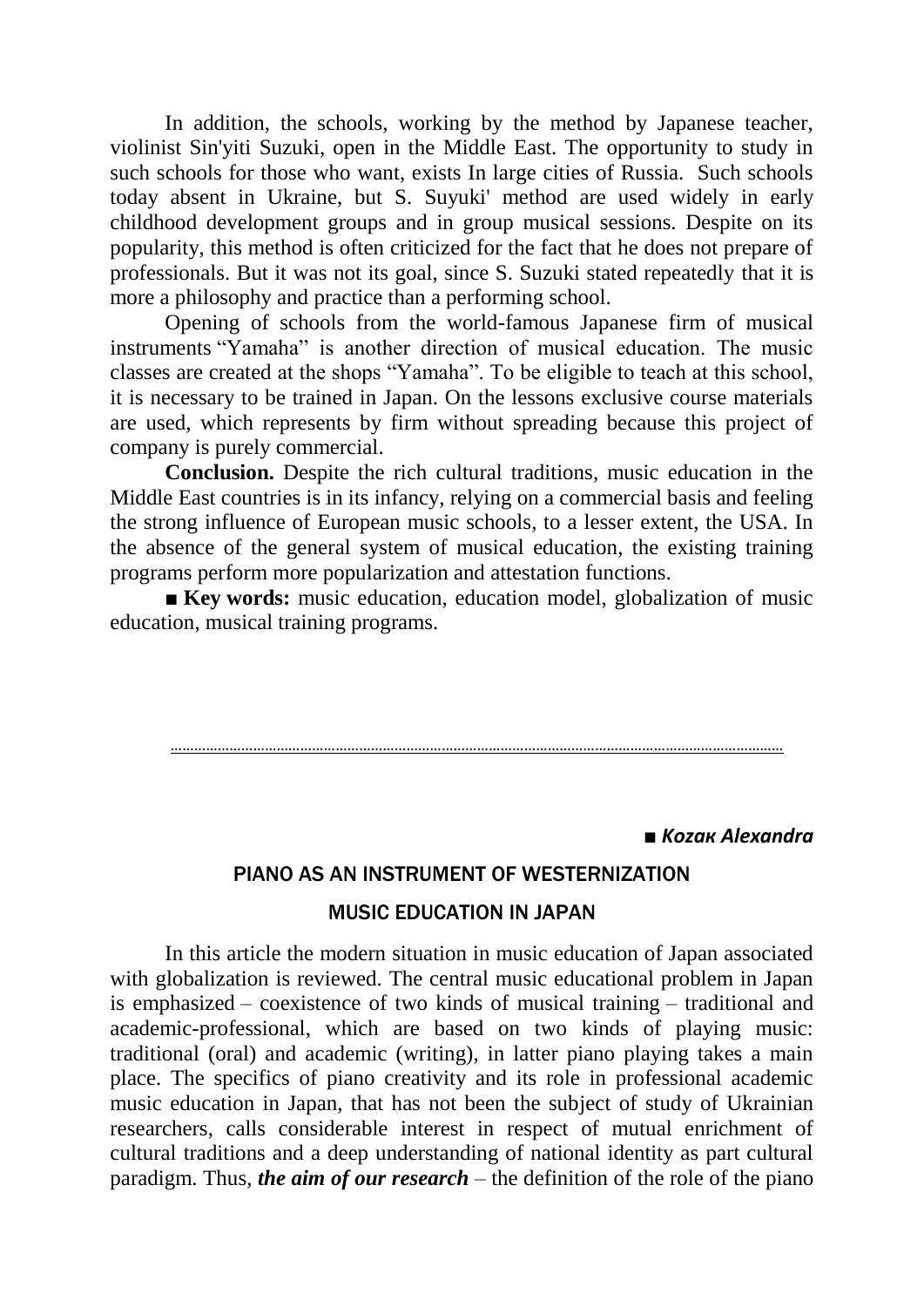as an instrument, which belongs to European culture, in contemporary music education system of Japan.

Together with solo vocal and instrumental ethnic music, which has a millennium, the art of piano playing, the development of which began a little over 150 years ago, actively positioning itself in the modern Japanese culture.

Should be noted that piano creativity of composers and performers has played and continues to play an important educational role. Music life of Japan impresses by a multitude Europeanized symphonic, solo instrumental concerts, the number of acoustically equipped concert halls, original scenic grounds, perfection of audio and video recordings, which determine the priority of the tour in this country for every musician-pianist.

Training of Japanese musicians in the conservatories of Western Europe (Germany, France), the United States was typical during the late XIX – early XX century. Later they returned to Japan, initiating the process of education and development of music education in the country. Now the situation has changed. Thanks to the modernization and improvement of the Japanese musical education (involvement of foreign experts, including pianists from CIS countries), talented young people can learn at their own country.

Learning to play piano begins in the senior classes of public and private schools, where classes are paid; the first year program is the same for all, but the next 2 years – elective courses for each student – depending on the intention to pursue higher education. The main task of training is to develop in children the taste for music and aesthetic sense through practice performance and listening of musical works. Learning of music at classes is focused on American samples.

Today in the Japanese pedagogical environment, along with the trend of standardization of education, an urgent need for creative individuals and necessity to identify gifted children at an early age exist. S. Suzuki's schools that are not a part of the public education system of Japan are focused on it. Suzuki's approach is based on the concept of so-called "whole child" and was designed for children from the youngest age.

The process of involvement of European music in Japanese culture and then in education can be divided into three main stages, which have a certain intensity of borrowing and different levels of its assimilation.

The *first phase*, which can be defined as the initial spontaneous, starting from the middle of the XVI century. The *second phase* begins with the Meiji era (1878–1912) and marked by the global trend towards westernization of all areas of culture. The education system was reformed according to Western principles. Japanese music received the status of general education subject. At the same time the role of piano become quite high (in 1885 Tokarusha Yamaha began production of the first line of Yamaha pianos). *The third stage*, in which we can differentiate some periods, covers the second half of  $XX -$  the beginning of XXI century and is characterized by deep comprehension by the musicians of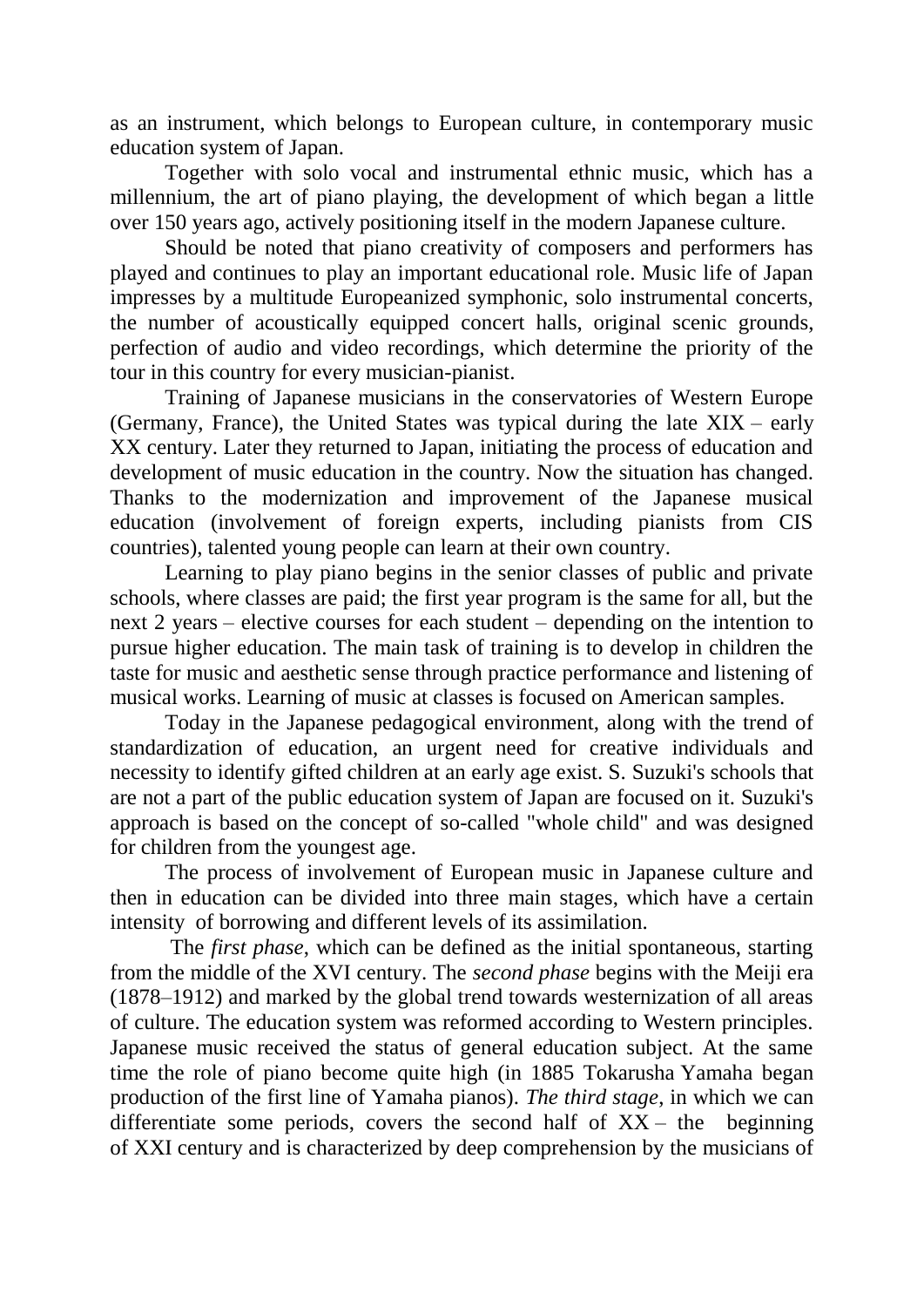fruitfulness of integration of eastern and western components in the composer' creativity and musical performance, particularly in the field of piano works.

**Conclusions.** The spread of piano art in Japan has greatly influenced to the development of musical culture and educational system in accordance with the trend of Westernization of all forms of social activity that prevailed in the country since the onset of the Meiji period. At the same time, originality of piano art in Japan is stipulated by the influence on its development the phenomena of traditional national culture – song and instrumental folklore, theater and other. Assimilating in their works the Western methods of composing and performing, the Japanese musicians emphasize the "sound" ethnic component. The system of music education in Japan is based in respect of methodology on rooted in the country religious and ethical doctrines and in theoretical respect – on the fairly well known concepts of piano pedagogy. Making such borrowing in piano creativity, Japan pays "debts" producing the world's best grand pianos that are able to confirm the strength and effectiveness of the impact of this instrument in world music. In all music educational establishments of this country the piano playing is teaching, so a piano may be considered as a means of westernization of Japanese music education.

■ **Key words:** Japanese music education, piano music, the trend of westernisation, ethno-national musical tradition.

#### …………………………………………………………………………………………………………………………………………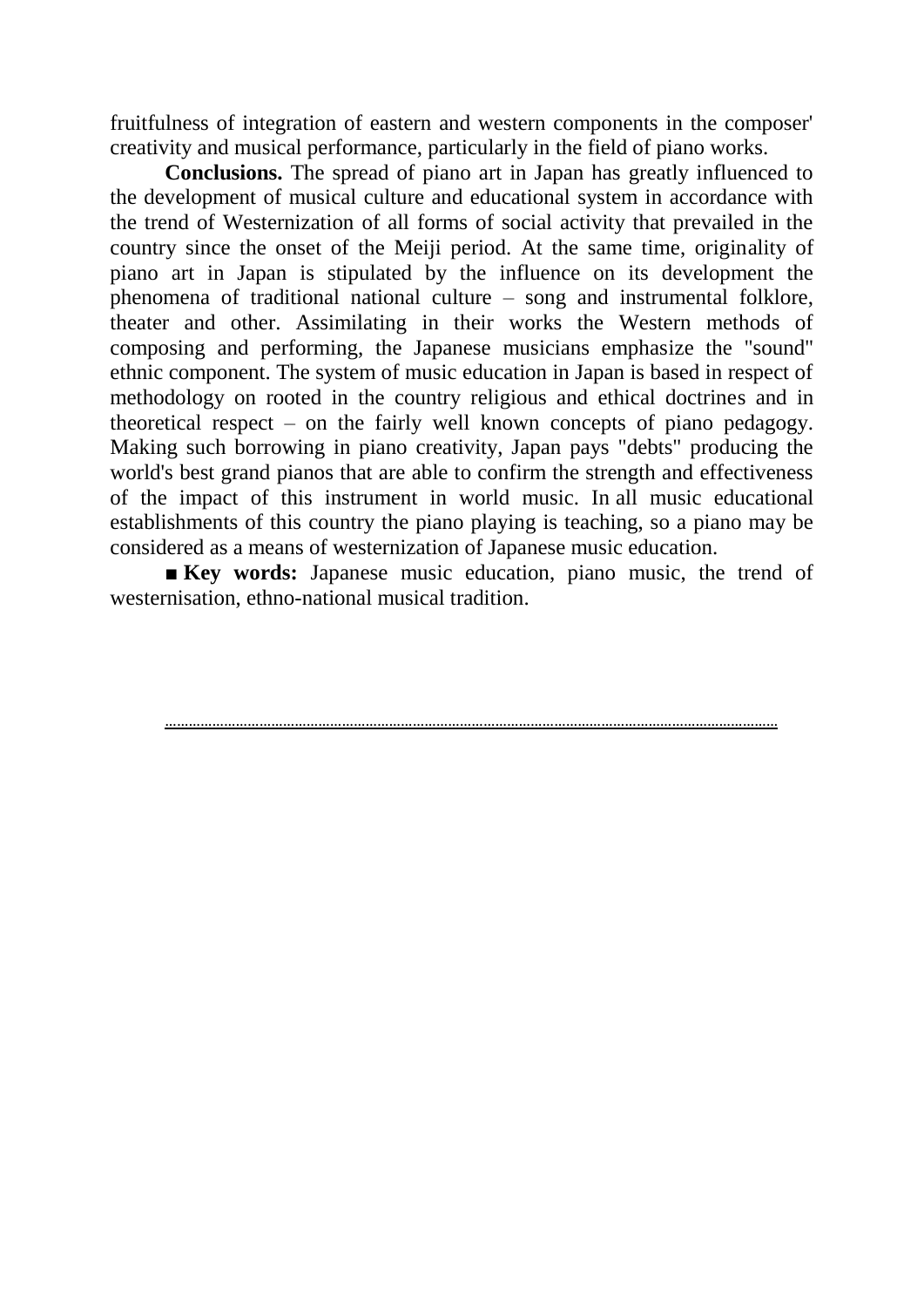### **Section 2.**

### **Art as a carrier of cultural identity: ways of improvement**

#### **■** *Golikov Aleksander* ART AS A FORM OF SOCIAL CONSCIOUSNESS: IDENTITY, KNOWLEDGE, SOCIAL COHESION

The article is devoted to consideration of art as form of social consciousness in the knowledge sociology paradigmal framework. The author focuses attention that art, participating in a producing of social knowledge, thereby becomes an agent of a public consent fabrication and in a limit case – identities. Specifying that the industry of a fabrication of identities and of a public consent sharply commodifies and becomes internally competitive, the author comes to a conclusion about change of the place of art in the above-stated processes.

Becoming of new branches in sociology that is directly connected with the questions of being of social structures, abrupt changes in systems of life and consciousness (primarily associated with globalization, and even (as some theorists argue) post-globalization tendencies, as well as private issues of study of various forms of social consciousness again and again compel of researchers to refer to the problem how to understand the public consciousness and what is the each from its forms.

These factors determine **relevance and the purpose of this article** – the research of art as a form of social consciousness, its potential of solidarity, the ability to fabricate social cohesion and a role in the system of knowledge in the conditions of contemporary Ukraine. *Social consciousness* is an abstraction, in which researchers detect various "spiritual" phenomena and epiphenomena of human culture, more precise, communications, which are organized as a special system living by their "independent life."

In general, we proceed from what that consciousness (as a co-knowledge, that is, co-presence in knowledge) is a phenomenon and a property of the *individual life and individual reality*. Symbolism, epiphenomena of culture, associations, coherence of iconic universe – all this, of course, are the important attributes of social solidarity, but they exist only through their reproduction in the individual consciousness. Among the spaces of self-realization the art is becoming one of the ways of emotional, spiritual and intellectual development. At the same time, art is polymeric and multifaceted: it can be analyzed as a social institution, as a specific activity, as a social field (according to Bourdieu), as a subsystem with an unique system code (as N. Luhmann), as a form of social relations, as a materialized product, as a form of social and individual consciousness. Our analysis focuses on art as a form of social consciousness, "thinking in the forms and images" (by G. W. F. Hegel).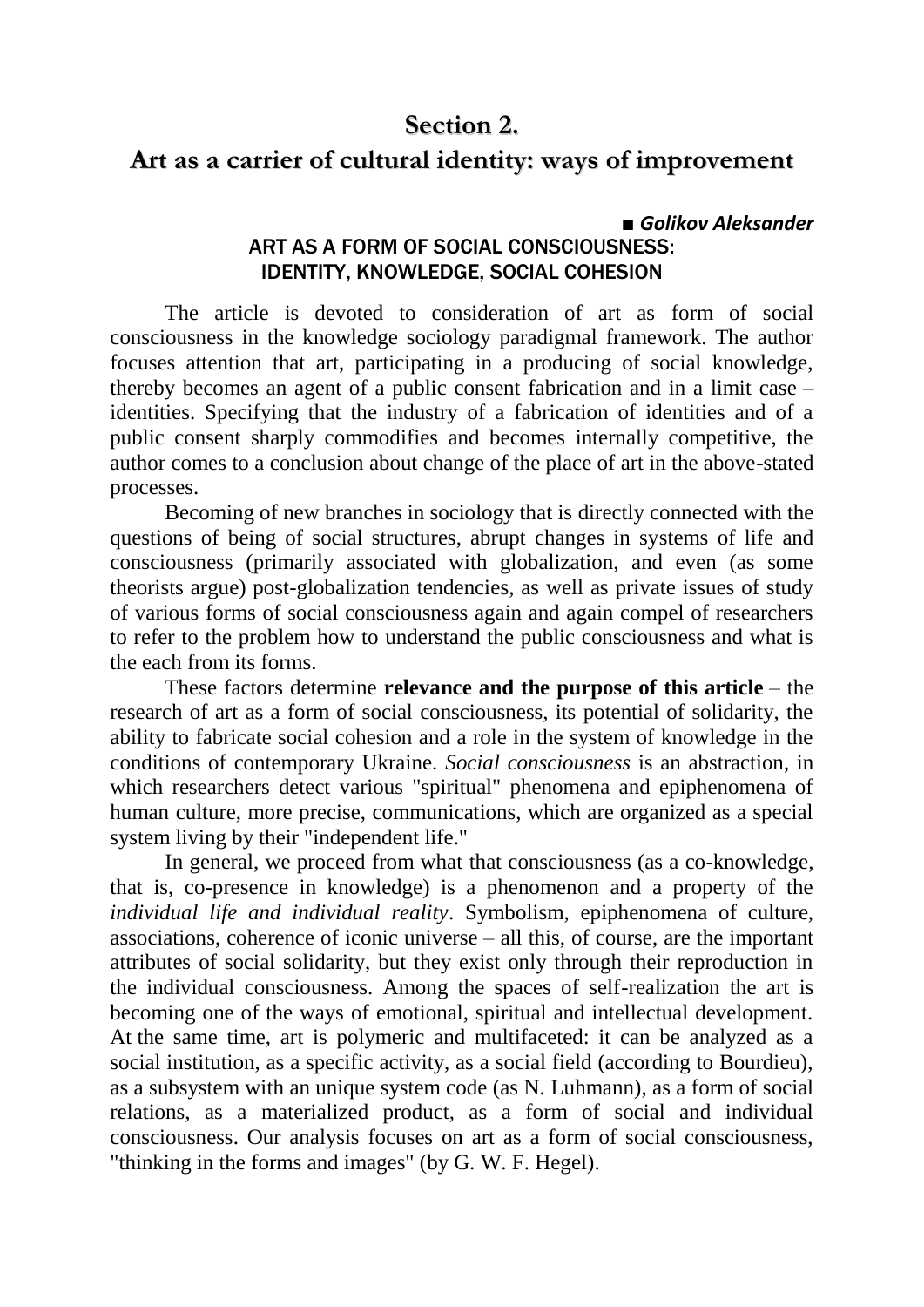Like to any form of social consciousness (religion, morality, mythology) and social institutions (education, an army, medicine, a church), art has the inherent regulatory ambition. An appeal of the art to the unshakeable (in its view) value of beautiful is decoded as an attempt to dictate its own rules and regulations, what causes corresponding symbolic and practical resistance. Is not excluded that by this namely a success and popularity of various forms of "ugly art" or "art of indifference" are explained: by Liotar' "collapse of metanarratives", among which there was also the metanarrative of art about the beautiful and the ugly. The continuing strength of art influence is explained, primarily, by the fact that the arsenal and tools of art remain in principle beyond reflections and theorizing.

Art is perceived by everyday consciousness exceptionally through the prism of ready-made schemes – of moral and aesthetic norms, religious beliefs, scientific data, etc. Therefore, in the manufacturing of social consensus art can to participate exclusively as a co-manufacturer. Otherwise, art products, even if aimed at the production of consent, will encounter onto the opposite "reaction of environment" – rejection and conflict interaction. In other words, art becomes dependent on the socio-political, socio-economic, socio-cultural characteristics of its being, addresses to conformal maintenance of social order. On the other hand, art loses its independent social ontology, becomes dependent on the technical conditions of its existence and modern methods of information preservation of its product (audio, video), that closely related to its economic payback and accessibility the audience. The results of research conducted at the Department of Sociology of Kharkiv National University named after V. N. Karazin become an illustration of this "new double dependence". According with them, art and practices associated with it, often youth of Ukraine demands in the most accessible technical options in the form of music listening.

**Thus,** to the twentieth century art as a form of social consciousness has turned into a powerful tool for producing of consensus and identities. However, conflicts and contradictions, exacerbation of fight (including discursive), the loss of its liberty, as well as the situation of its insulation, "rising above a potential consumer" led to crisis of art as a form of knowledge. Procedures, algorithms and protocols of (re) production and (re) legitimating of knowledge, consent, identities prevailed for a long time, in an obvious way became problematic that requires on the part of art (as a social institution and sociocultural community of people) and of science to focus efforts onto studying and improvement of the situation. **■ Key words:** art, form of social consciousness, knowledge, social, social agreement, sociology of knowledge.

…………………………………………………………………………………………………………………………………………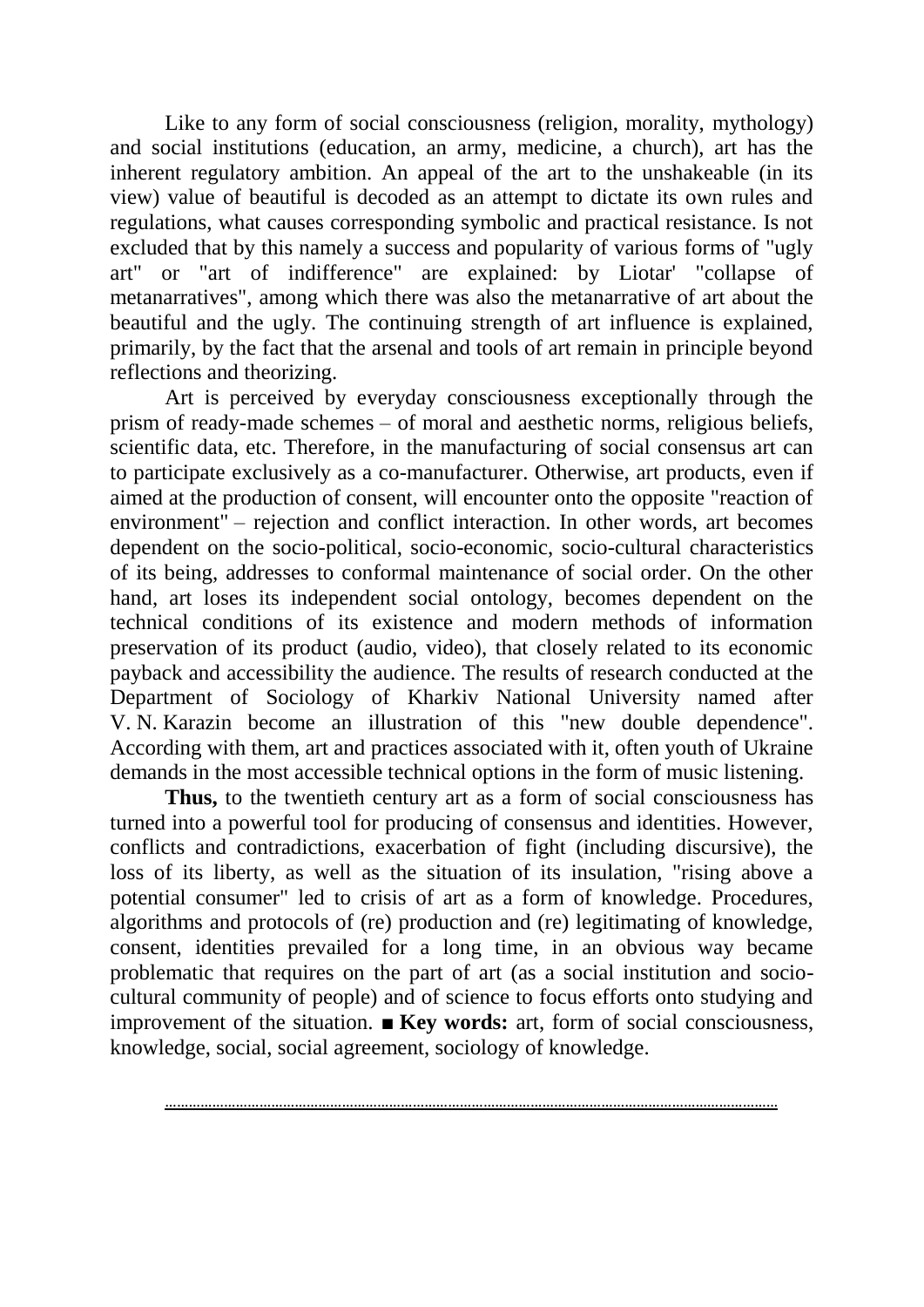### THE CONTEMPORARY CONSUMER OF ART PRODUCTION

Art is one of the most significant factors of maintenance and reproduction of national identity. Art as a phenomenon exists with need in social circumstance, which gives it possibilities both for self-development and for the community of its producers. Art marked stereotypically for representatives of wide mass as a self-sufficient value and its consumption – as one of the ways of spiritual development. Consumers are a group, which determines existence of national art, its meanings and quality features*. Coverage of social aspects of art consumption in the Ukrainian society is* **the goal of this study**. On the example of fine arts are regarded some commercial and non-commercial forms of consumption and their meaning for becoming of functionally independent the art market. Specifics of the contemporary Ukrainian consumers are analyzed: the sources of their aesthetic preferences, artistic taste elaboration, the factors influencing to attraction of new and future consumers (namely, contradistinction of mass and high culture, political and economic transformations). Specific attention is devoted to the aesthetic education at the schools and institutions that is regarded as the key source of population's aesthetical preferences formation.

Consumption of works of fine art is possible in such forms: 1) consumption (pre-sale) within exhibitions; 2) in museum exhibitions; 3) consumption-purchase. Despite accessibility of gallery exhibitions, they gain mass popularity extremely rarely since the visit of such requires usually of presence the previous cultural baggage of viewer. Its accumulation is possible in the presence of continuous and institutionalized process of reproduction of elite. This process is interrupted in times of crisis and social transformation; therefore, for example, majority of the representatives of economic (political) elite in Ukraine does not have the sufficient capacity of cultural capital to seek to consume art.

Ukrainian consumers of fine art can be divided into two conditional categories. The first is the most wealthy representatives of the political and economic elite, which are non-limited in their financial cost on art; but the latter is the object of investment (economic or social) for them. They buy works of art mostly abroad. The second category includes the less wealthy agents of art' field, which oriented more on their own cultural consumption (gallerists, art critics, artists, collectors). They have small but choicest collections in terms of their artistic value; such consist mainly of works by local artists, allowing to maintain the local artistic community.

A characteristic feature of the fine art market in modern Ukraine is irregular acts of exchange that support painters and art financially. Refusal from state financing of art in the 90 years of the twentieth century led to increased levels of social insecurity of workers of creative professions. Lack of clearly defined conventional principles of business activity in the field of artistic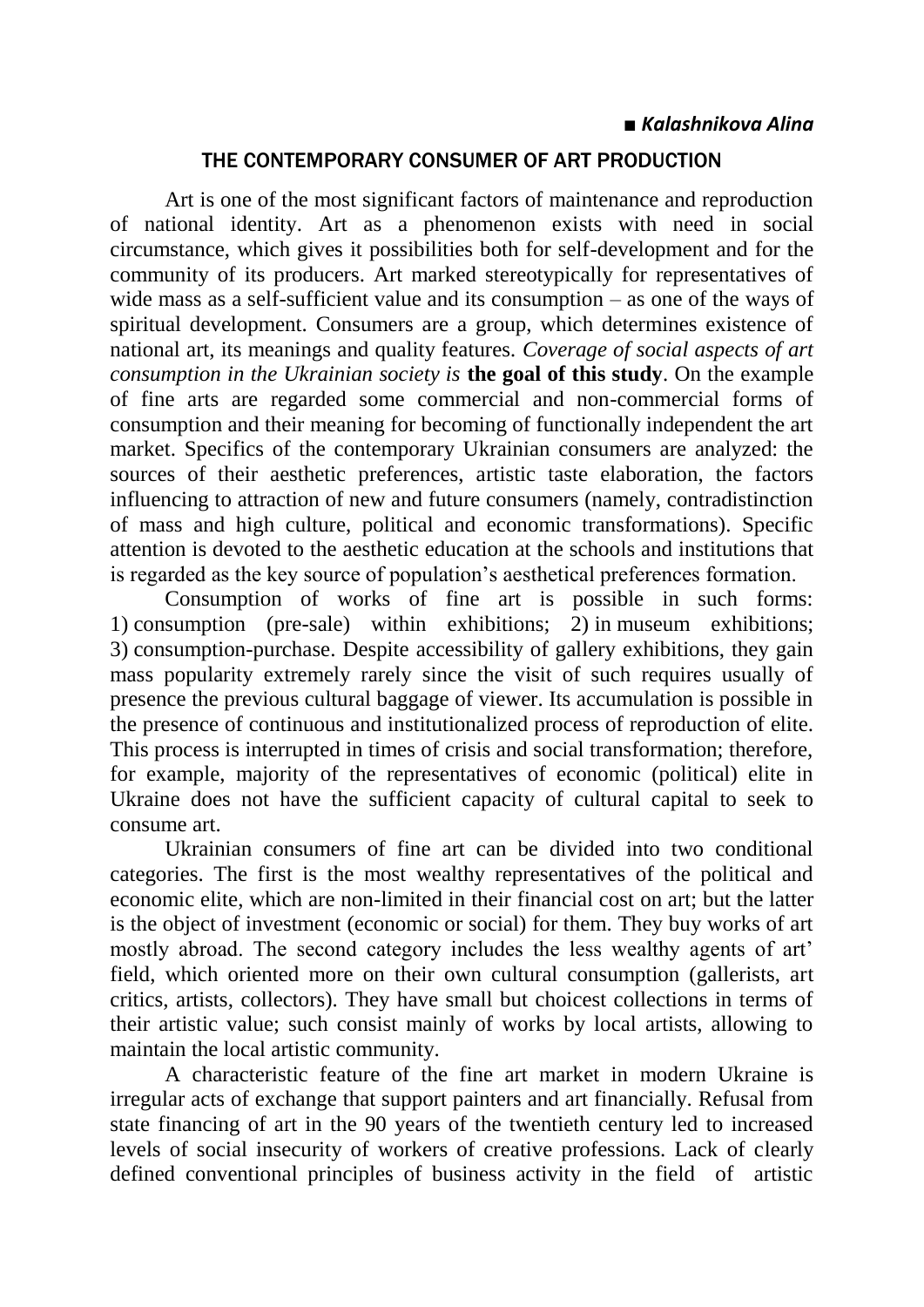production leads to unfair competition, interference of "aliens" and "shadow" exchange. The relatively low compared to western countries living standards causes immaturity of the middle class, which is the basis of development of the art market. In addition, the economic crisis pulls the finances of people with developed aesthetic needs from acquisition of artistic works to purchase of more practically useful products. This situation means the necessity for contemporary Ukrainian artists to focus on customers outside the country or to simplify their own creativity to be understandable unprepared audience. The choice of the latter as a consumer means an inevitable compromise not only with their own creativity, but and with art.

Education is an important factor for reproduction of cultural practices, but now its influence on formation of demand for art in Ukraine we can estimate more as negative. Social transformations of the 1990-2000 years that were marked by numerous attempts to reform the education system at all levels led to emergence of "postmodern" youth - the generation with poorly educated artistic taste. Its behavior as a consumer with regard to cultural products is formed by TV, Internet, fashion, tending to entertainment, but not to actually aesthetic ("spiritual") consumption. The need to care for education of artistic taste of people receiving higher education today is not sufficiently recognized and accepted by the educational system of Ukraine.

**Conclusions.** The young Ukrainian intelligentsia, which for historical reasons has not inherited cultural competence of previous generation, in the absence of systematic impact of higher education on its artistic tastes, is no different from the consumer of mass culture. It is that leads to negative consequences both for the student and for the production of high culture, which is actually deprived of consumers because aesthetically it is far from mass perceptions of beauty. A constant diffuse state of the society complicates the traditional means of transmission of cultural capital through the family education. It is obvious that large-scale measures to improve the aesthetic practices of consumption and a positive image of high art are needed, which are impossible without the state support. Targeted upbringing of artistic taste of elite' representatives should become a priority direction of domestic cultural policy, since namely their financial activities ultimately determines national achievements and a general cultural level of a population. As one of the most promising steps in this direction we see expansion of the cycle of general cultural disciplines (philosophy, history of culture, and, especially, aesthetics).

■ **Key words:** art consumers, fine arts, artistic taste, audience, art buyers, aesthetic education.

…………………………………………………………………………………………………………………………………………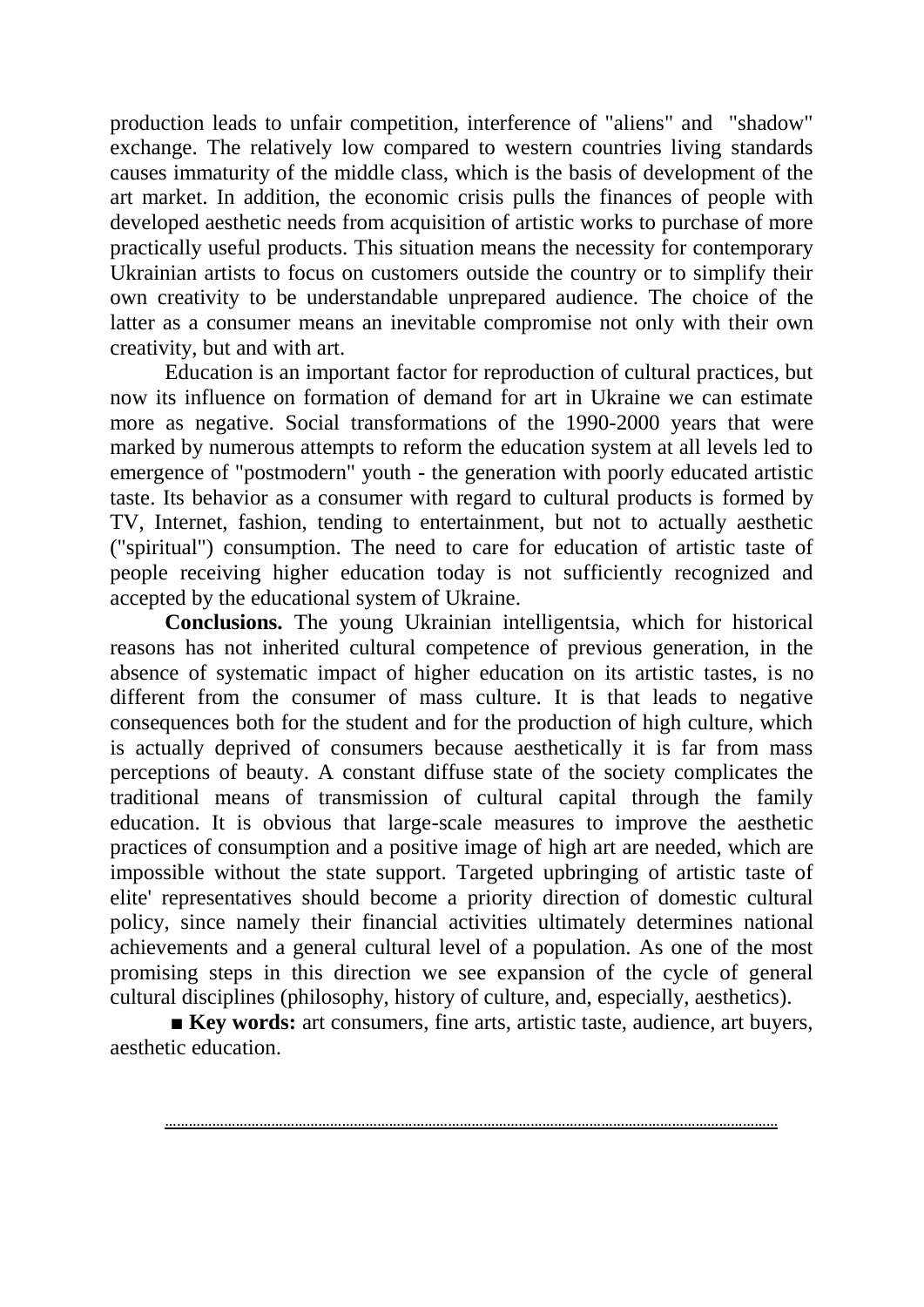### COMPETENCE APPROACH TO ARTS EDUCATION

Focusing on pan-European guidelines and requirements of a modern labor market foresees modernization of training of young musicians in the context of raising a level of their professional competence. *The aim* of the present paper is projection of the concept "competence approach" onto the problem field of art education by analyzing the terminological base with subsequent definition of boundaries of professional competence for the musicians-graduates of higher school. The concept "competence" is considered in different semantic graduations. Essence of over-disciplinary (interdisciplinary) competencies, general-disciplinary competencies, key-competencies and specificallydisciplinary-competencies is uncovered. The components of professional competence of students of bachelor's and master's students enrolled in higher education in the specialty 025 "Musical Art" are determined.

Based on analysis of the existing scientific sources (researches by T. Gudkovа, S. Druzhylov, E. Zeyer, K. Mahmuryan, I. Perestoronina A. Pometun) the author joins to opinion of majority of the Ukrainian teachers who interpret the term *"competence"* primarily as *a set of powers of some organization, institution or individual*. Within her competence a person may be competent or incompetent in some issues. Acquisition by a person of set of competencies, that are necessary to activity in various areas of public life, is one of results of education.

The issue of system hierarchy of competencies is the principal point of competency approach. Based on the analysis of the results of previous scientific debate, we consider it appropriate to define such competencies as over*disciplinary* (interdisciplinary), key-competencies, general-*disciplinary* and specifically-*disciplinary* competencies.

*Over-disciplinary* competencies are defined as the person's ability to carry out complex multifunctional, poli-disciplinary, cultural-expedient activities, solving effectively relevant problems. Along with the appointed term both the Ukrainian and the foreign scientists use widely the synonymic concept "*key competencies*", which is the more spread in the international educational community. The *key competence*, according to Ukrainian teachers, is a subjective category that fixes a socially recognized set of knowledge of certain level, a complex of skills and attitudes, which can be used in a wide field of human activity. Students acquire the *general-disciplinary competencies* while they assimilate a content of one or another from educational fields and they get *specifically-disciplinary competencies* during learning of one or another subject throughout of all courses of the institute.

There are both a wide and a narrow interpretation of the concept of "competence" in contemporary pedagogical science and practice. In a broad sense, we understand competence as a grade of human maturity, which implies a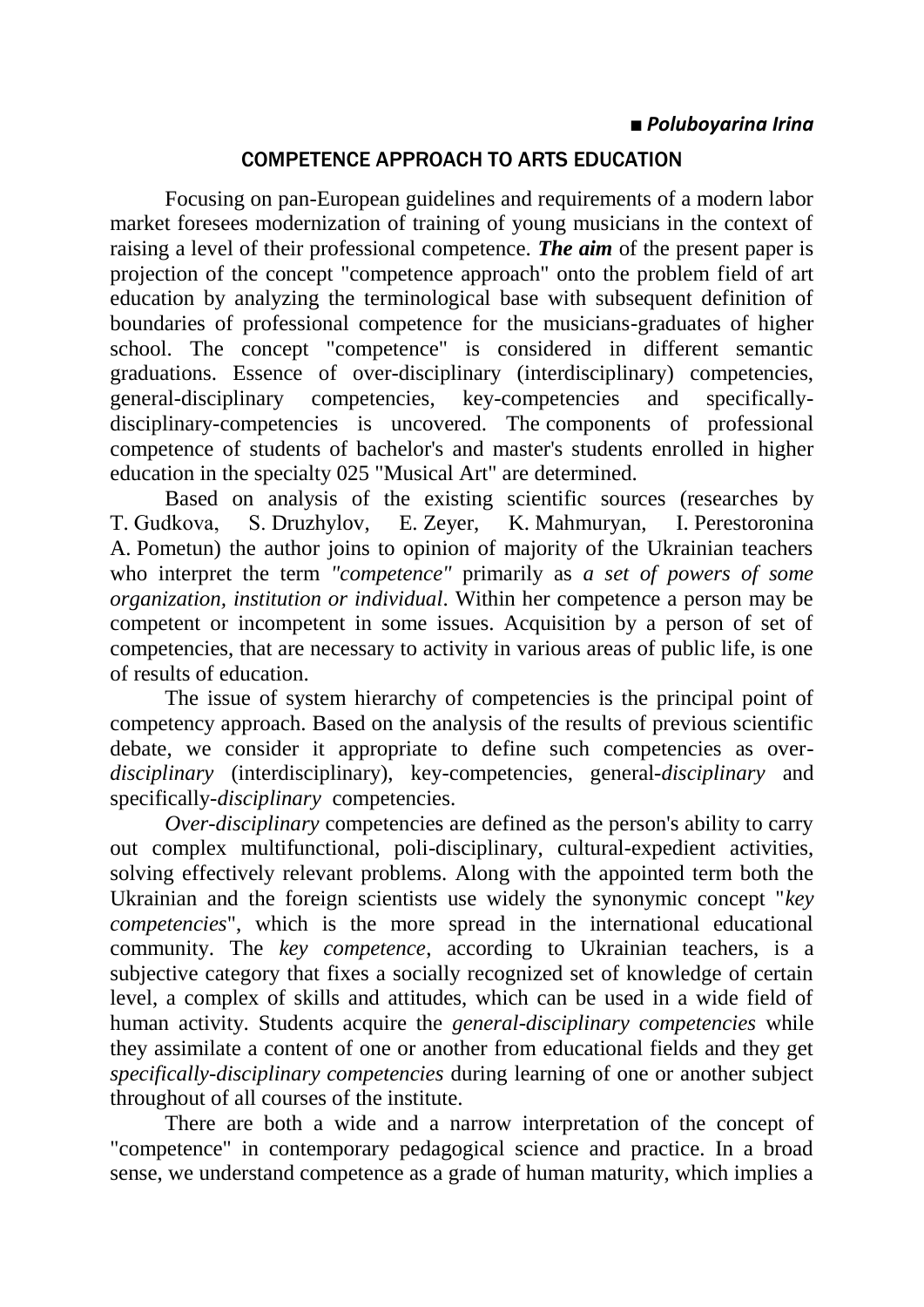certain level of mental development of the personality and provides to her the ability to implement successfully in society. In the narrow sense, we consider the competence as activity characteristic that provides the valuable attitude to work.

It is important to note that a competence has an integrative nature. Its sources are the various spheres of a culture: spiritual, civic, social, educational, administrative, legal, ethical and musical. A competence requires of significant intellectual development, including analytical, communicative, prognostic, creative and others processes. Thus, a competence is an adequate orientation of a person in various fields of activities: in work, learning, culture, politics, health, education.

We can consider the professional competence of a teacher as the system of knowledge, skills, personal qualities that are adequate to the structure and content of his activities.

The analysis of requirements of training level for professional musical activity allowed to determine the components of professional competence of bachelor' and master' students enrolled in higher education in the specialty 025 "Musical Art". In our opinion, the graduate-bachelor should to possess an integrative competence, namely, the ability to solve complex specialized problems and practical tasks in the field of artistic activity.

This is a set of *general competencies*, among which we noted the ability and willingness to take a conceptual knowledge in process of learning and musical activities, to solve complex incidental problems and tasks in the specialized areas of professional work, to interpret gained information critically, to manage by complex operations and projects using modern technical equipment and information technology, foreign languages at domestic and professional communication and others. The graduate should possess a number of *special competences* in the field of music and performing activities: to understand the specifics of musical-performing activity as a form of creativity; to demonstrate artistry, liberty and concentration of attention; to create an artistic interpretation of a musical composition; to expand a repertoire; to possess analytic methods of work with music in cultural and historical contexts, the culture of performing using the mechanisms of musical memory, emotional and volitional sphere, thought processes, creative imagination; etc.

Thus, we can consider the professional competence of a musical teacher as the system of knowledge, skills, personal qualities that are adequate to the structure and content of his activities.

**■ Key words:** competence, competence approach, bachelor, master, art education.

…………………………………………………………………………………………………………………………………………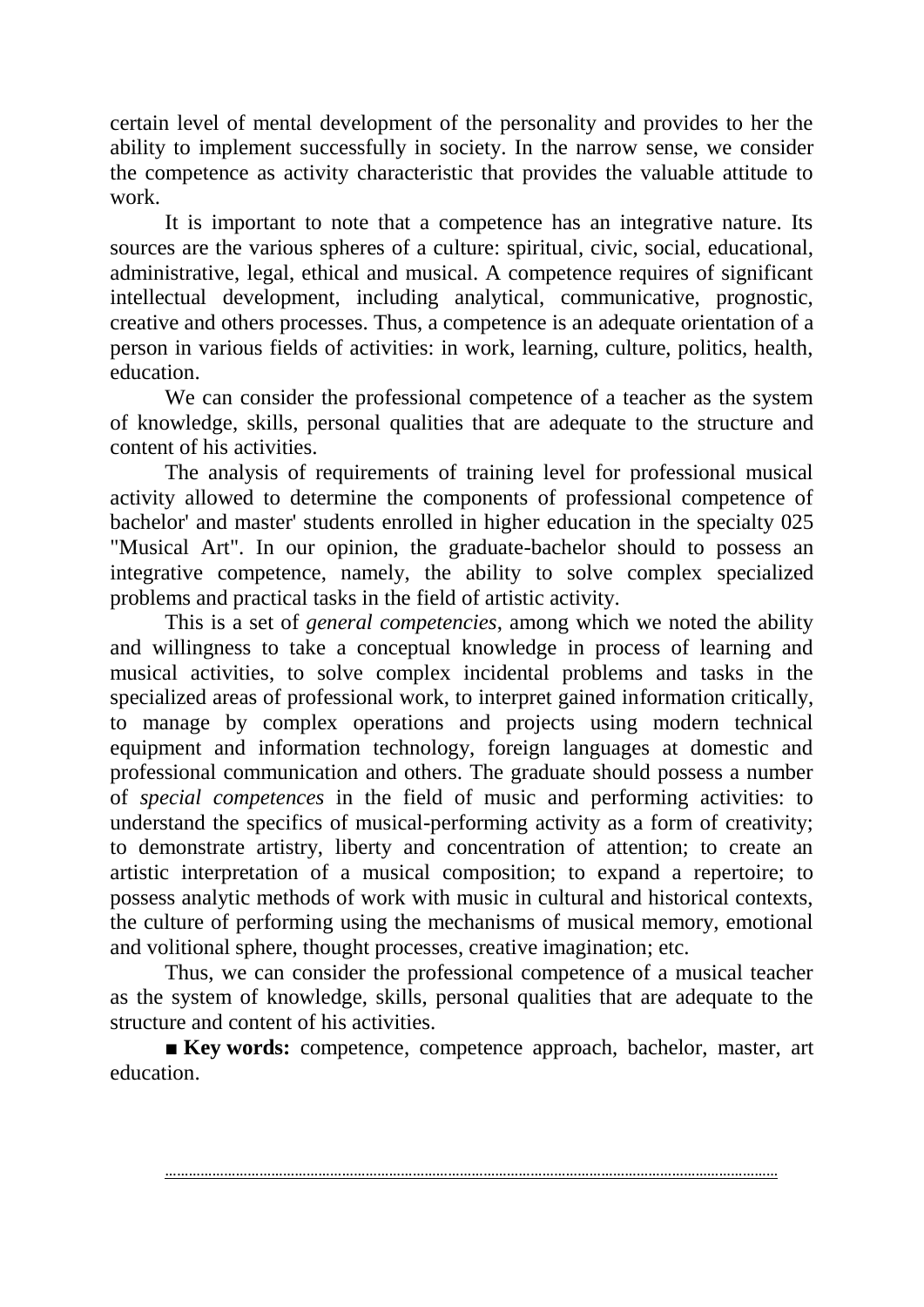### **■** *Chepalov Alexander*

### PROBLEMS OF QUALITY OF AN ACADEMIC RESEARCH AND AUTHENTICITY OF ITS PROFESSIONAL SPECIALIZATION

Today in the Ukrainian culture the complex and little-studied processes are observed related with globalization shifts and immersion in space of world ideological issues, trends of post-modernism and mass culture. Scientific studies in the field of culture does not always meet the expectations of practitioners and interests of professionals, in part through false motivation, because often dissertations are written for the sake of career, not a desire to make a contribution to science. This applies to choreography art also, where there are specific and so far insurmountable problems of authenticity of professional specialization.

At present teachers have to do dissertations, as without a scientific degree of career growth prospects in higher education significantly limited. The result is sharp deterioration in quality of scientific works: in many cases dissertation studies does not have any scientific innovations. There are many reasons for the radical changes in the rules of preparation and defense of dissertations. However, still the program of reform in scientific sphere that will be clear to Ukraine's public, not offered, and the clear concept of integration into the European research area not formulated, particularly in the field of culture. By the way, the training of researchers of choreographic art (choreologists) in Ukraine requires of serious modernization today.

In many cases choreology treats its mission too narrowly being limited to a ballet and to issues of ballet performance. Scientific research providing remains outside its interests and, sometimes, opportunities. And the professional level of ballet critics, journalists covering issues of choreography art, is inadequate.

*The purpose of the present article* is to prove the need to modernize the training of the researchers of choreography art and formatting of choreographic science considering the wider interpretation of its capabilities and social powers.

One not for nothing called Ukraine one of the "dance" country of the world, where the choreography has a long history and its own research paths laid in the early twentieth century by our compatriot Serge Lifar, known in the world a dancer and a choreographer, honorary professor at Sorbonne. Despite the fact that Lifar's opinion about allocation of choreology in the separate scientific and practical branch is quite appropriate, it does not get practical application to dance professionals. The important theoretical questions of this artistic genre, such as the laws of interpretation of the choreographic text, its cognitive structure and sensory-empirical content did not find a solution generally.

The first postulate of choreology, which should be kept in mind for the scientific considering of dance, is comprehension of it as a cultural pattern. Dance not only reflects the life, but it is perceived as it an integral part, as a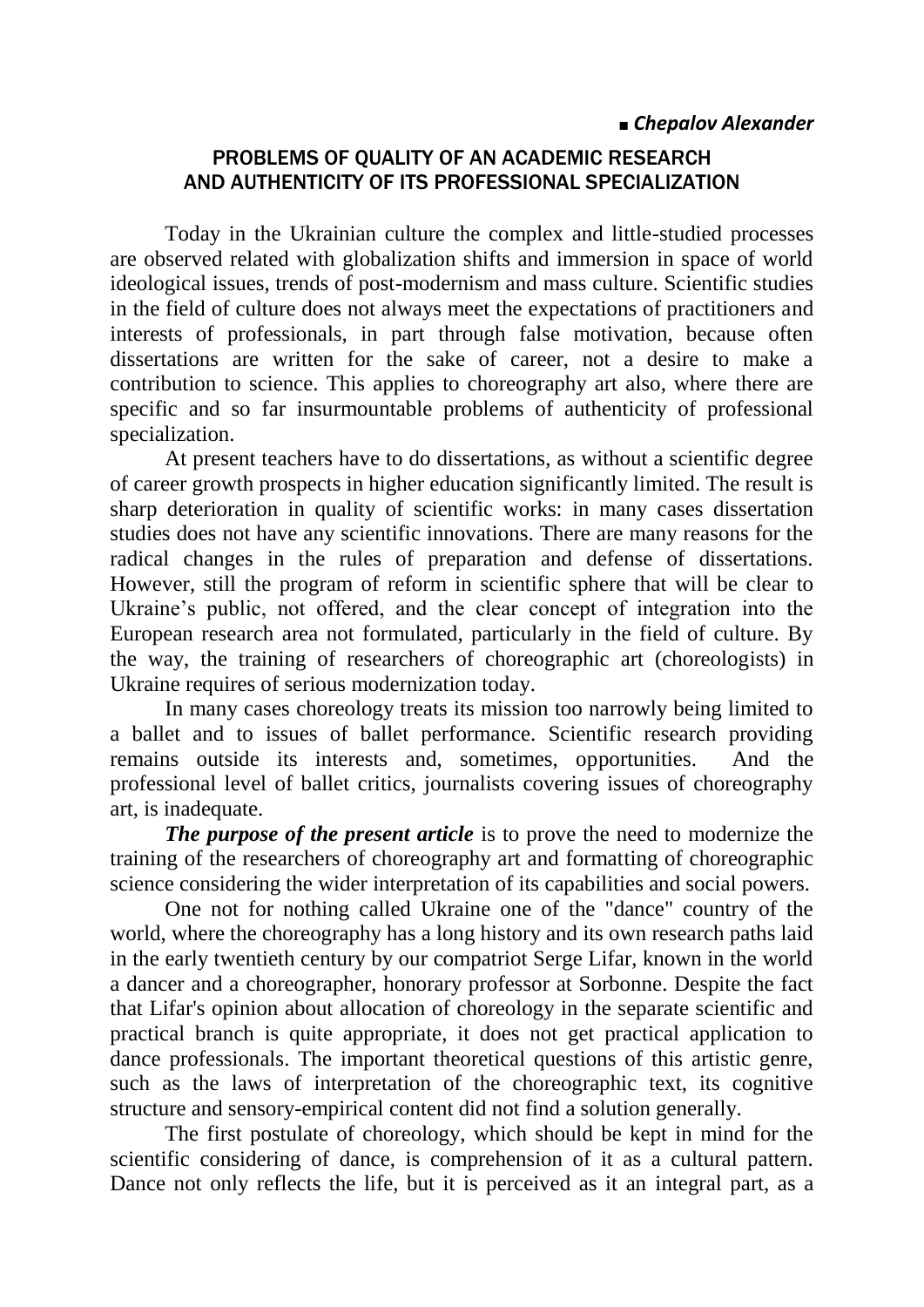result of landmark activity, scilicet a cultural text that should be considered in the cultural context of the era. However, most of scientific papers regard it solely as a work of art.

Thus, choreology should not solve only the practical problems in the field of dance. Its purpose is to make more informed and stylistically solid creating and cognitive reading of a choreographic work. Because choreology, unlike other branches of art history, still does not have more or less defined of the theoretical foundations and based mainly on empirical experience of dancers, sometimes quite conservative.

Despite the many higher educational institutions that train experts in a specialty "Choreography", the prospect of scientific development of the area is very problematic, because the choreographic art is still not integrated into the space between other types of artistic activity in Ukraine. In particular, it has no its own nomenclature rules and uniform criteria for assessing that or another of a genre-stylistic phenomenon. From here, the problematic situation came to existence regarding adequate reproduction of coherent picture of choreographic art development in Ukraine and its place in world culture, and concerning to building of the system of training postgraduate. Another picture is observed in world scientific practice, where choreographic art is seen as a component of general culture of humankind, and "choreology" is a scientific tool to study it. The experience of foreign colleagues who have passed a certain phase of development of new scientific technologies in the field of dance can be useful in Ukraine too.

Thus, there is an urgent need for *insulating of specialty "choreography" in a separate scientific direction*. It should be to determine the entrenched theoretical foundations of choreographic art, basic principles of an expert evaluation of a scientific work in this area and the procedural issues of preparation of the specialists in choreography for their *accordance with a professional status*. Disregard of the branch of science that studies the complex of specific, genre and stylistic manifestations and patterns of choreographic artistic creativity prevents to Ukrainian applicants to join to the world scientific community.

**■ Key words:** choreographic art, choreology, scientific specialization, relevance and novelty of academic researches, study of arts.

…………………………………………………………………………………………………………………………………………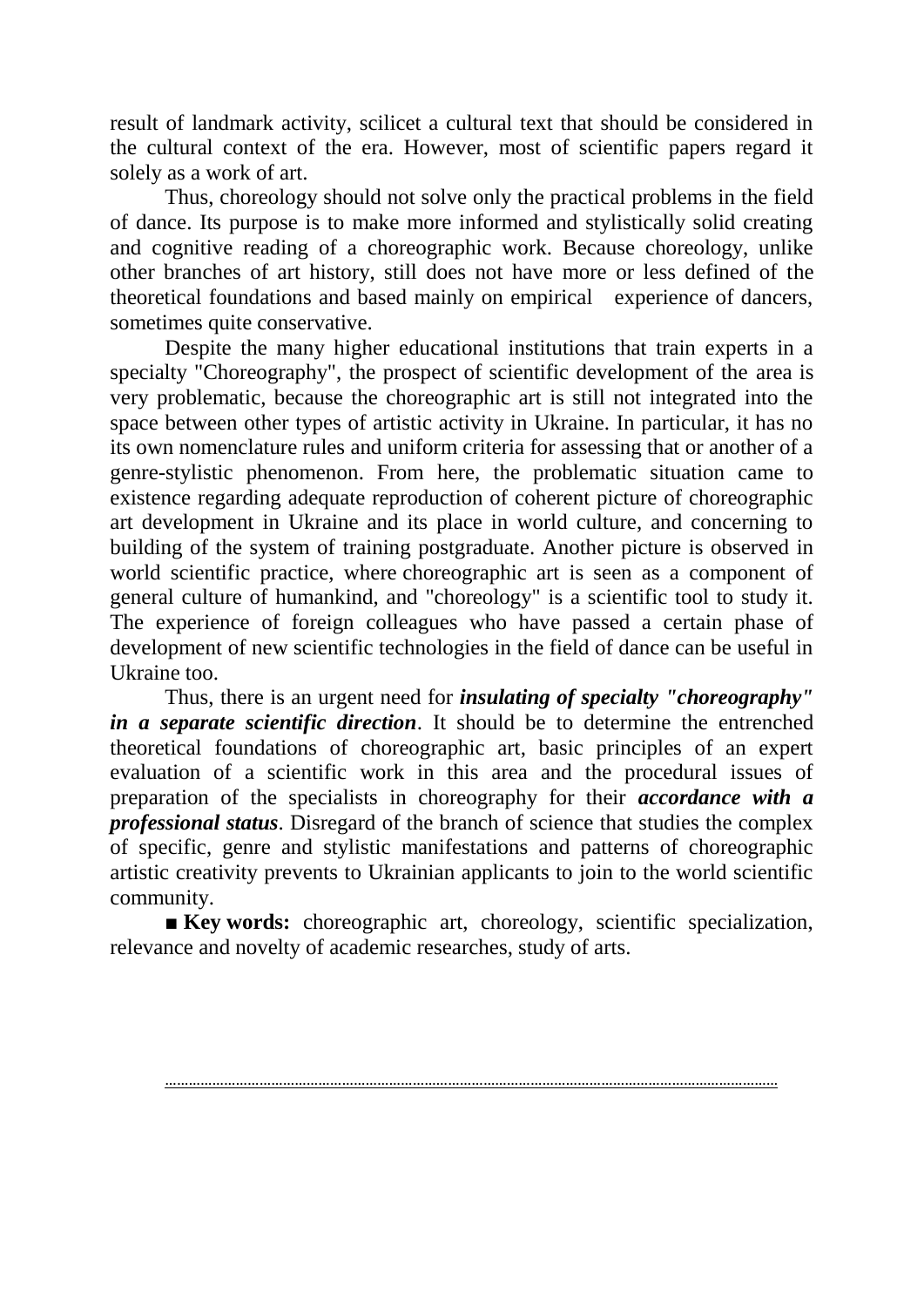#### *■ Anfilova Svitlana*

### THE STUDYING OF MUSICAL AND CRITICAL GENRES ON TELEVISION IN TRAINING OF MUSICOLOGISTS

Musical critique, which accompanied the musical art from its selfdetermination as a professional field of activity, stays, as before, one of the most difficult creative disciplines in the programs of the musical universities. Technical progress has actualized a number of professional problems, one of which became development by a musical critic (musical journalist) of TV genres that have their own specificity, different from other genres of print media and even radio. In addition, the practical training confirms high interest of the students-musicologists to the sphere of musical TV-journalism. *This article summarizes the author's experience* as a music editor at the Kharkov Regional Television as well as experience of cooperation with the students-musicologists of Kharkov National I. P. Kotlyarevsky University of Arts during the creation of video clips for University's website. *The article aims* to explore the specifics of interpretation of musical and critical genres in television using as an example a creative portrait.

As а musical-critical genre, a portrait has a number of features: it is informative, operative (it is called into being by the interest in contemporaries' creativity), it includes an assessment and determined by a possibility of various approaches to a topic (e.g., according to T. Kurysheva, personal-biographical, artistic, culturologic). In conditions of television a musician's portrait is usually embodied in the form of a musical program (show). The complexity of such TV product is determined by its intermedia character (associations of various kinds of information as well as journalistic genres).

The work over a portrait essay includes several stages.

**1). Development of a script**. The program in the genre of portrait essay should contain the following mandatory components:

- remarks (narrative):
- dialogue (interviews, discussion);
- soundbites, (synchrons), stand-ups;
- narration:
- musical pieces (including the music archive, if any);
- photos, titles.

All are united in the script. In essence, a script is a coordinator of actions of many people and different services involved in the production of television programs. It often undergoes a number of essential changes in the process of creating of ТV-program.

**A).** *The initial version of a script* is usually associated with preparatory phase of a program, which provides: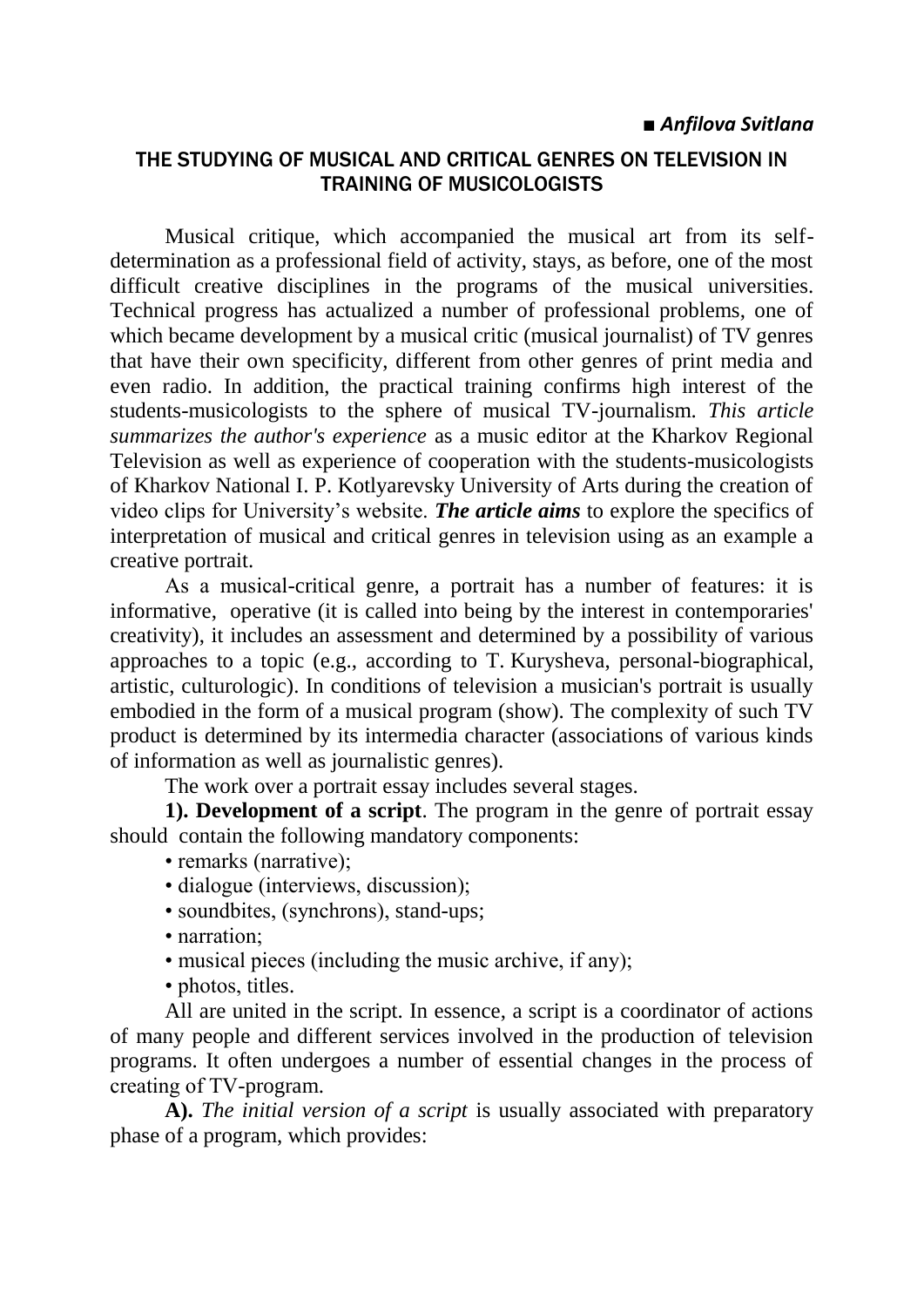• acquaintance with life of characters (previous communication, archival materials, articles, publications, videos and other materials);

• detailed study, the choice of the circle of characters and events that will be included in a future program or film;

• choice of musical material and analysis of status of a future essay (what is available, what must be written: where and when?);

• concretization of a topic, a problem, an idea on selected material according to a personage of a portrait sketch;

• discussion with a stage director of the general concept of the televisionmusical composition;

• development of the issues of an interview.

**B).** *The next phase of work on the script* associated with the search of original passage of the program, with final approval of its basic idea.

Considering the fact of obligatory presence in a television portrait sketch of "words in the first person" ( the author's conversation with his personage) it is important to identify the "nodal moments" of this dialogue and to dispose them so to make the dramatic line of the future program the most dynamic.

**C).** The *stage of work on the final version of the script* may be different: creation of a common musical and literary composition with an indication of sequence of video fragments along with ready author's text or just writing the author's text to the video already mounted.

When creating the text of *television scenario*, one must to take into account its specificity, which consists in predominance of the *visual aspect* (the author of the program must first *to see* the future material).

**2). Video recording**. The specifics of musical program requires of mandatory presence of *musical fragments*, whose role is more enhanced in the genre of portrait sketch. Considering our own experience, we affirm: the process of video recording must to start namely with а *collection of musical video materials*. As a rule, the selected personage is a musician, and this fact stipulates using in the program of musical numbers with his participation, that is, mandatory involvement of him to a creative process.

Making *arrangement about filming*, remember that the collection of factual material (video clips featuring the main character) can take a long time, sometimes for several months.

### *Participation in the filming of the author* of the program.

It would seem that through having professional assistants, directors and operators, the author of the program may be absent on the film set. However, this is a misconception, because even very high quality of audio and video lose out in comparison with a live performance and direct communication.

*"Synchrons", "stand-ups"* – the text of anchor in the frame – as a rule, emphasizes the fact of presence of correspondent at the place of action, sometimes creating the illusion of live-program. These specific techniques of information broadcasting are particularly relevant in a situation, when the scene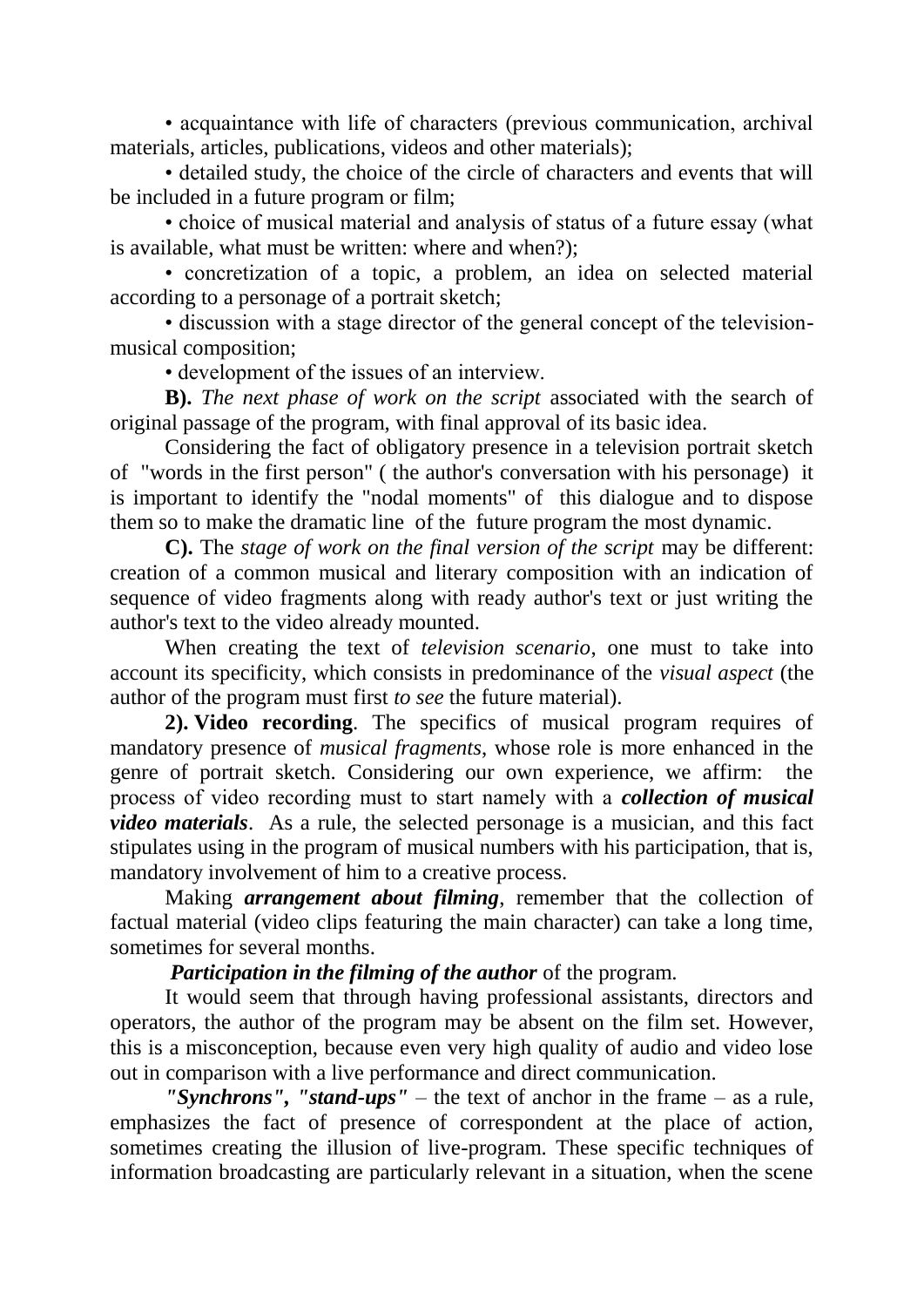is not widely available to public. They can be used successfully also in the genre of television creative portrait.

**Conclusions**. Creative portrait is one of the most difficult genres in musical critique. From the outset, it is important to realize that scenarios of television, radio, newspaper and literary essays are different texts. Information "at first hand", presence of a live conversation in a genre of TV-portrait, manifestation of self-own position of main personage is especially important in TV-program. Accessibility to a wide audience of language, style of presentation, brightness, imagery of giving must be complemented by professional knowledge of a subject of discussion, creativity of a hero, by understanding of an interlocutor's psychology.

These recommendations are related fully to musicologists, whose whole practice training focuses on another  $-$  on the creation of scientific texts, conceptual in its essence, highly specialized. The opinions and observations expressed in this article may be helpful to those musicologists who open to themselves the world of television journalism.

■ **Key words**: musical critique, music journalism, television journalism, musical and critical genres, creative portrait, portrait sketch, TV program.

…………………………………………………………………………………………………………………………………………

■ *Voropaev Evgeniy*

### DETERMINANTS OF ARTISTIC CREATION: PSYCHOLOGICAL AND PEDAGOGICAL APPROACH

What encourage an artist to be creative? Conscious and unconscious determinants of artistic activity always caused lively discussions of arts theorists, philosophers, psychologists, educators and artists themselves. Obviously, awareness of professional motivational priorities of the artist can be a source of inspiration and a kind of pointer on the way to the heights of excellence. A striking example of opinions about the nature and driving forces of creative activities is the formulation of "super-super-objective" of the actor by K. S. Stanislavsky. However, since this wording is focused primarily on the actors, its application is limited in a broad artistic environment – among musicians, writers, dancers, painters...

**The aims and objectives of the study.** In this paper we present some known interpretations of ultimate meanings, goals, ideals, functions and mission of art and its leaders, which can be regarded as and the determinants of artistic creativity. It contains definitions connected with nature of art and catalogue of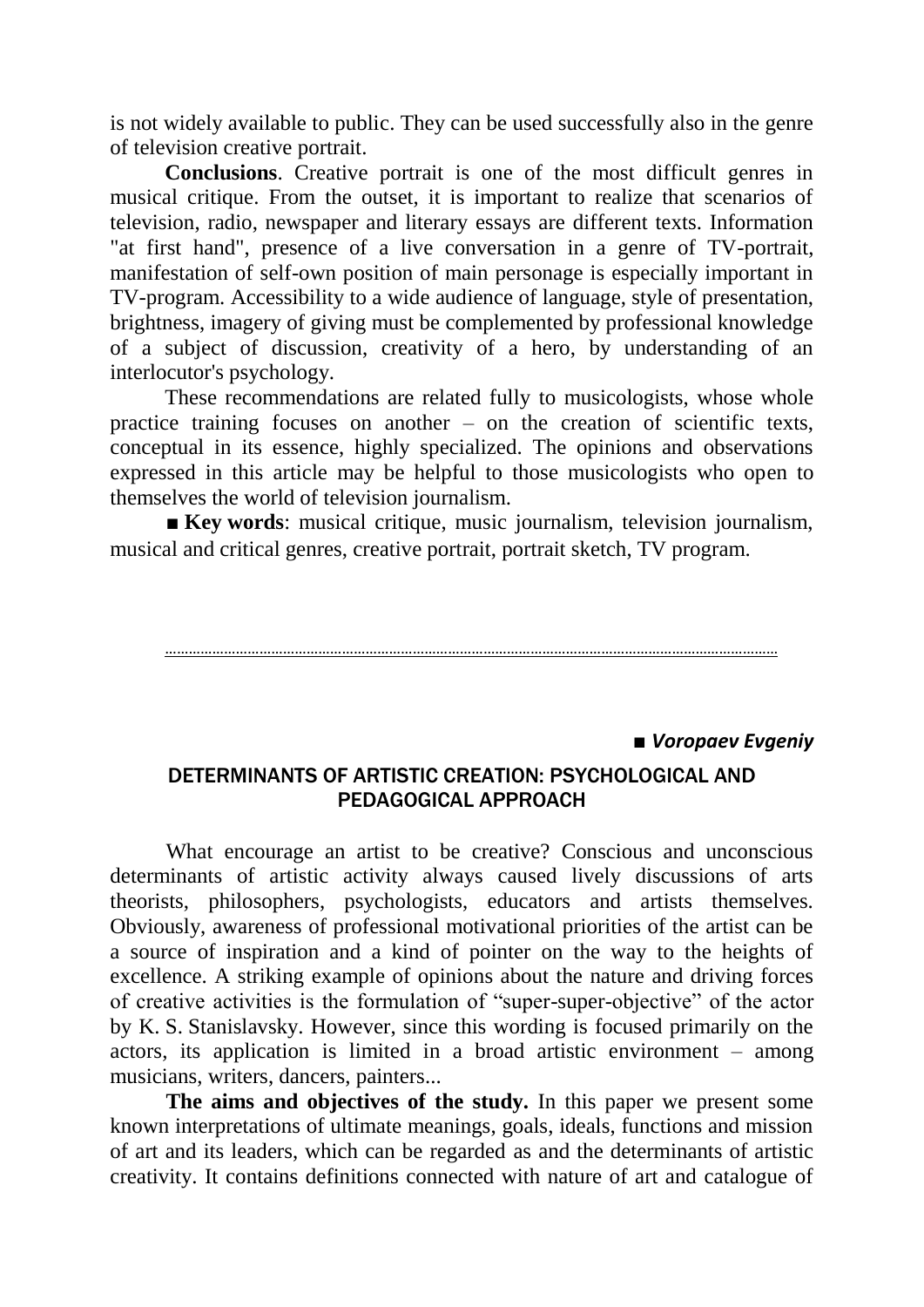its functions. We offer the interpretation of the wording of the "super-superobjective" of artist (in our view, a successful term of K.S.Stanislavskiy, which reflects the essence of a professional orientation of an artist, should be retained) in the psycho-pedagogical context, in contrast to the widespread encyclopaedic philosophical and aesthetic. That is, we emphasize not only theoretical achievable accuracy, but also the practical effectiveness of statement: the "super-super-objective" called to help for a searching artist (and young and mature) successfully to solve his professional problems.

The abundance of approaches to understanding of the essence of art, their opposition complicates the integrity of understanding and obscures the desired simplicity and clarity, which are so necessary for the application of these approaches in practice. The article contains definitions connected with nature of art (art as comprehension, reflection of reality in the form of images, a means of communication, emotional language, mythological knowledge, cathartic experience, the result of sublimation of unconscious impulses of the creator, as a game, etc.) and catalogue of its functions (aesthetic, cognitive, emotional, communicative, heuristic, educational, social and transforming, entertainment, axiological, symbolic ideological, hedonistic, psychotherapy and others).

The analysis of definitions showed that nowadays theorists can't point common universal view to the essential art features, its hierarchy and its system. But the problem is also a psychoeducational. When we are dealing with activity of an artist who is not enough conscious of the goal and related tasks, we can say that there is no activity in human sense. It is impulsive behavior managed by needs and emotions.

That's why in this article author's definition of artist's super-objective (i.e. musician, writer, dancer and painter) is offered. It should be noted that the wording of Stanislavsky is very vulnerable in the context of the foregoing. It obviously abstracted from the most theoretical ideas presented here. But this formulation, however, for many decades has been successfully working in the theater and brought up not one generation of actors.

**The author's position.** Because a common view on the essential features of art is not formulated, obviously, we can offer only one of the possible interpretations of the artist's "super-super-objective". It will not be all-encompassing, although, of course, it must be consistent well with the existing theoretical propositions. The formulation must also be comprehensible to ordinary artists. It seems that it may sound like this: *creating and contemplation of beauty, transfiguring the world through a game and a catharsis are a calling of an artist.* 

The beauty here is the part of the Platonic triad (truth, goodness, beauty). Thus, in the proposed statement occurs a retreat from the idea of knowledge. Indeed, а beauty is able to resist the truth, creating a perfect illusion of that is not exist (remember Pushkin's "tears over a fiction" or Nietzschean misleading,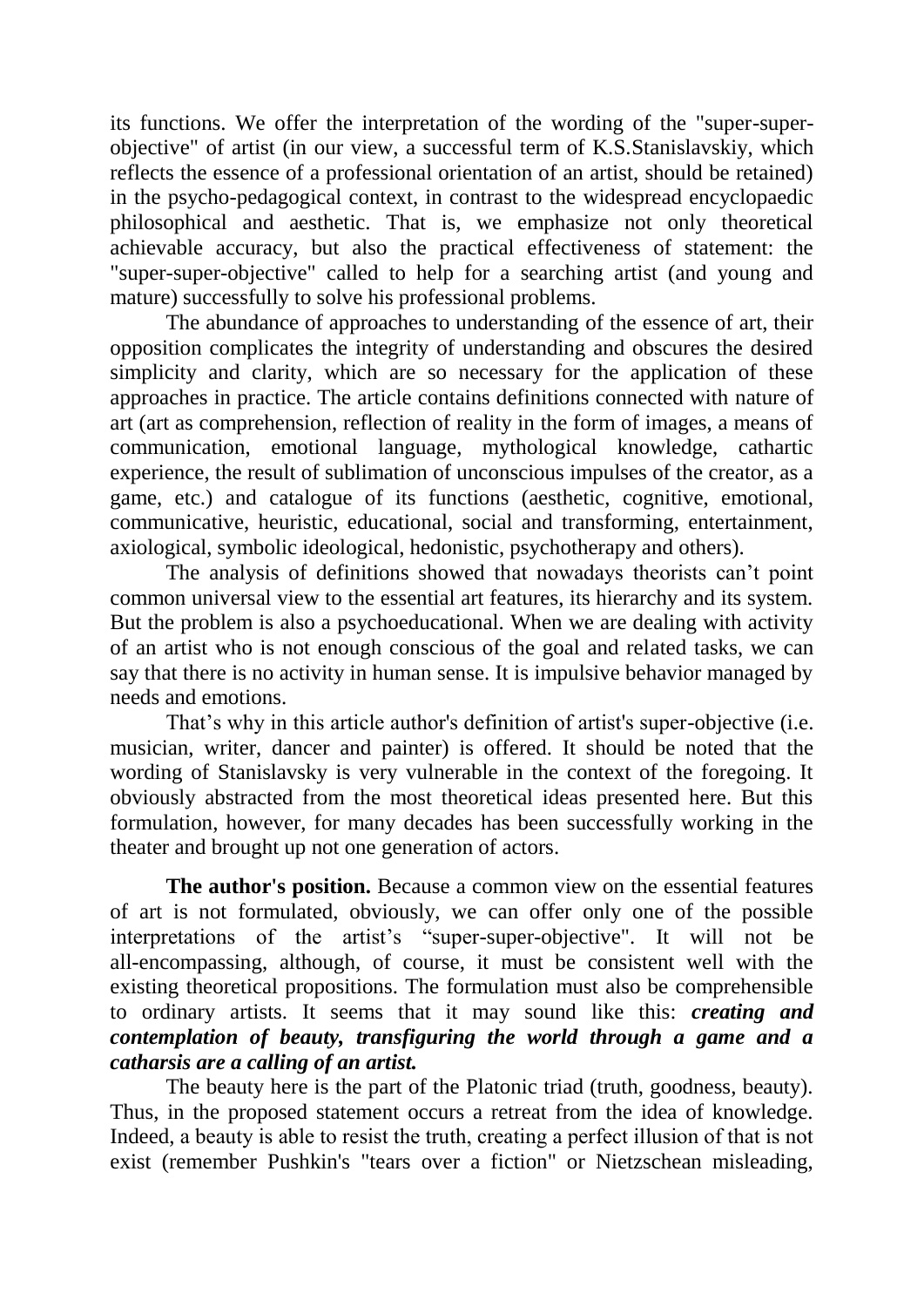illusory Apollonian principle, opposed to the Dionysian "fullness of life"). But in the formulation the concept of "contemplation" is introduced that can be interpreted as a reference to a different form of knowledge, since in a process of contemplating we will definitely come to know. At the same time, it is - a "sensual stage of cognition." Thus, in this concept the unity of emotional and rational comprehension of the world is reflected. The inner pivot of the proposed wording is the well-known statement by Fyodor Dostoevsky "Beauty will save the world", which is developed and extended.

 Using determinants of the artistic creation presented in this article, you can understand the other well-known definitions of the artistic essence more clearly. Also you can generate new. It seems that this kind of "kaleidoscope", from which the relevant for different occasions and different subjects of artistic creation formulations are collected – can enrich arts pedagogy.

■ **Key words**: actor's the most important super-objective, psychology of Arts, psychology of artistic creativity, pedagogy of Arts, artistry. Artistic activity determinants always caused excited discussion among, but philosophers, psychologists and educators.

#### …………………………………………………………………………………………………………………………………………

■ *Chernenko Vladimir*

### ONTOLOGICAL ASPECTS OF AESTHETIC EXPERIENCE (OR FOUR LINES BY R. M. RILKE)

The article analyzes the nature and ontological foundations of aesthetic experience through the prism of philosophy of Heraclitus and explication of his ideas in the works of M. Heidegger. As a direct embodiment in artistic images of the ontological determinants that are regarded (φυσις, πολεμος, λογος) the author analyzes the imagery of R. M. Rilke verse, which clearly demonstrates that aesthetic vision of the World is its vision as a certain expressive form.

The **aim** of this research is identification and substantiation of the ontological aspects, which manifest themselves in the aesthetic experience. The **object** of research is an aesthetic experience. Particular attention is paid to the philosophy of the ancient philosopher Heraclitus of Ephesus and its development in analytics M. Heidegger. Four concluding lines of the poem by R. M. Rilke "In the corridors of the monastery of Loretto" presented as an illustrative material, on example of which is given an attempt to identify the phenomenological ontological foundations of the source of artistic creation.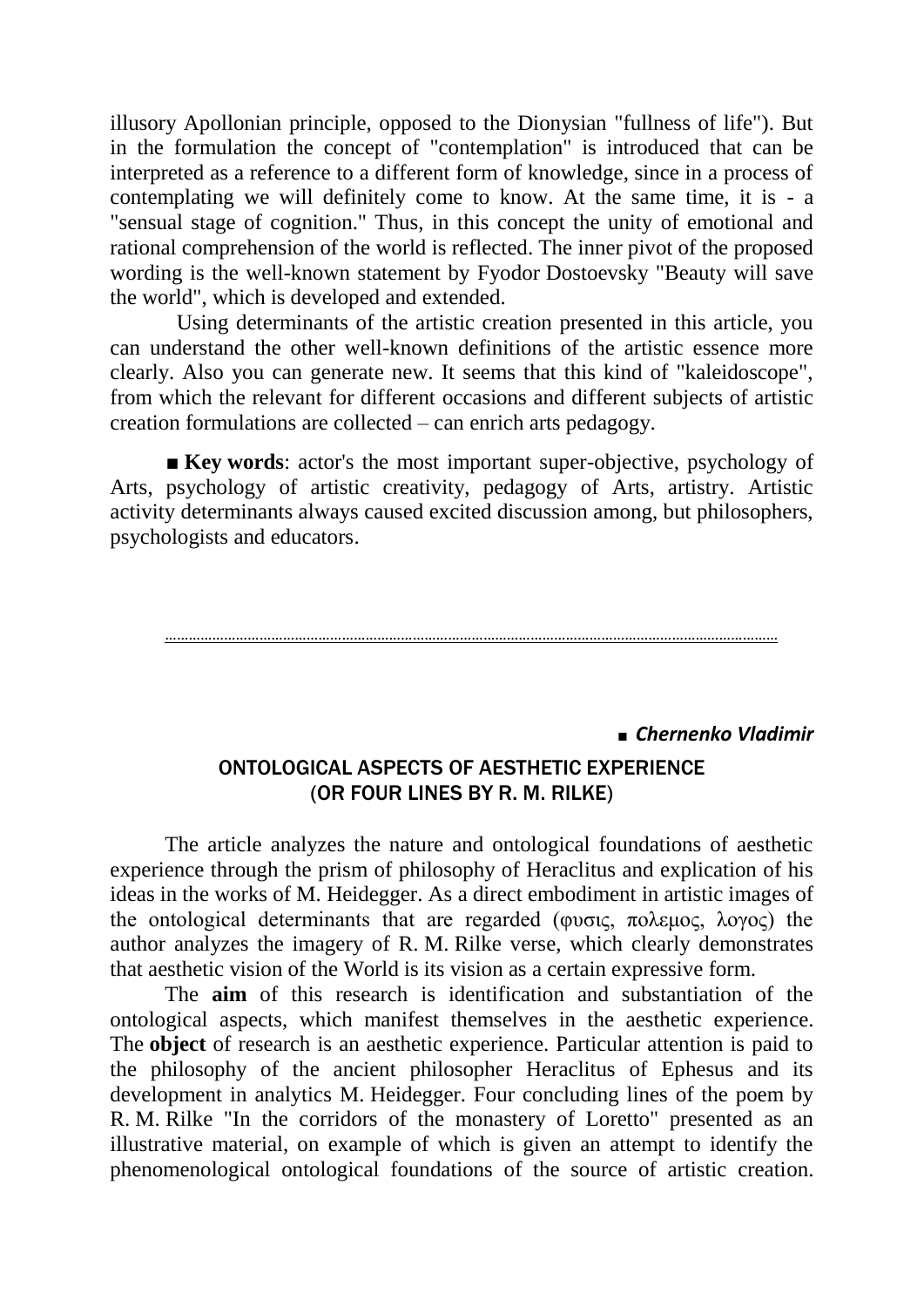The research methodology is based on the philosophical method of phenomenology, hermeneutics and fundamental analysts of being in Heidegger's version.

With respect to Heraclitus, we can say that, apparently, most of all the Greek wise man surprised the discovery: the world is harmonious in its disharmony. Any one thing appears into force confrontation and opposition. The generative beginning (φυσις, according to Heraclitus) is revealed through  $\pi$ ολεμος – dispute, confrontation: the existing is, at the same time, plural and united and holds itself through enmity and friendship. However Heraclitus' πολεμος appears not only as an ontological category, but, simultaneously, as aesthetical: "Nature enjoys opposites and can draw from them a consonance ... art imitating nature, doing the same thing ... Counteracting unites. A scion of a very different is the fairest Harmony". Heraclitus caught that invisible hides behind a visible and the "game" between "become" /" is becoming" is a special aesthetic experience – a sense of beauty, which is reflected in the mutual communion an opposites. Thoughtful analyst of Heraclitus' thought, M. Heidegger remarks, that the conquest of unconcealment of an existence, which already in itself occurs as permanent rivalry, there is simultaneously a struggle against hiddenness. The German philosopher marks this rivalry as a dispute (πολεμος) between "the world" and "the earth", in which the truth being accomplished. Existence "acts" as constant self-affirmation in dispute "concealed / unconcealment". The task of a person is to take over the gathering, general understanding of existence through a "λογος". The aesthetic experience – it is the ability of vision a whole as consisting of non-identical themselves singles, and in an every single fragment of a life – the ability to view an identity of a whole.

All of the above with regard to the ontological aspects of the aesthetic experience is certainly the fruit of a philosophical reflection, but in a specific work of art, this experience is embodied by the direct artistic way that pulls together φυσις, λογος and πολεμος, a hiddenness and an unconcealment, the dispute of the Earth and the Sky. As an example, we present four poetic lines by Р.М. Rilke in the end of a small poem "In the corridors of the monastery of Loretto":

> And lightweight cobwebs scintillate, Fly to the monastery courtyard of Loretto, Before the painting in the style of Tintoretto Enamoured hushed remain.

What is included in a poetic image of the quatrain and what kind of message is the poet convey?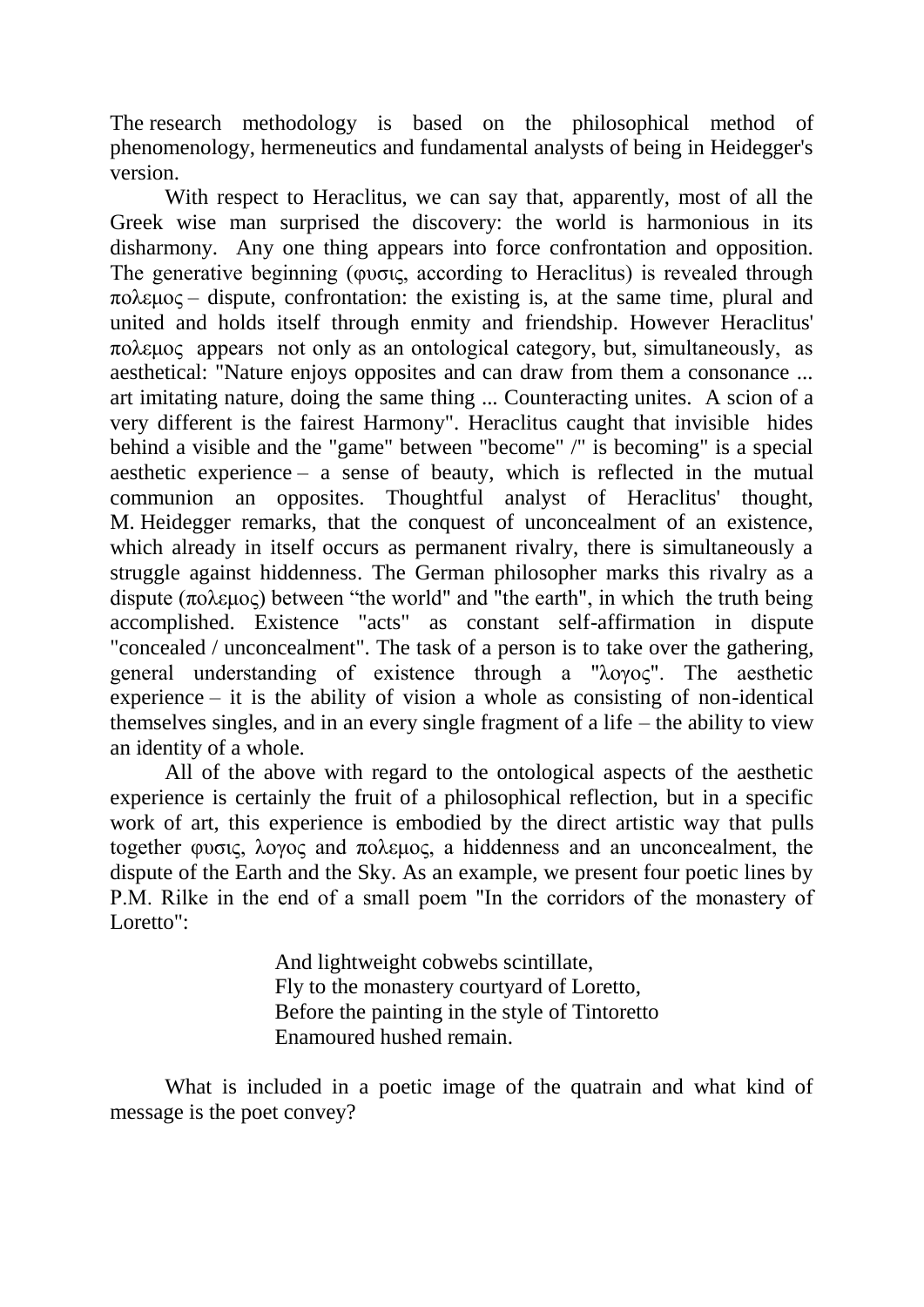«Monastery» (φυσις) – this is something that covers, conceals under its arches; that preserves and is at rest on the ground, which conceal and preserve, fraught by force and growth. Like the earth, the monastery calms and focuses a soul of incoming.

"Сobwebs lightweight» (λογος) is something, that throws itself, let go for every possible, that runs the risk trusting yourself to the sky.

"Hushed enamoured" – lightness and risk of love are close to lightness and risk of cobwebs.

"Painting in the style of Tintoretto" is something, before which infatuation is able to quiet down; something resembling on a mysterious super-imperious, which will invade in their infatuation, throwing it on the all possible.

Finally, the musical rhythm of the verse, enclosed in the alternation of the two Italian names – Loretto / Tintoretto – with their ending - "t-to" refers to the rhythms of a tarantella – unrestrained a dance, which, according to the legend, can cure the bite of a tarantula. This rhythm turns poetic imagery in the allaccept affirmation of life, dance of hidden / unconcealment, of the earth and the sky, that is represents, ultimately, the ontology of the aesthetic attitude.

 $\blacksquare$  Key words: φυσις, πολεμος, λογος, aesthetic, hidden / unconcealment, undisguised, ontology, aesthetic experience.

…………………………………………………………………………………………………………………………………………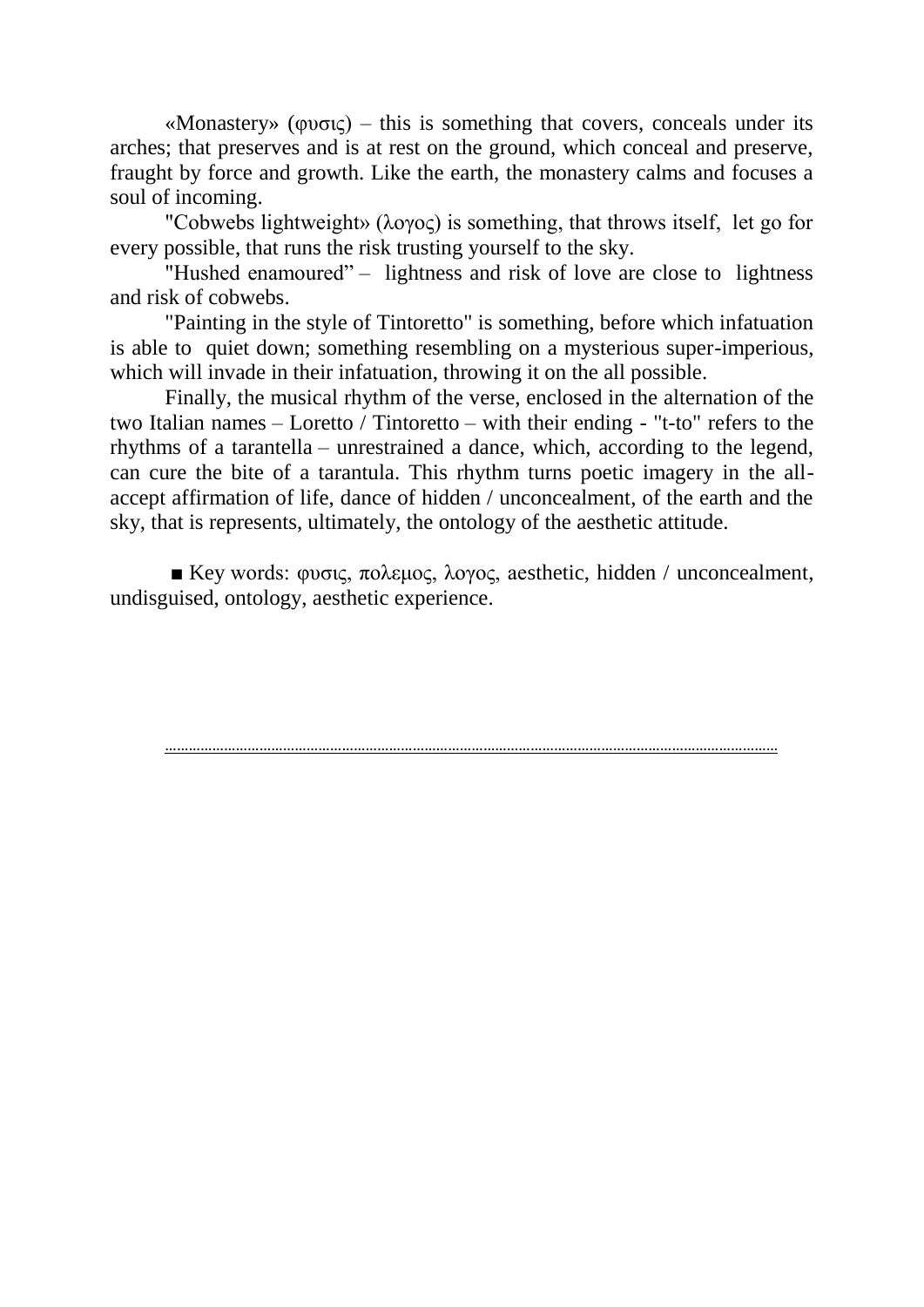## **Section 3. Referring to a history**

#### **■** *Mislavskiy Vladimir*

#### FORMATION OF FILM EDUCATION IN UKRAINE (1916–1929)

**The aim of present article** is the attempt to summarize and systematize fragmented and little known factual material associated with one of the most interesting periods of the history of national cinema (1916–1929), which was extracted from archival sources, newspapers and journals of this epoch.

**1. Pre-revolutionary and revolutionary period.** Attempts to organize the first training cinema establishments in Russia and Ukraine began in the years of the First World War. In the midst of the war, when rapid growth of the film industry began in Russia, an acute shortage of professional staff was revealed.

The first film schools, or, as they were called, film studios, were of two types: autonomous, that were organized on the principle of theater studios, with the study of related arts and the course of cinematograph, and schools affiliated with cinema factories, where, as a rule, students learned only the cinematic specialties. The training film studios were opened in cities, where the film industry was concentrated – in Moscow, Petrograd, Kiev, Odessa.

The idea of creating of one of the first Russian educational cinema establishments belongs to a stage director A. Arkatov. In the summer of 1916 training cinema courses with departments for training of dramatic actors, cameramen, cinema mechanics and laboratory staff were opened in Moscow.

One of the first training cinema establishments in Ukraine was opened in Odessa in 1916 – there was the Cinematographic courses affiliated with the Theatrical school by E. Molchanova. In 1917 the film studio under direction of O. Gusev and G. Troitskiy affiliated with "Musical-dramatic courses" by A. Talnovskiy was created in Kiev. Among the educational cinema establishments of Kiev in 1918, the "Studio of cinema art" by M. Orlov-Tabachnik had the high authority, in which the classes were taught by experienced teaching staff under the direct guidance and supervision of famous film director M. Bonch-Tomaszewski. Also in 1918 on the basis of the atelier "Artistic screen" the educational "Screen Art Studio" was organized under direction of famous dramatic writer and critic A. Voznesenskiy. The movie company "Artistic screen" paid great attention to training of the students. This is evidenced by the fact that for the lecture in the "Screen Art Studio" the biggest playwright, stage director, theorist and historian of a theater N. N. Evreinov was invited, and the famous actor Mikhail Mordkin was attracted to teaching of dancing and plastic art.

In the years 1918–1919 in Odessa three specialized training studios and "Special class of plastics and facial expressions for opera, operetta, drama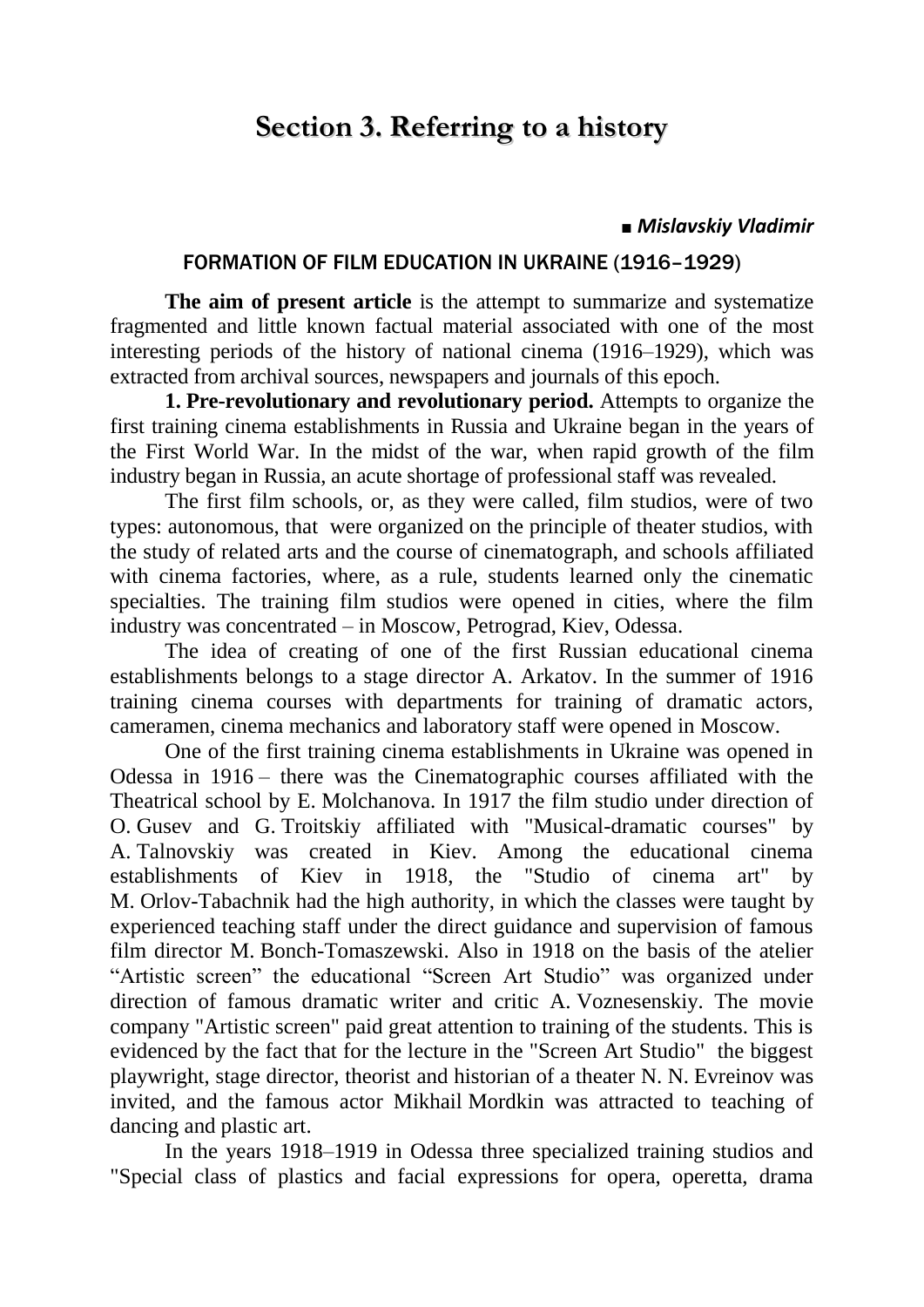performers and film artists" worked at the same time.

Emergence of a significant amount of training studios explains by mass enthusiasm of the youth related with the cinematograph (the phenomenon of "actor's mania" described still in 1912 in the magazine "Cine-phono"). Educational film studio, according to many, after which the chance of a job in a film significantly increases, gives a possible to turn dreams into reality.

1917–1919 years have proved very favorable for development of the cinematographic training establishments also due to the desire of many people to escape from the experiences associated with a "time of troubles". In addition, many representatives of culture and art, which had to make a living by opening of various training studios or work in them, have come to Ukraine to escape from the terror of the Bolsheviks. In this time a number of art, literary, theatrical and cinematographic studios were opened in Ukraine, though many of them is difficult to call "educational establishments" in full sense of this word.

In Kharkov (Sumskaya street, 14) the "Art Workshop" was placed, which included three studios on the rights of autonomy: the "Workshop of Poets" headed by G. Shengeli, where the significant poet V. Khlebnikov recited his poetry; the Theatric studio by actor, director and teacher P. Ilyin and Art studio, led by E. Steinberg.

**2. Soviet Ukraine.** In 1919–1920, with the establishment of Soviet power in Ukraine, private studios that existed came under control of gubernia (local) departments of the People's Commissariat of Education, and a new net of educational cinema institutions was created. In January of 1919 the Cinematographic courses by G. Azagarov begin to work in Kiev, and in February – cinema courses in Kharkiv affiliated with Theatrical Department of Proletcult. In addition, Movie College (1921), "Art workshop of screen art" under direction of M. Oskarov and Polanskiy (1922), "Screen Art Studio" under the guidance of A. Voynesenskiy (1923), Cinema faculty at the Theatre Workshop named after G. Mickaylichenko (1924) were opened in Kiev. In 1924 the Cinema department that was a part of the Faculty of Performing Arts opened at the Kharkiv Institute of Music and Drama. In 1926, the Theatercinema-photo department opened in the Kiev Art Institute. Based on this establishment and created earlier the Odessa Cinema College, the Kiev Cinema Institute was organized in 1930, which became the center of Ukrainian film industry after creating of a new film studio, one of the largest in USSR.

**To sum up,** need to note that definite dynamics in development of cinema education in the period of it intensive formation – from economically motivated activities in the prerevolutionary period to state control of education in the postrevolutionary time is traced. The various teaching conditions, the unequal level of the teaching staff and technical equipment existed in these years in film schools. In addition, the teaching methods had not yet been formed at this time, because the best lecturers – N. Evreinov, А. Voznesensky,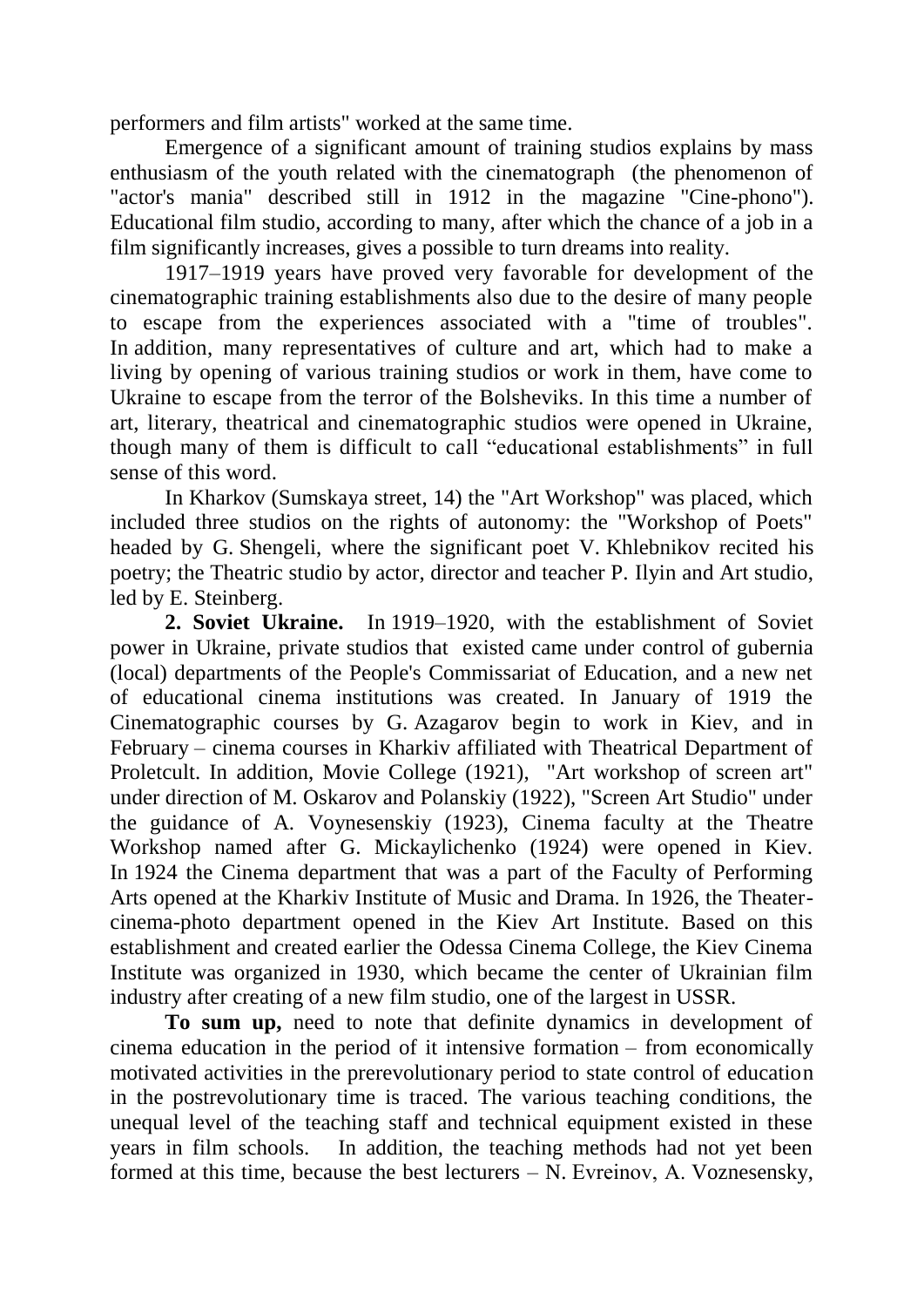P. Chardynin, М. Bonch-Tomaszewski, G. Azagarov etc. – advocated different positions with regard to teaching at film schools. Nevertheless, we must lay emphasis on the main: in those years the foundation of the future of cinema education system, which was used widely in Russia and Ukraine in the more late periods, is laid.

■ **Key words:** film education, dynamics of development, economically motivated activity, state control over education, formation of film education in Ukraine.

…………………………………………………………………………………………………………………………………………

*■ Holiaka Gеnnadiy*

#### ART AND EDUCATION PROJECTS ANCIENT HLUKHIV

The article deals with the musical projects in Hlukhiv during 2014–2016 years. Hlukhiv historic legacy is solid. The names of hetmans (Cossack chieftains) Ivan Skoropadsky, Danylo Apostol, Kyrylo Rozumovsky, composers Dmitry Bortniansky, Maksym Berezovsky, singer Gavrilo Holovnya – the author of the first printed note edition of "Irmolohiy" (1766) (for eight voices of Kyiv chant) – inscribed in the cultural annals of time. Today, searching for its uniqueness in rich on events creative life of Ukraine, the former capital of the Hetmans' land forms its own musical "charisma."

Musical life of modern Hlukhiv covers multidirectional vectors of activity. A key role in cultural events of the city belongs to the current mayor of the city, a descendant of the genus Tereshchenko, European in origin and views, an experienced businessman Michelle Tereshchenko. He is the founder of the Foundation of Tereshchenko' Heritage, which cooperates actively with the leading musical higher educational establishments of the country, including the National Music Academy of Ukraine named after P. I. Tchaikovsky, with known composers and performers. Following the tradition of sponsorship laid by founder of the dynasty of sugar manufacturers Artemiy Tereshchenko, today he supports actively young Ukrainian talents by paying scholarships to the best performers and researchers of music. The strategic line of Hlukhiv mayor is cultural revival of the famous hometown and restoring of its significance in modern European musical space.

One of the directions of this activity became involvement of the academic musical art of "high quality" into the Ukrainian province. The cultural projects, such as «Musical meetings in Hlukhiv», "Music without borders", «Art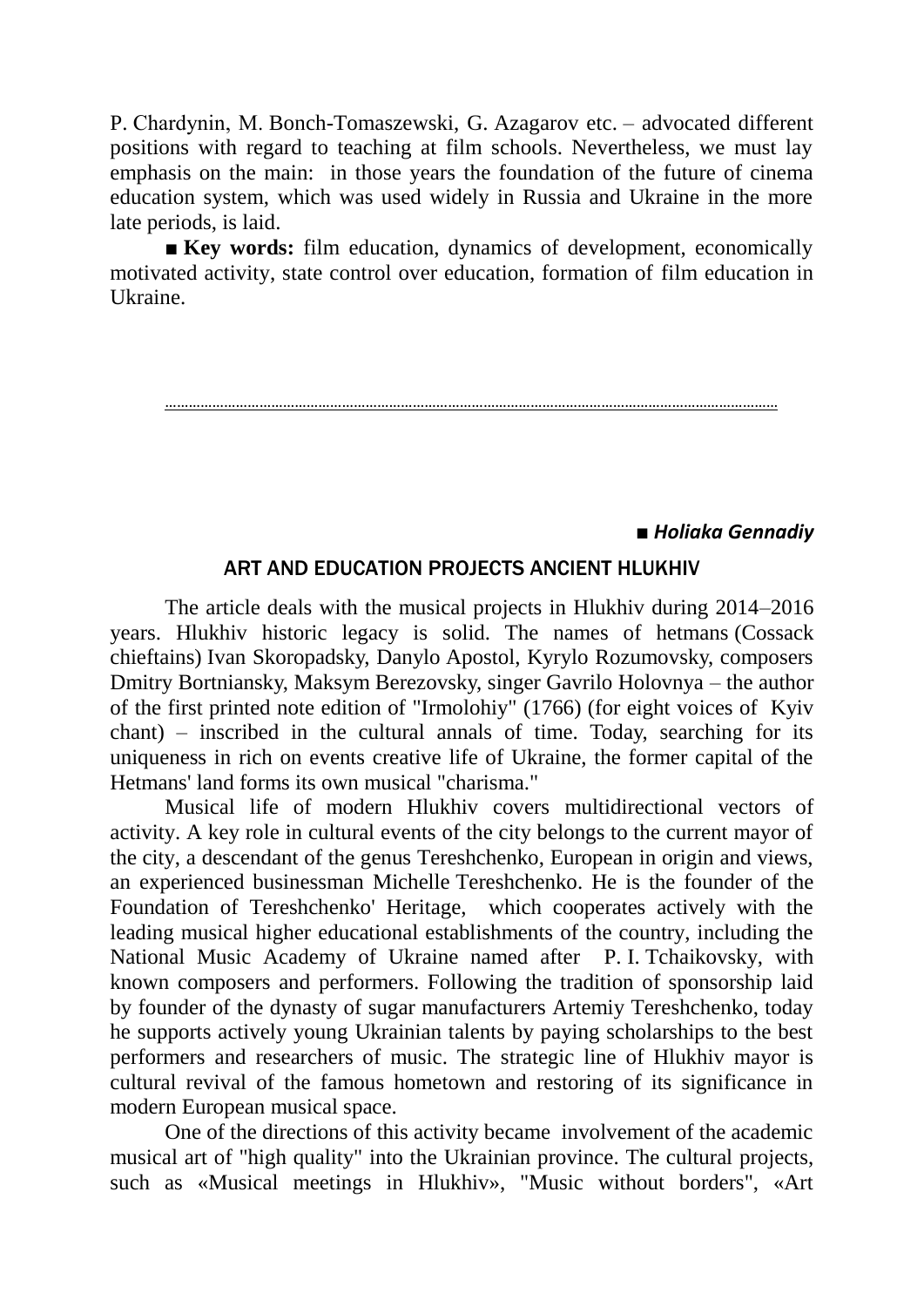expedition. Ways of the national elite» and «Flax-fest» took place at Hlukhiv with support of Foundation Tereshchenko' Heritage attracts the city in the orbit of the national cultural environment. Lovers of the classics had the possibility to visit the concerts with stars of contemporary Ukrainian and European performance. Along with the recognized masters of academic art Hlukhiv Amateur Choir of Sacred music was presented, which directed Kateryna Kobzar – famous in Hlukhiv musician, enthusiast of amateur choral singing, an active public figure. Already a quarter century, she directs by the Choir of Sacred Music at city Palace of culture. Respected in town, the choir has the honorary title "People'" since 2000 year and is the "visit card" of one of the most beautiful and ancient cities of Ukraine at various arts and public forums.

Along with "invected" musical activities its own art projects unfold in Hlukhiv. The Festival of Sacred Music "Glinsky bells" established in the city in 2006 became a spiritual dominant of Sumy region. The event, supported of Orthodox monastery Glinskaya desert, is held every two years and is the celebration of chamber and vocal choral art. A necessary condition for participation in it is the performance of compositions by famous natives of the city – the composers Dmitry Bortniansky and Maksym Berezovsky. Although the festival has the official status of regional, its representativeness is much broader. It gathers teams from different parts of Ukraine, whose prayer-chants are heard in concert halls and churches of ancient Hlukhiv.

All-Ukrainian scientific-practical conference "Hlukhiv musical: land of Berezovskiy and Bortnianskiy" (25–26. 02. 2016) contributed to contemporary scientific understanding of significance of Hlukhiv region in the world music space. This action, initiated by the Society of Young Scientists of Hlukhiv National Pedagogical University named after Alexander Dovzhenko, united more than 100 representatives of 16 educational institutions of Ukraine (Kyiv, Kharkiv, Odesa, Chernivtsi, Sumy, Konotop, Shostka). The combination of theoretical and musical components was a specific feature of the conference: reports of researchers alternated with the performance of works by D.Bortnianskiy and M.Berezovskiy.

The plein air "Flax-fest", celebration of flax flowering, embroidery, music and eco-trends, represents the combination of folk traditions, scientific findings, contemporary management and classical music. The festival "Cultural Treasures of Siver region" became an important project to revive the authentic traditions of Hlukhiv land. It took place on the territory of the Citadel of Baturyn Fortress in National Historical-Cultural Preserve "Hetman' capital" (23.05. 2016) initiated by Society of Young Scientists of Hlukhiv National Pedagogical University named after Alexander Dovzhenko. For the first time by the forces of both hetman' capitals (Hlukhiv and Baturin) managed to realize a joint scientific powerful creative project in which the various kinds of folk Ukrainian art – carving, chipping, wood sculpture, folk dolls, textile dolls , Easter egg painting, making of folk flute "sopilka" – combined naturally with the traditions of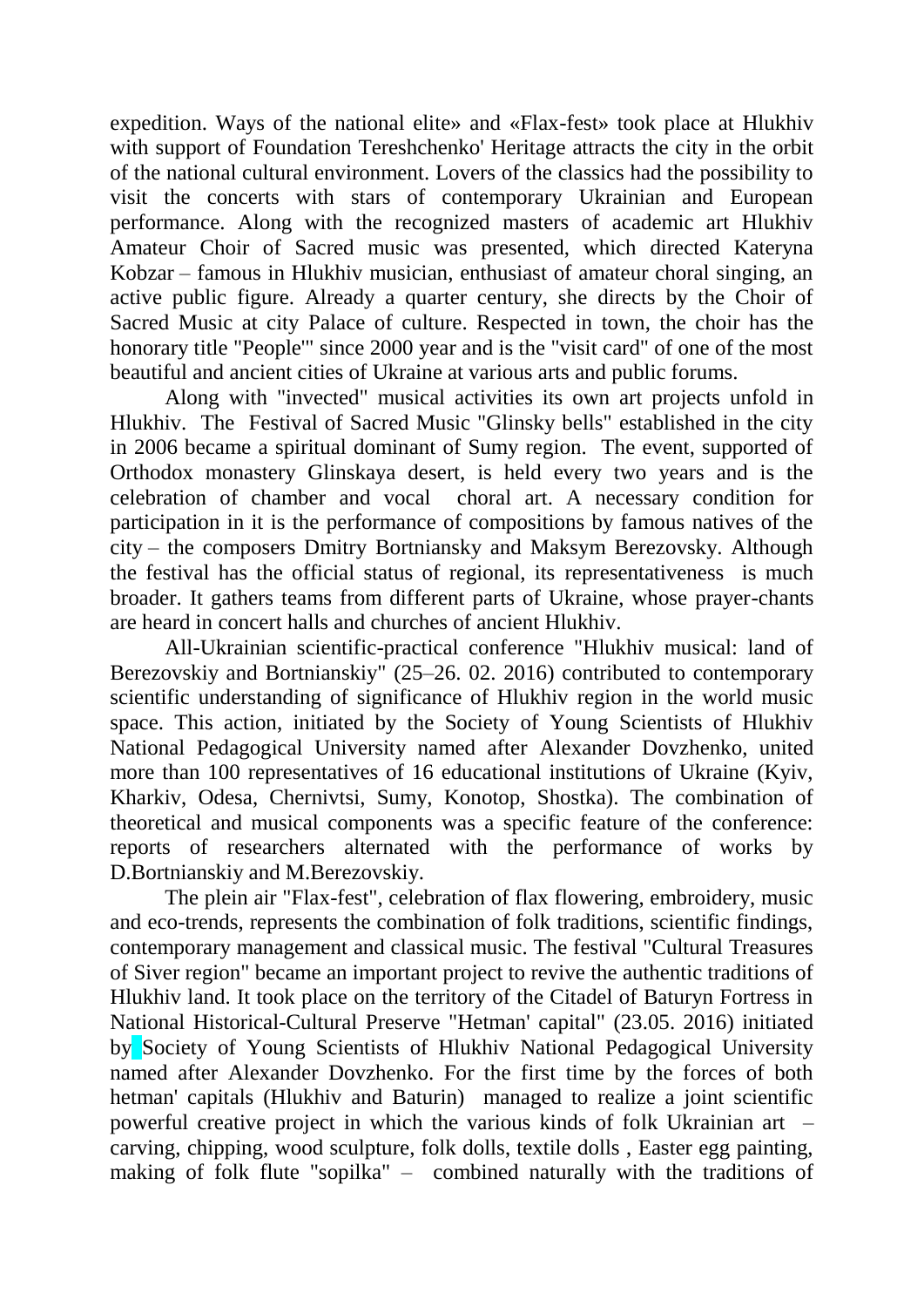familial instrumental and kobza music, domestic Ukrainian dance, song culture of Siver region.

**Conclusions.** Following the traditions of the past, Hlukhiv revives today own "former glory" as a cultural capital. Artistic life of the city is built on four strategic directions: restoring of classic performance, development of traditional folk art, organization of sacred music festivals, scientific understanding of the historical significance of Hlukhiv, its role in world music.

This systematic work on different cultural levels is innovative and valuable especially for small cities in Ukraine. Hlukhiv working actively to create its own unique model of artistic environment. Due to the focus on this goal of local authorities, of creative individuals and the city community, we hope that soon old Hlukhiv will become a modern cultural center of the region.

■ **Key words:** Hlukhiv, Michelle Tereshchenko, art projects, national cultural revival.

…………………………………………………………………………………………………………………………………………

■ *Loshkov Yuriy*

### FORMATION OF THE FOLK INSTRUMENTAL EDUCATION AT THE KHARKIV INSTITUTE OF MUSIC AND DRAMA

The article is concerned with the formation of the education system in the field of folk-instrumental performance in 1920s in Kharkiv. The aim of the paper is to unfold the specific features of the formation of folk instrumental education at the Kharkiv Institute of Music and Drama. It determines the subject of this study: the factors, which become the fundament for the creation of the folk instrumental center at the specialized higher education institution – the Kharkiv Institute of Music and Drama. The study has used the historical approach, which made it possible to find out the specific features of the formation of the folk instrumental education in the mid-1920s at the Kharkiv Institute of Music and Drama. The narrative method has been widely used when determining the formation factors of the education system in the field of folk instrumental performance in Kharkiv.

It has been found that the objective formation factors of the education system in the field of folk-instrumental performance in Kharkiv became creation of the local folk-instrumental ensembles. Acknowledgment and support of this process from the government agencies was based on the awareness of moral and educational nature of their activities. It is emphasized that the subjective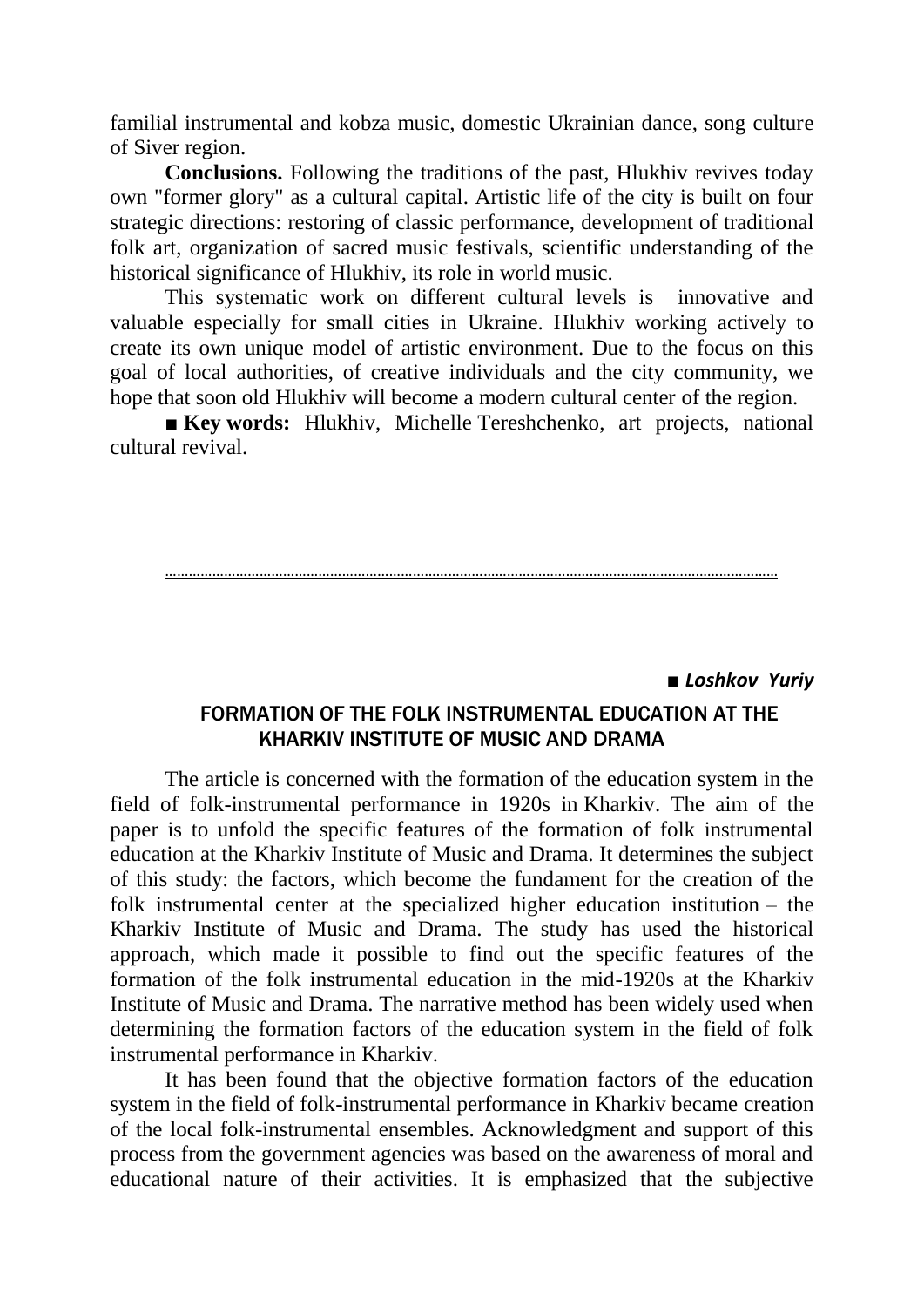formation factor of the education system in the field of folk instrumental performance in Kharkiv was the activities of the renowned education and cultural figure, musicologist, organizer of the orchestra, conductor and teacher Volodymyr Andriiovych Komarenko (1887–1969). Addressing the staffing problem at the domra and balalaika orchestra organized by him at the Kharkiv Charity partner "Prosvitnie dozvillia" ("Education Leisure Activities"), V. Komarenko initiated opening the classes of playing domra and balalaika ("Great Russian" instruments) in 1909. At this organization the special classes were combined with the compulsory subjects "Choral Singing", "Music Theory" and "Solfeggio". Consequently, the classes of playing on these perfected folk instruments the public instrument opened at the Kharkiv Charity partner "Prosvitnie dozvillia" were organically entered in the structure of musical education.

V. Komarenko's educational activities in the field of orchestral performance is associated with opening the first classes of the improved folk instruments at the existing state music schools in 1920s in Kharkiv. The cultural policy of the new Bolshevik power led to the rapid development of amateur art movement, in which the folk-instrumental collective performances held a high position.

However, the lack of music teachers of the appropriate qualification made urgent the problem of the establishment of the education system in the folkinstrumental field. To deal with it, V. Komarenko launched the courses of training the instructors and teachers of playing the folk instruments, organizers of the folk-instrumental ensembles for his domra and balalaika professional orchestra. In 1922 with a view to ensure the official status to the professional performers of the orchestra, V. Komarenko initiated opening of the classes of playing the improved folk instruments at then-only one professional music school in Kharkiv.

The popularity of the domra and balalaika orchestral performance in Kharkiv and V. Komarenko's public image in this area were the main factors determining and further the specific features of the folk instrumental higher education – in 1924 it was the establishment of the classes of domra (teacher V. Komarenko) and balalaika (teacher M. Danshev) and in 1926 the classes of bandura (teacher G. Hotkevich) and the department of folk instruments at the Kharkiv Institute of Music and Drama were founded. As the head of the department, V. Komarenko carried out the methodological rationale and support of the educational process by the way of composing the curricula, the programs in certain subjects etc.

Consequently, the first, leading place of Kharkiv in implementing the folk instrumental higher education together with the capital city status during 1919– 1934 enable to make a judgment on its key role in the formation of the research and methodology base of the national academic folk instrumental art.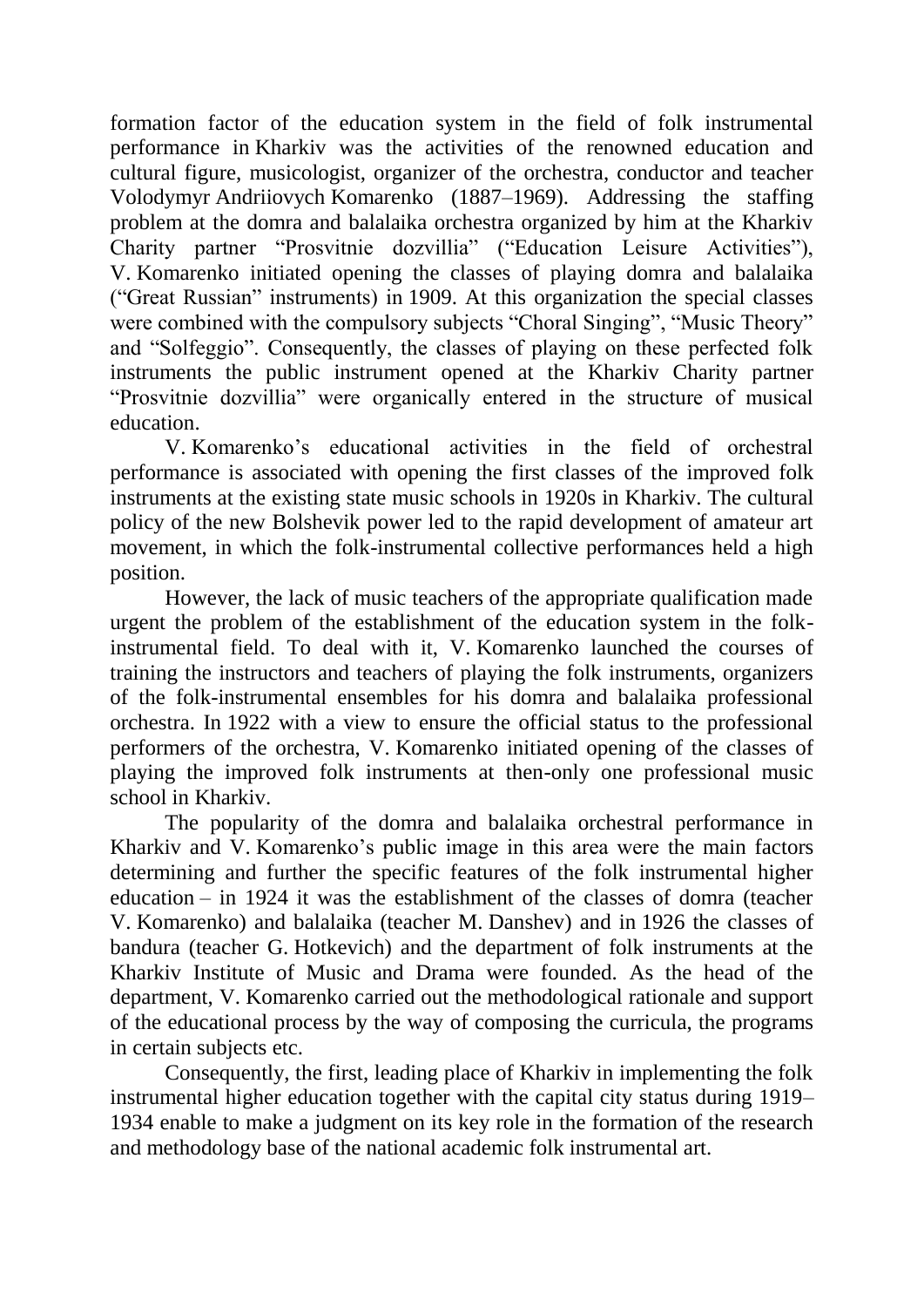**Conclusions.** It has been found that the objective and subjective factors influenced on the specific of establishment of folk instrumental education in a middle 1920s in the Kharkiv Institute of Music and Drama. The objective formation factors became enlightening orientation of activity of the amateur domra and balalaika orchestras in Kharkiv in the first decades of ХХ century and its support from the government agencies, which was based on the awareness of moral and educational nature of the folk instrumental orchestral performance. Its subjective formation factors are V. Komarenko's professional activities in the field of the folk instrumental orchestral performance and organizational work of directors of Kharkiv Institute of Music and Drama Ya. Ya. Polferov (1924–1925) and S. P. Drimtsov (1926–1934). ■ **Key words:** folk instrumental performance, objective and subjective factors of specialized music education formation, Kharkiv Institute of Music and Drama, department of folk instruments.

……………………………………………………………………………………………………………………………………………

■ *Sinchenko Bohdan*

### KHARKIV SCHOOL OF COMPOSITION IN THE BEGINNING OF THE XXI CENTURY: WAYS OF DEVELOPMENT AND CONSERVATION OF CREATIVE HERITAGE

The article is devoted to Kharkiv school of composition that takes a prominent place in the history of Ukrainian music of the XX century and holds a leading position at the present stage of its development.

Hence, the relevance of our work is determined by a legitimate need for further comprehension of the process of development of the Kharkiv school of composition as a holistic artistic phenomenon with a certain system of aesthetic guidelines.

*The article aims* to outline of possible developments of Kharkiv composer school in relation to artistic and educational realities and consideration in polemical key of some problematic issues that currently exist within it.

*The first section* of the article says about the establishment of the Kharkiv school of composition and earliest of its representatives; about its leading aesthetic principles, which were laid by its founder, S. S. Bogatyrev, in particular, attention to expressiveness of a thematic material and an active thematic work that is observed primarily in genres such as sonata and fugue. Skill, erudition and adroitness in solving of technical specifications of any complexity manifest itself in constant work of the Kharkiv composers with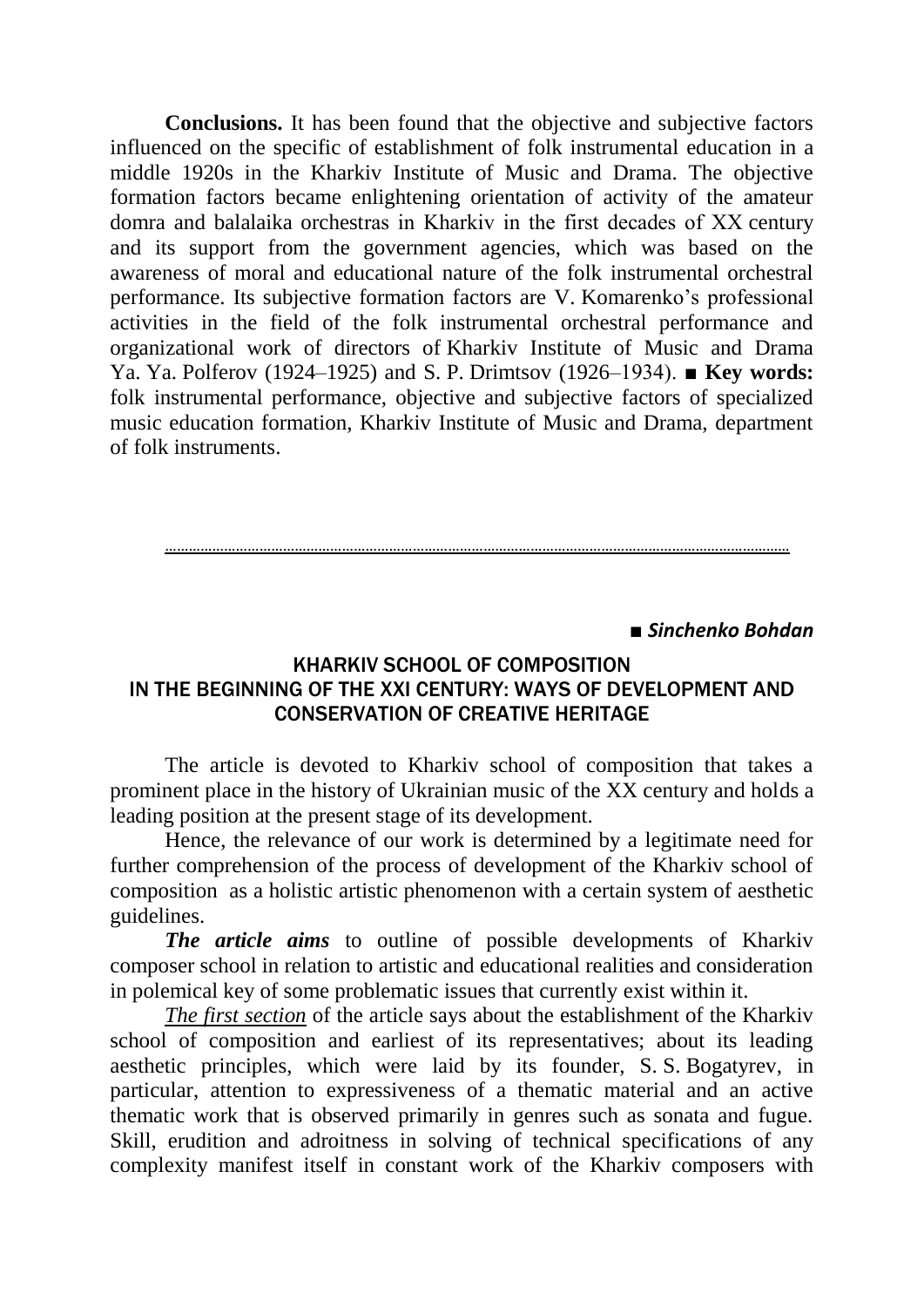sonata form that is the apex of the homophonic-harmonic forms, and with the sonata genre, in particular.

From the time of creation of the first sonatas by M. D. Tits (the 20 years of the XX century) to the creation of the last sonatas by V. S. Bibik more than six decades had been. During this a rather long term the representatives the Kharkiv school of composition greatly enriched "a musical treasury" of the Ukrainian music by a lot of sonatas for various instruments solo and ensembles.

Interpretation of the sonata genre by Kharkiv composers reached the polar meanings: Neo-Classicism, Neo-Romanticism and Neo-Folkloric style – almost all the most important musical styles of the XX century are reflected in this area of their work. Suffice it to compare the piano sonatas by V. Patsera with their romantic elevation and expressive chromatic themes and the sonata by V. Zolotukhin, where the first is close to neo-folkloric samples and the second – to neoclassical, as its name "Offering to maestro Mozart" evidenced. Three piano sonatas by V. Ptushkin also demonstrate the various versions of elaboration of this genre, from neoclassical two-voice "transparent" texture predominantly with the thematic material of motor type and to very massive sonorous-coloristic type of texture, with bright dissonant harmonies. A meditation lyric of sonatas by V. Bibik represents another line of thinking and development of the genre by Kharkiv composers.

*The second section* of the article deals with the Kharkiv school of composition at the present stage of its existence. Some documented facts that show active creative and social activities of the Kharkiv composers are analyzed, but the author notes the trend of reducing of the number of young artists in the ranks of the Kharkiv school of composition. The author believes that the situation can be improved by increased attention to the creative work of young composers. Music festivals with the aim to inform public about the creative achievements of young composers and popularization of such achievements, unfortunately, are not happen too often lately. Creative meetings with representatives of the older generation of Kharkiv composers also should have been to occur more often. Such measures stimulate the initiative of students and young artists, correcting development of composer's technique, promote to the emergence of creative relations between musicians, which are one of the components of the concept "school of composers." It would be appropriate and better coverage of creativity of students-composers, such as the presence of teams that would deal performance and promotion of works by composers of the younger generation of Kharkiv on a regular basis. An example of the Kiev team «Nostri Temporis», performing the music of young members of the Kiev school (and not only their works) would be able to inspire of performers and in Kharkiv. The fact of existence of such an ensemble is extraordinary impetus to the creation of new music and creative research. The presence of this type of team in Kharkiv would greatly stimulate the creative process of composers who are only beginning to work.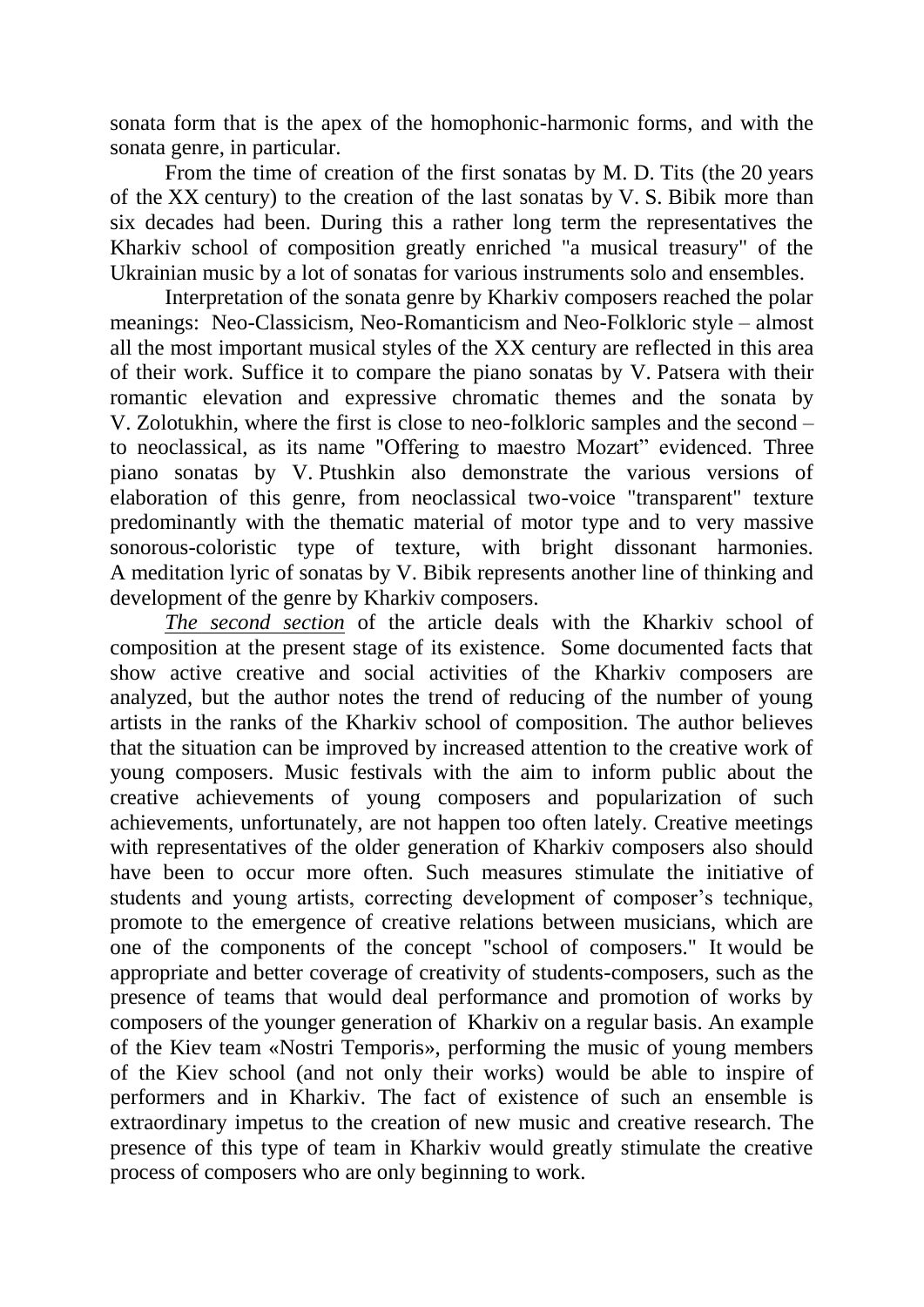The reason of some inhibition of the Kharkov school of composition may be in future and a level of mastering of different modern composer' techniques by students and graduates. First, of writing techniques of the XX century, especially, of its second half, those are recognized today practically quite traditional and academic. Of course, they are highlighted in the respective course, and the students perform the appropriate exercises, but, in general, their use is rather limited in the creative process. Indeed, taking into account the realities of the XXI century, a composer must to possess by strong technical arsenal, which is not limited to knowledge of classical harmony, forms and techniques. The work of contemporary composer in film industry, theater, in game industry requires from him of the ability to dispose of not only the usual tools, but requires the knowledge, for example, of aleatory, sonorous techniques associated with bright music color. The ability to create the electronic music of all kinds also is necessary in these cases. Because perfect knowledge of composition' techniques at the modern level is the part of those "handicraft", about which the founder of the Kharkiv school of composition S. S. Bogatyrev had said.

■ **Key words:** Kharkiv school of composers, compositional techniques, S. S. Bogatyrev, M. D. Tits, counterpoint, genre, piano sonata.



### **■** *Vorontsov Sergey*

### THE TWO CENTURY LONG ROADS

The article contains the observations of the author during a visit to the San Francisco Conservatory of Music and the analysis of ways of development and propagation of classical art for the century passed as compared with Kharkiv National Kotlyarevsky University of Arts (aka Kharkiv conservatory) since both institutions are the same age counting their history from 1917. Thus, **the purpose of this paper** is a review of the present posture of affairs of two universities – San Francisco Conservatory and Kharkiv National University of Arts named after I. P. Kotlyarevsky given the historical retrospect, prospects of further development and an exchange of professional experience.

Even for such a long period of time, the hundred years, taking into account quite different systems of social order which appear before all in terms of ownership in this way is enough similarity, but differences also are many.